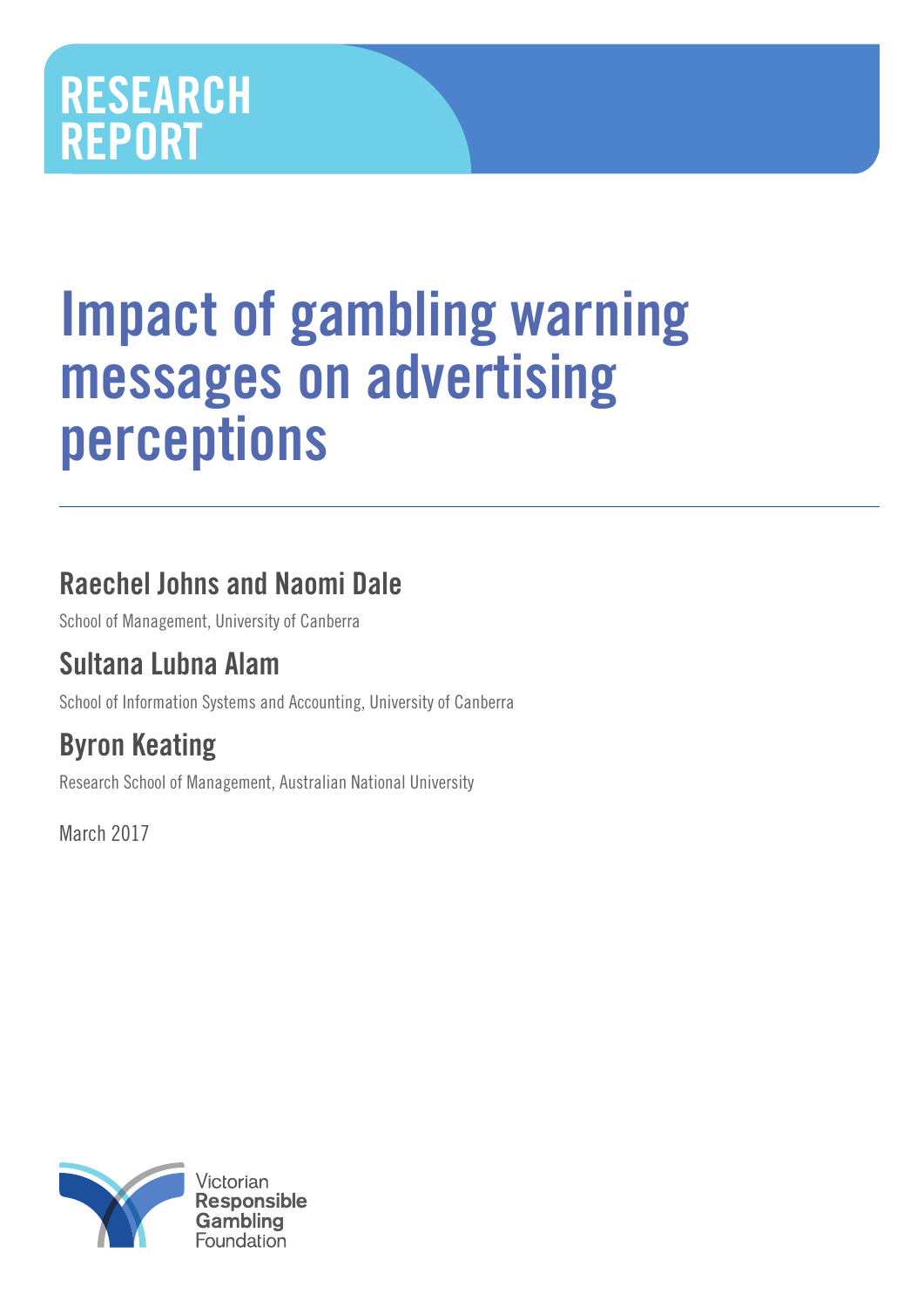

© Copyright Victorian Responsible Gambling Foundation, March 2017

This publication is licensed under a Creative Commons Attribution 3.0 Australia licence. The licence does not apply to any images, photographs, branding or logos.

This report has been peer reviewed by two independent researchers. For further information on the foundation's review process of research reports, please see responsiblegambling.vic.gov.au.

This project was funded by the Victorian Responsible Gambling Foundation through the Grants for Gambling Research Program.

For information on the Victorian Responsible Gambling Foundation Research Program visit responsiblegambling.vic.gov.au.

#### **Disclaimer**

The opinions, findings and proposals contained in this report represent the views of the authors and do not necessarily represent the attitudes or opinions of the Victorian Responsible Gambling Foundation or the State of Victoria. No warranty is given as to the accuracy of the information. The Victorian Responsible Gambling Foundation specifically excludes any liability for any error or inaccuracy in, or omissions from, this document and any loss or damage that you or any other person may suffer.

#### Author acknowledgements

The team are grateful to the Victorian Responsible Gambling Foundation for the financial support provided for this project. We would also like to acknowledge Dr Pam Faulks for research assistance, and appreciate the support of Prof Byron Keating as the ECR Project Mentor.

#### Conflict of interest declaration

The authors declare no conflict of interest in relation to this report or project.

#### To cite this report

Johns, R, J, Dale, N, Lubna Alam, S & Keating, B, 2017, *Impact of gambling warning messages on advertising perceptions*, Victorian Responsible Gambling Foundation, Melbourne

#### **Enquiries**

Sean O'Rourke +61 3 9452 2644 sean.o'rourke@responsiblegambling.vic.gov.au

#### Victorian Responsible Gambling Foundation

Level 6, 14–20 Blackwood Street North Melbourne Victoria 3051

PO Box 2156 Royal Melbourne Hospital Victoria 3050

Telephone: +61 3 9452 2600 Facsimile: +61 3 9452 2660 ABN: 72 253 301 291

### A Victoria free from gambling-related harm



Victorian **Responsible** Gambling **Foundation** 







vicrgf responsiblegambling Victorian Responsible

Gambling Foundation

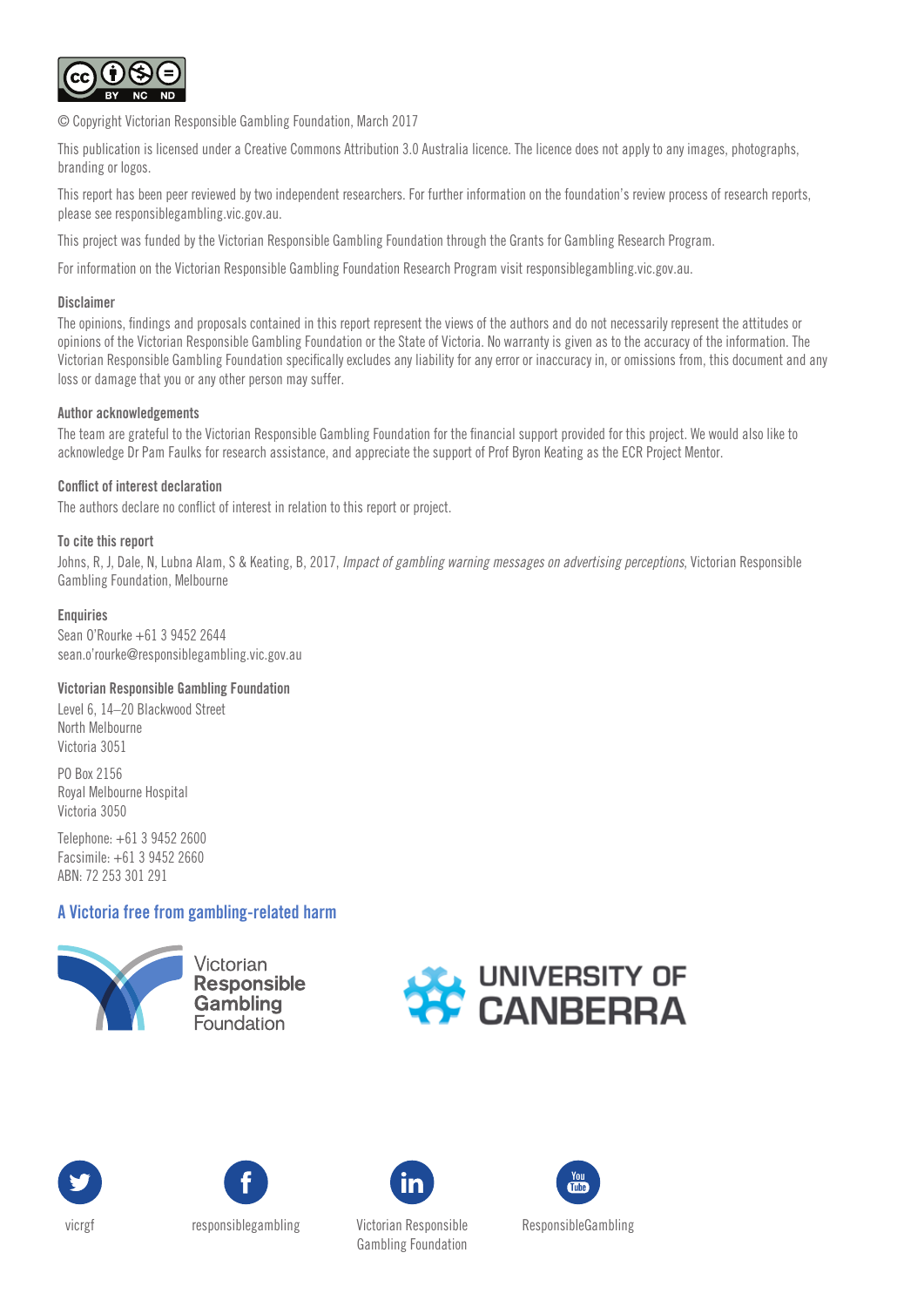# **Executive summary**

This report provides a summary of the results from three linked studies relating to gambling advertising and warning messages. The aim of this research was to address the following three research questions:

- Study 1. How are legislative interventions used in different jurisdictions of Australia?
- Study 2. What are the different communication strategies employed by gambling advertisers?
- Study 3. How does the use of warning messages impact on perceptions and response to gambling advertisements?

# **Study 1**

The aim of the first study was to better understand the regulatory requirements on gambling advertisers in Australia. This study used secondary information gathered from different national and international government sources to examine the following questions:

- What legislative requirements govern the advertising of gambling in Australia, particularly in relation to the use of warning messages?
- Is Australian legislation keeping pace with societal expectations?
- How does the Australian regulatory context compare with other OECD countries?

In responding to these research questions, we identified the following key findings:

- The results of study 1 confirmed Thomas et al.'s (2011) claim regarding the complex, diverse, and inconsistent nature of gambling regulation.
- Some areas of concern were well supported, particularly those relating to the protection of minors and vulnerable persons and those relating to the requirement that advertising not be false or misleading. The analysis of societal expectations highlighted significant misalignment between public sentiment and the legislation.
- The analysis highlighted the need for more restrictions dealing with the inclusion of false and misleading statements such as the depiction of gambling as a "sure thing."
- Australia has a fairly comprehensive regulatory framework compared with most other OECD countries.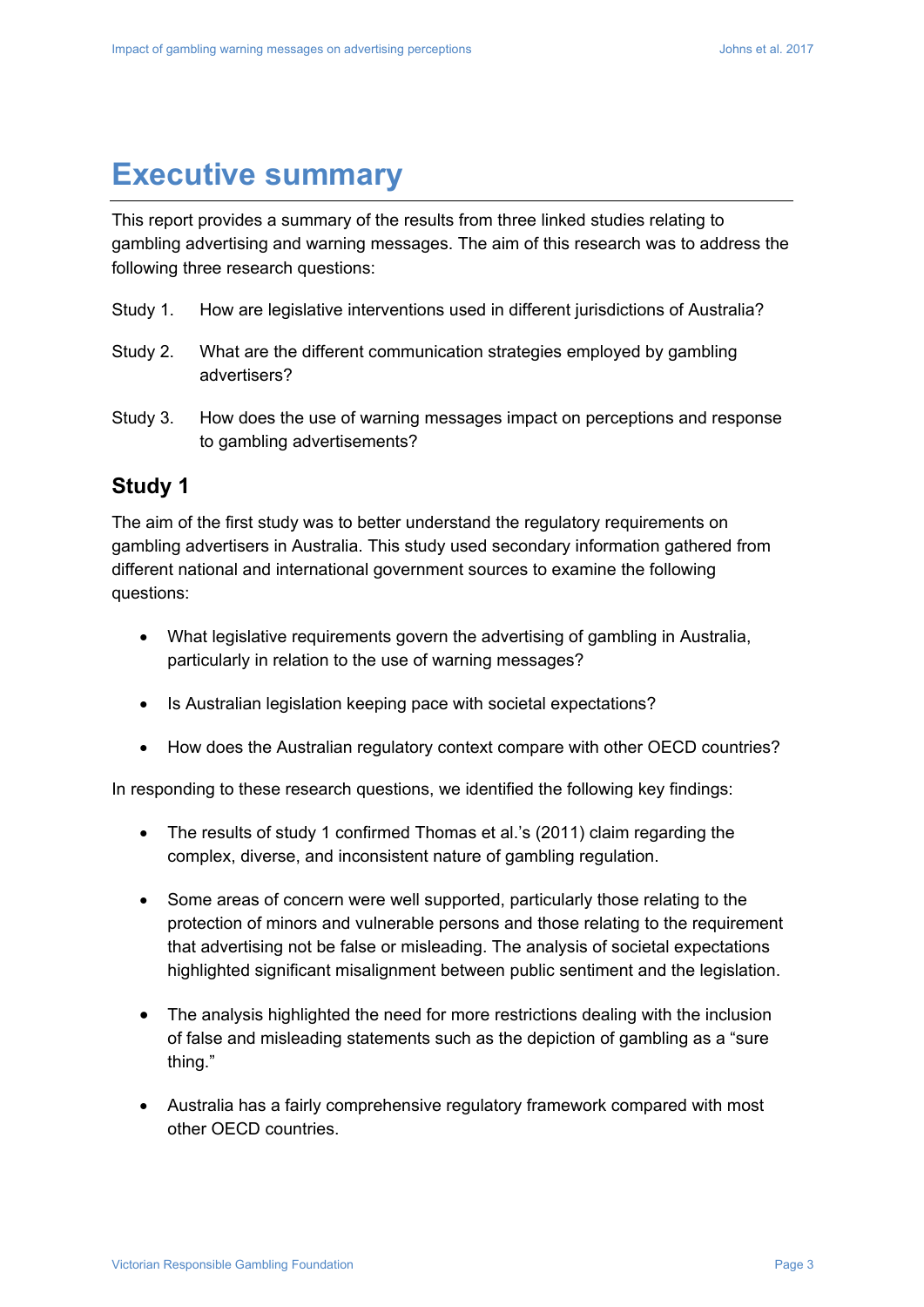Australia would need to do more if it intends to maintain its perception as a leader among developed OECD countries in relation to gambling regulation.

In relation to these research findings, we identified the following recommendations:

- Recommendation 1: The absence of a consistent, strict legislative framework, has resulting in gambling advertisers being responsible for self-regulation. A national framework would greatly assist in the regulation of gambling advertising.
- Recommendation 2: In considering the establishment of a national regulatory framework, consideration needs to be given not only to the content of legislation, but also to the way in which this legislation is prosecuted in different jurisdictions. This is important if the general public is to have confidence in government's ability and willingness to act on behalf of society.
- Recommendation 3: Future legislation should explore opportunities to tighten provisions relating to deception, and provide clearer, more consistent guidelines to reduce the likelihood that vulnerable persons (particularly children) are normalised to gambling.
- Recommendation 4: While Australia has a fairly comprehensive regulatory framework compared with most other OECD countries, the social and health related concerns associated with gambling warrant that consideration be given to following Ireland's lead and introducing a complete ban on gambling advertising.

# **Study 2**

The aim of the second study was to better understand the different communication strategies employed by advertisers of gambling products and services. To achieve this aim, we used content analysis of a sample of Australian television advertisements to address the following questions:

- What are the different communication strategies adopted by Australian gambling advertisers?
- How are the different types of communication strategies related?

In responding to these research questions, we identified the following key findings:

- The modal approach to gambling advertising involved the use of an informational appeal (67%), focused on experience gamblers (46%), a non-immediate call-toaction (80%), and used an incentive goal orientation.
- The findings are consistent with information processing theory (Holems & Croker 1987), which suggests that more experienced gamblers are likely to have a higher involvement.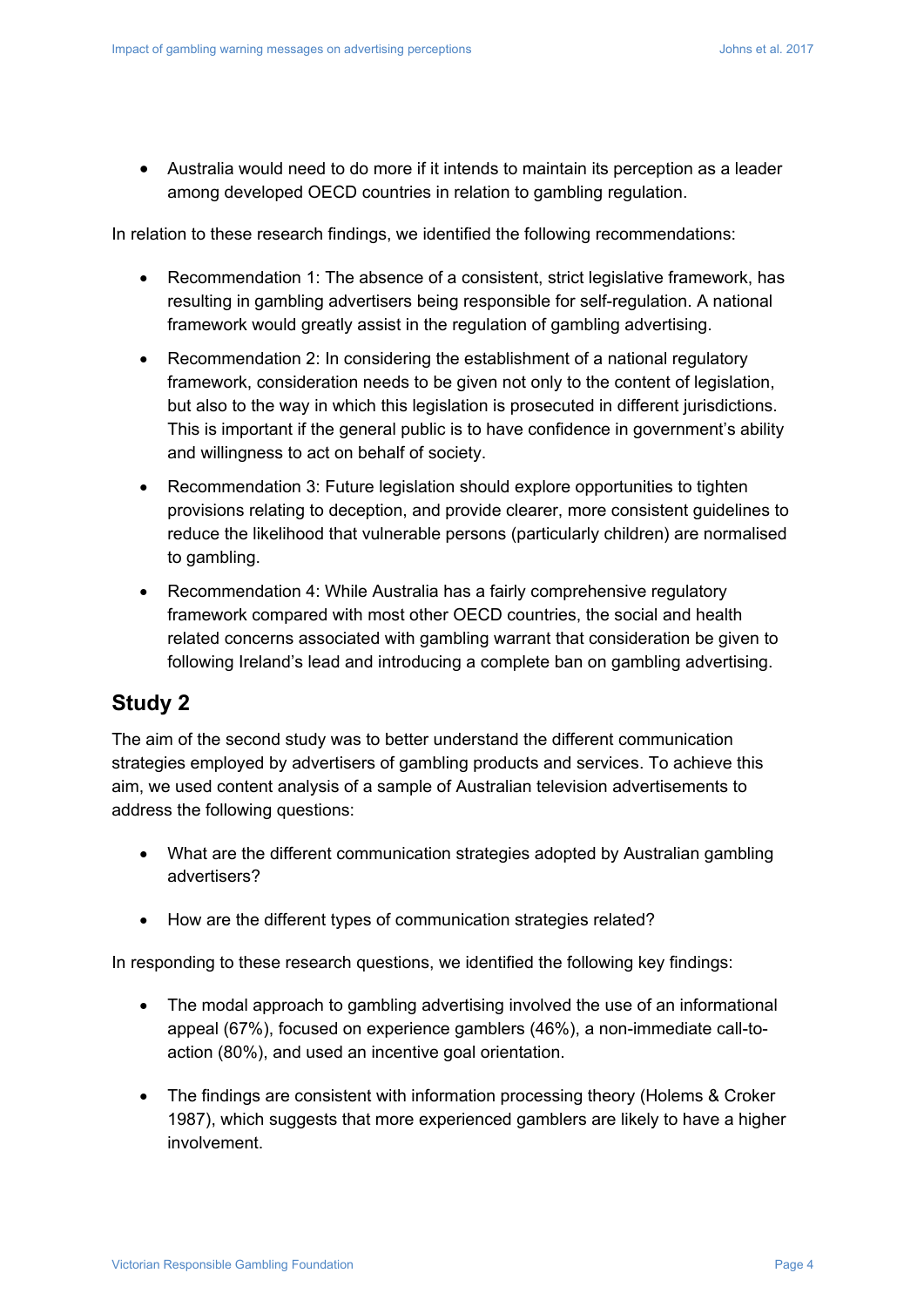- Advertisers use a combination of different tactics within their advertisements, and that these tactics conform to what we understand about information processing theory.
- The role of goal orientation is important in understanding the communication strategies of gambling advertisers.

In relation to these research findings, we identified the following recommendations:

- Recommendation 5: Regulators should take advantage of the findings on communication strategies to develop better targeted, more effective counter advertising.
- Recommendation 6: Regulators should take advantage of the findings on communication strategies to develop better targeted, more effective regulatory interventions (e.g., warning messages).

# **Study 3**

The aim of the third and final study was to better understand how the framing of warning messages influenced perceptions of gambling advertisements. This study used information gathered from a discrete choice experiment to address the following questions:

- What aspect of the communication strategy has the greatest impact on gambling preferences?
- How does warning message framing impact on perceptions of gambling advertising?
- Does the interaction of warning messages and advertising strategy vary according to vulnerability?

In responding to these research questions, we identified the following key findings:

- The identification of two segments echoes the work of Holems & Croker (1987) who found that preferences for communication strategies are influenced by cognition and information processing.
- The most popular communication strategies for segment 1 emphasized call to action, followed by the type of appeal, situation, and goal orientation.
- The communications strategies that dominated segment 2 related most to appeal, followed by the type of situation, goal orientation, and the call to action.
- Odds ratios show that effectively executed warning messages can go a long way to cancelling out the effect of gambling advertising.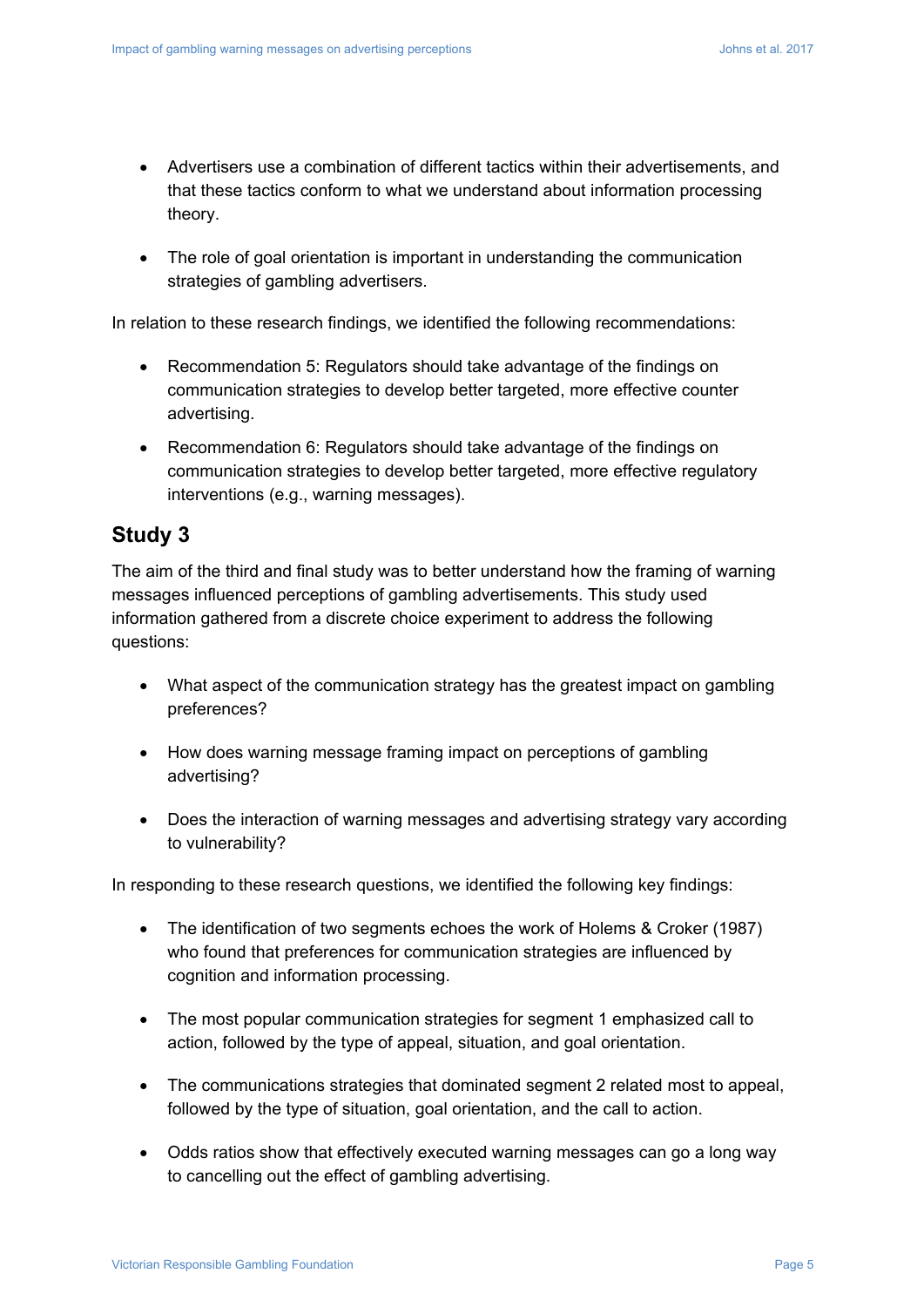- Segment level differences explain some of the inconsistencies observed in prior research on the use of warning messages.
- Response patterns were consistent with dual process theories of cognition.
- The less discerning preferences of the larger segment seems to suggest a lower level of involvement, and hence a more peripheral, automated processing.
- The sensitivity of the smaller segment, on the other hand, appears to suggest a more rational, active processing.

In relation to these research findings, we identified the following recommendations:

- Recommendation 7: Regulators could use this understanding of segments to develop better targeted, more effective counter advertising.
- Recommendation 8: Regulators could use this understanding of segments to develop better targeted, more effective regulatory interventions (e.g., warning messages).
- Recommendation 9: Future research could potentially target problem gamblers to better understand the triggers that activate their active processing of warning messages.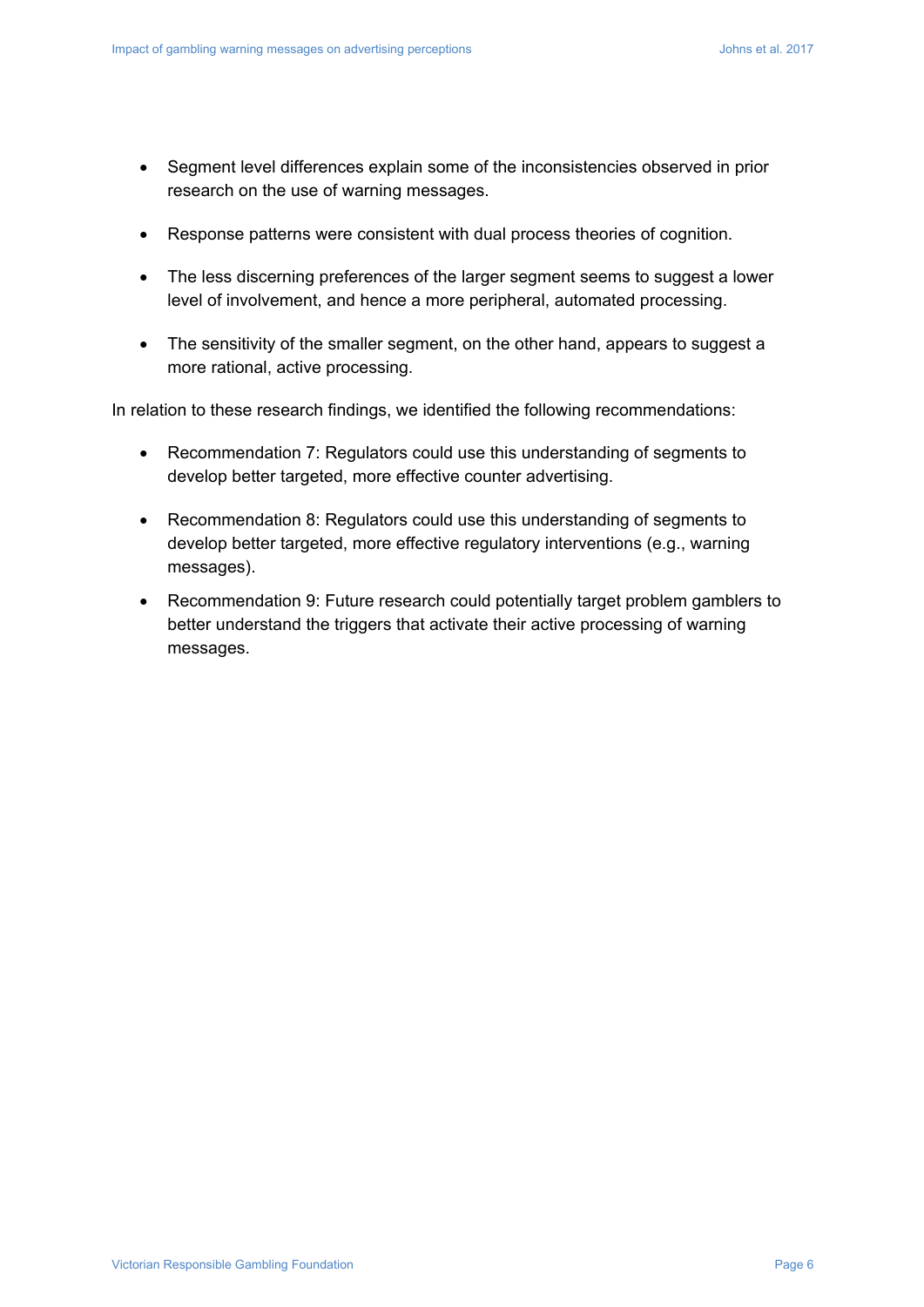# **Background**

Gambling has its roots in antiquity, and has existed in most societies in some form or another since the earliest stages of civilization (Moodie & Hastings, 2009). However, the pervasive and highly commercialised forms of gambling that are prevalent today are a relatively new phenomenon (Schwartz, 2013). Adams, Raeburn & de Silva (2009) assert that modern gambling is distinguishable from previous forms of gambling in three important ways:

- 1. The shift from small, localized gambling to large-scale commercial operations;
- 2. The increasingly sophisticated use of technology and psychology to lure and attract gamblers (design of games, presentation of gaming environments, mobile gaming, and so on); and
- 3. The transnational expansion of gambling that has been driven by large multinational corporations seeking to create gambling monopolies.

These conditions have contributed to the proliferation of gambling in Australia. A recent report by the Economist (2011), for example, reveals that Australia has one of the highest expenditures per capita in the world on gambling by adults aged over 17 years, with an expenditure of almost \$1,300 per person on average per year—more than double the OECD average. This presents a particular challenge for regulators as they attempt to contend with the growing social and economic costs of problem gambling.

### **Problem gambling**

Associated with the increased availability of gambling options has been an increased incidence of problem gambling. Problem gambling is a familiar type of compulsive behaviour that is characterised by a lack of volition and an inability on the part of gamblers to moderate behaviour and avoid negative outcomes. Drawing on the compulsive-buying literature, Prentice and Woodside (2013) assert that despite a desire to resist the urge to gamble, problem gamblers are unable to do so. In this sense, they suggest that compulsive gambling shares many of the same negative consequences that are consistent with other types of addictive behaviour, including material disadvantage and social stigma.

At its most severe, problem gambling can attract a clinical diagnosis as a pathological impulse-control disorder. To justify such a diagnosis, the American Psychiatric Association (NIH, 2014) contends that pathological gamblers must have five or more of the following symptoms: (i) committing a crime to get money to gamble; (ii) feeling restless or irritable when trying to cut back on or quit gambling; (iii) gambling to escape problems or feelings of sadness or anxiety; (iv) gambling larger amounts to try and recoup losses; (v) losing a job or relationship because of gambling; (vii) many unsuccessful attempts to quit; (viii) borrowing money due to gambling losses; (ix) needing to gamble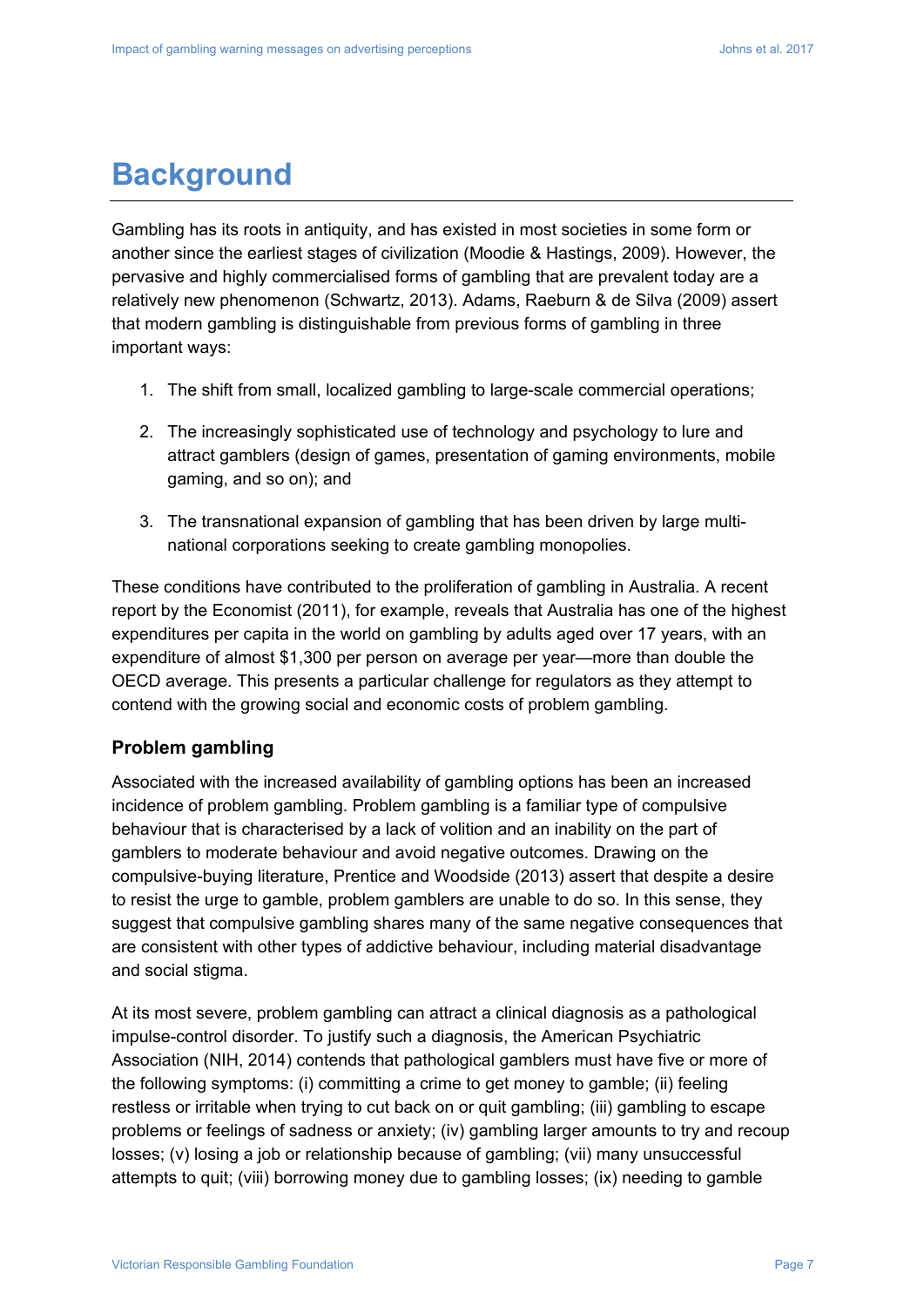larger amounts in order to feel excitement; and (x) spending a lot of time thinking about gambling or reliving past experiences.

Unfortunately, the incidence of problem and pathological gambling in the developed world appears to be increasing in line with the increased availability and promotion of gambling products and services. For instance, the latest iteration of the British Gambling Prevalence survey (2010) reports a 33% increase in the proportion of respondents with a pathological gambling diagnosis according to the Diagnostic and Statistical Manual for Mental Disorders (DSM-IV). A similar spike at the extreme end of the problem-gambling continuum was observed in the most recent version of the Queensland Government's gambling prevalence survey (APC, 2010), with a 16% increase in the proportion of gamblers reporting a score of 8 or more on the Canadian Problem Gambling Index (CPGI).

A recent report by the Australian Productivity Commission (2010), estimates that there are more than 500,000 adults in Australia either at risk of or exhibiting symptoms consistent with a gambling problem. The same report reveals that the social cost to the Australian community from problem gambling is at least \$4.7 billion a year, with the impact from one problem gambler reported to extend to at least 10 other people. This suggests that problem gambling in Australia in any given year impacts more than 5 million people, or 20% of the Australian population.

### **Advertising and gambling**

Advertising concerns the placement of announcements and persuasive messages in time or space to inform and/or influence members of a particular target market or audience about the availability of products and services (AMA, 2014). Accordingly, advertising can have both a positive and negative impact on its audiences. On the positive side, advertising addresses information asymmetry (Mitra & Lynch Jr., 1995), and can serve the needs of potential gamblers by:

- Informing them of the availability of gambling products and services;
- Providing information on competing products and services to promote informed choices; and
- Providing brand-related information to help gamblers mitigate perceived risks by seeking out gambling products and services from trustworthy providers.

Advertising also serves the needs of the commercial, not-for-profit organisations, and government. Commercial organisations benefit from increased revenues and better target market alignment. Not-for-profit organisations benefit indirectly as many gambling operators reinvest a percentage of their profits to address social issues and support community organisations. And while these aspects of advertising are indeed beneficial, it is often the negative side of gambling advertising that attracts most attention in the popular press.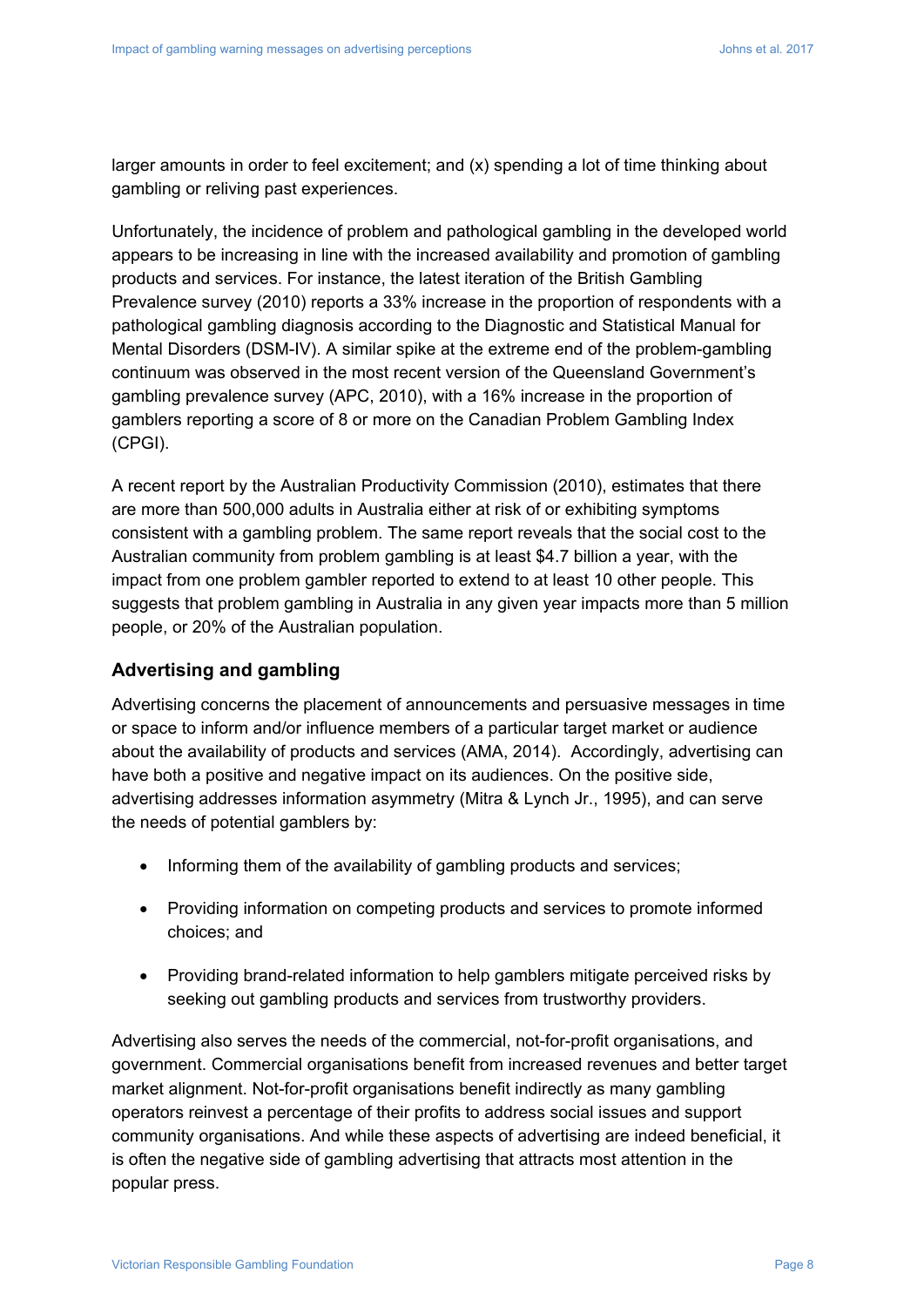The key criticisms of gambling advertising can be summarised in terms of the following unethical practices:

- Fear of manipulation or deception (Darke & Ritchie, 2007);
- Concern about the exploitation of vulnerable persons (Jahdi & Acikdilli, 2009); and
- Moral concerns regarding the promotion of products that carry negative health consequences (Bryant, Zillmann & Oliver, 2002).

Regrettably, the literature examining the ethical aspects of gambling advertising is very limited. Monaghan, Derevensky & Sklar (2008) assert that more research is needed regarding the different communication strategies used by gambling advertisers, with particular attention given to the documentation of the impact of gambling advertising on vulnerable persons. In a recent qualitative study, Thomas, Lewis, McLeod & Haycock (2011) observed that there is growing concern about the role of marketing in 'normalising' gambling for some groups, with older women, younger men, moderate and high risk gamblers and those from low socio-economic backgrounds particularly susceptible to gambling advertising.

Recent evidence is also emerging that gambling advertising has a disproportionately greater impact on problem gamblers (Hing, Cherney, Blaszczynski, Gainsbury & Lubman, 2014), though the evidence, according to Binde (2014), is scant, anecdotal and uncertain. While the debate over gambling advertising and its impact on compulsive or problem gambling is likely to continue, more research is needed to inform this debate. To this end, Lorenz (1990) argues that research will assist policy makers to make decisions based on scientific facts, rather than having policy unduly influenced by gambling industry lobbyists or the opinions by those opposed to gambling on moral or religious grounds (p. 383).

### **Regulation of gambling advertising**

In the face of growing evidence regarding the health and social impacts of problem gambling, governments in Australia and around the world have sought to regulate marketing of gambling products and services. Thomas et al. (2011, p.4) highlight, however, that the effectiveness of legislative intervention is being compromised as the frameworks and regulations that govern the marketing of gambling are "complex, diverse, and often inconsistent."

There has been a surprising scarcity of research examining the impact of regulatory interventions on gambling behaviour. One recent study that specifically examined the impact of legislative interventions on gambling behaviour, reports that this intervention was relatively ineffective in either curbing promotion or discouraging participation (Kim et al., 2013). And while evidence is emerging regarding the use of warning messages within electronic gaming machines (e.g., Gainsbury, Aro, Ball, Tobar & Russell (2015), there remains a dearth of non-laboratory research investigating the use of warning messages within television advertising.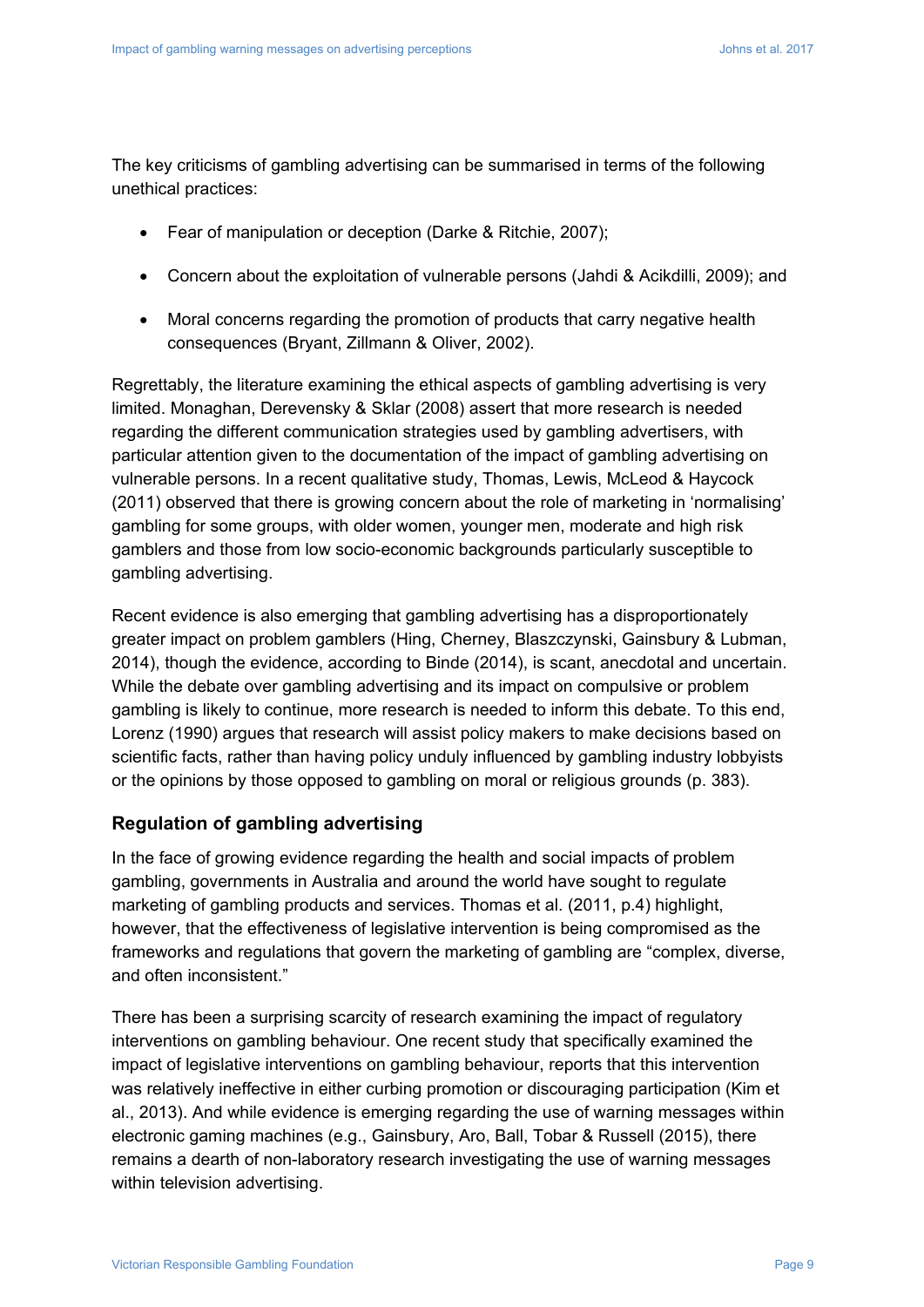Our project seeks to introduce new evidence on the communication strategies employed within gambling advertising. It is hoped that this will aid a more informed approach to the regulation of gambling. Our project also represents the first attempt to systematically examine how a particular legislative intervention, namely the use of warning messages, impacts on perceptions of gambling advertisements, as well as intentions to gamble by persons with different levels of vulnerability.

# **Overview of this report**

Following from the above background, this research intends to address three fundamental research questions:

- Study 1. How are legislative interventions used in different jurisdictions of Australia?
- Study 2. What are the different communication strategies employed by gambling advertisers?
- Study 3. How does the use of warning messages impact on perceptions and response to gambling advertisements?

To respond to these research questions, this report presents the findings of three interrelated studies.

- Study 1 provides an evaluation of Australian advertising legislation. This is the first comprehensive study of gambling legislation undertaken anywhere in the world. In addition to analysing the Australian regulatory response, we will also seek to understand how this response aligns with societal expectations, and importantly, how it compares with other OECD countries.
- Study 2 will provide a detailed examination of the different communication strategies used by Australian gambling advertisers. Using a framework derived from literature, we will examine the prevalence of different advertising tactics in a sample of real television advertisements, and seek to understand how these tactics are combined to target gamblers. This is the first detailed examination of Australian gambling advertisements.
- Study 3 will systematically examine the influence of warning messages on gambling advertisement perceptions. This is another world first. We will utilise an advanced combinatorial experiment to examine how the perceptions of gamblers with different levels of vulnerability respond to different communication strategies, and how the use of warning messages impacts on their perceptions and intentions.

Taken together, these three studies will provide the information needed to resolve the aforementioned research questions, and contribute to our theoretical understanding of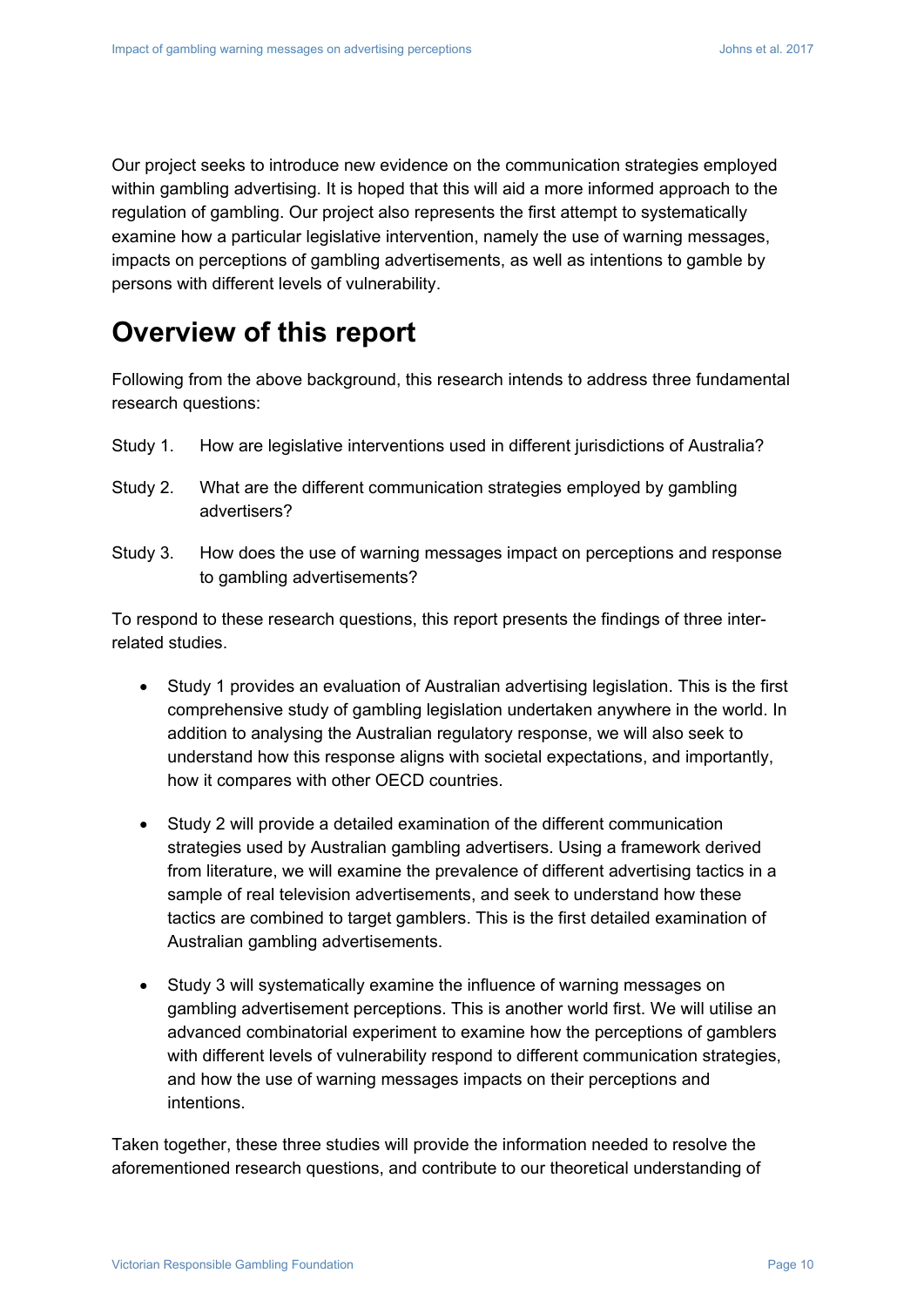these important issues. Our work also has important practical and policy value, as it provides an overview of the current state of play of gambling advertising in Australia, and presents information on the efficacy of a particular legislative intervention.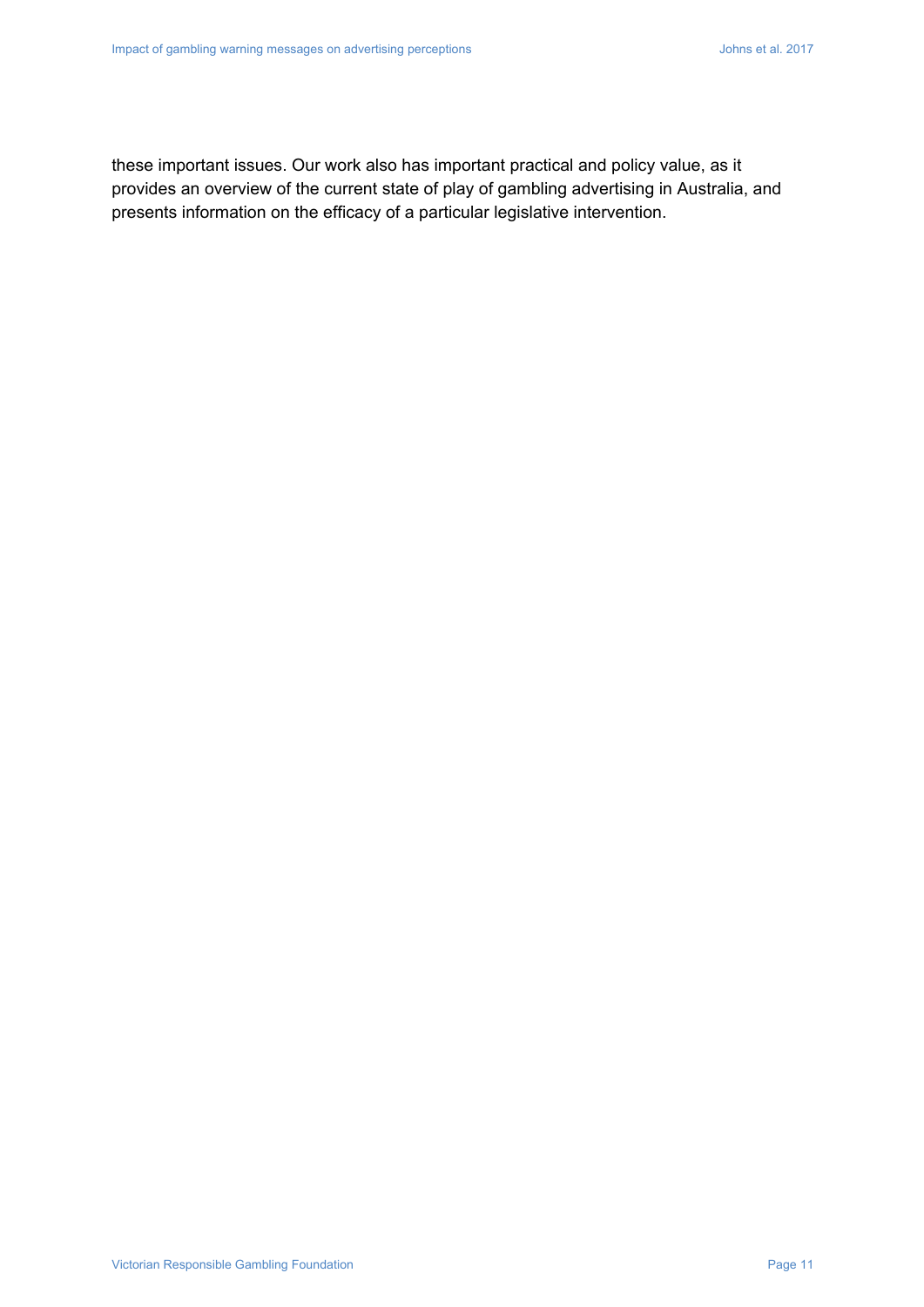# **Study 1**

The aim of the first study is to better understand the regulatory requirements on gambling advertisers in Australia. This study will use secondary information gathered from different national and international government sources to examine the following questions:

- What legislative requirements govern the advertising of gambling in Australia, particularly in relation to the use of warning messages?
- Is Australian legislation keeping pace with societal expectations?
- How does the Australian regulatory context compare with other OECD countries?

There is a shortage of research relating to gambling advertising legislation. This study makes an important contribution to knowledge by seeking to understand legislation relating to gambling advertising in Australia.

# **Conceptual development**

## **Regulation of gambling advertising**

According the Australian Productivity Commission (2010, p. K1), the main rationale for regulating the advertising of gambling products and services is to ensure that promotion is not "misleading or deceptive and that they [advertisements] are consistent with societal norms." Additionally, gambling, like other forms of compulsive consumption, carries documented health and social risks. To protect vulnerable individuals from such risks, governments seek to restrict the promotion of gambling products and services in order to ensure that children and persons with impulse-control problems are protected.

An extensive amount of regulation exists internationally to inform how gambling can be marketed. At the lowest end of the regulatory continuum, gambling providers may be subject to self-regulation against an industry code of conduct. Whereas the more typical approach is for governments, particularly in developed countries such as Australia, to establish formal legislative instruments to limit the content and placement of gambling advertisements, and to place requirements on gaming establishments to employ safeguards to protect vulnerable persons.

The main criticisms of this regulation concern its complexity and inconsistency. For instance, Thomas et al. (2011) contend that legislation in different jurisdictions of Australia is placing different obligations on gambling providers regarding the marketing of their products and services. This creates a challenge to gambling providers who must bear the cost of altering their advertising messages. However, this situation is unlikely to change, as the Productivity Commission Report highlights the fragmented nature of the gambling industry, where vested and pecuniary interests act to oppose uniform advertising standards (see APC, 2010, p. K15).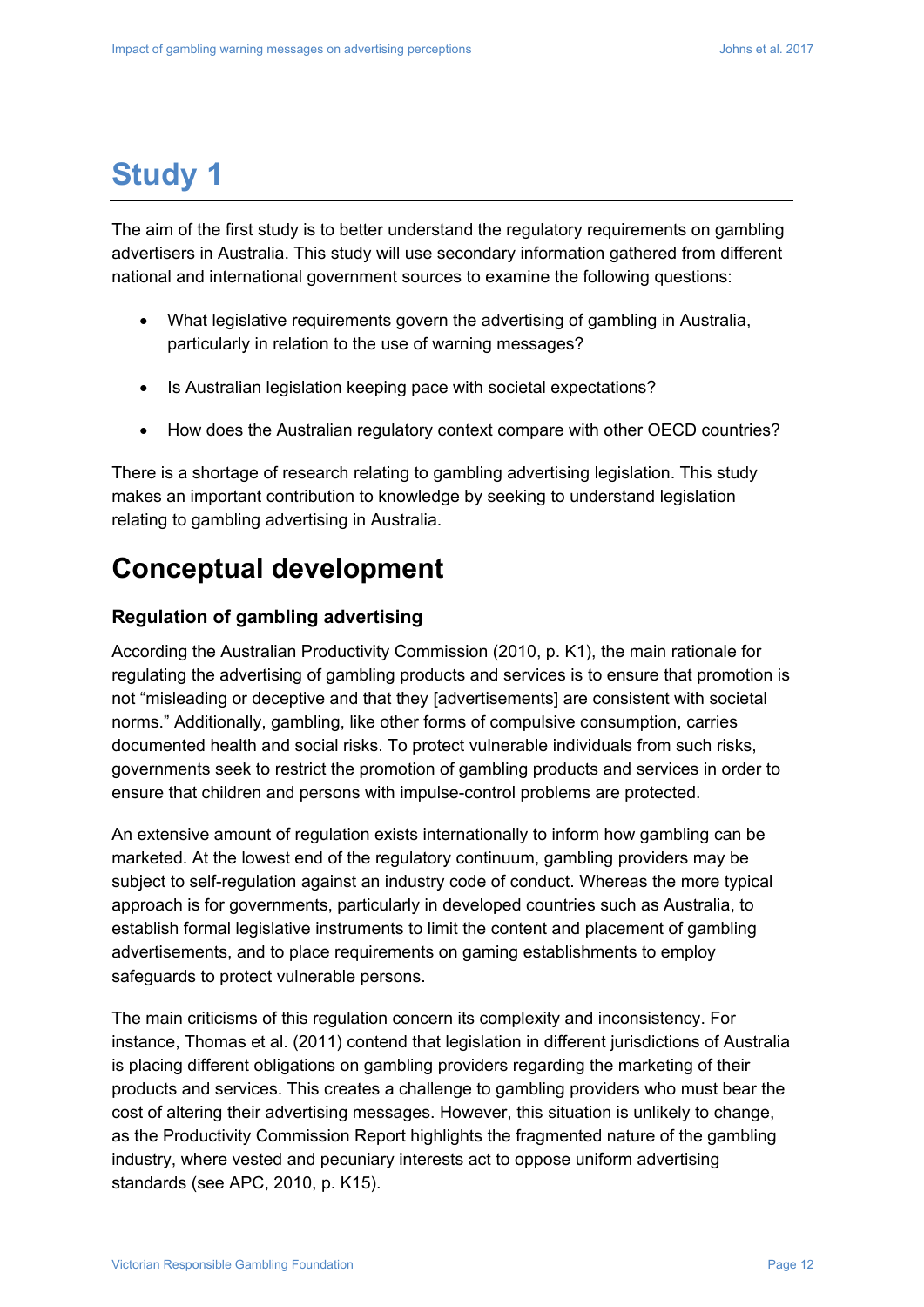An aspect of gambling advertising regulation that regularly attracts criticism is the portrayal of gambling as a harmless form of entertainment. McMullan and Miller (2009), for example, argue that gambling advertising typically positions gambling to be a fun, enjoyable, and risk-free pastime; ignoring the adverse impact of increased gambling behaviour. Prior research has established that exposure to media stories with positive messages about gambling significantly increase gambling intentions, whereas the inclusion of warning messages and anti-gambling content can help to mitigate the effects of gambling advertisements (Lee, Lemanski & Jun, 2008). However, little is known about the efficacy of this legislative intervention.

#### **Related work on compulsive consumption**

Given the limited research on gambling advertising, we thought it would be useful to briefly consider prior research on advertising in other compulsive consumption settings. Binde (2014) highlighted in a critical research review of gambling advertising that this is a common practice, and that comparisons were most frequently made between gambling and the study of alcohol and tobacco. Both of these compulsive settings have attracted significant research attention in the past, and while a detailed review is outside of the scope of this study, we will focus on identifying some key insights relating to the regulatory treatment of these settings that may inform our analysis of gambling advertising legislation.

The link between advertising and increased consumption of alcohol is well established in the literature. For instance, Jones and Magee (2011) investigated the influence of exposure to alcohol advertising and the impact on consumption among adolescents (12 – 17 year olds). Nearly all participants indicated they had seen alcohol advertising on television (94.2%). The results also showed higher awareness of advertising and promotion was associated with a degree of normalisation, and that exposure to different types of alcohol advertisements was associated with increased alcohol consumption.

Importantly, Williams, Chaloupka and Wechsler (2005) have found that policy can shape drinking behaviour (interaction between access and price), and mitigate the likelihood that a college student will transition from abstainer to moderate or heavy drinker. In relation to our study, these studies reinforce the importance of regulation to combat normalisation of consumption during the formative, adolescent years.

Another setting with potential to influence our understanding of gambling advertising is the study of tobacco advertising and smoking (Laws, Whitman, Bowser & Krech, 2002; Neuman, Bitton & Glantz, 2002). Saffer & Chaloupka (2000) have likewise confirmed the well-established link between tobacco advertising and increased tobacco consumption. However, their research is interesting in that it also provides empirical evidence that a comprehensive and integrated approach to regulation is more likely to reduce tobacco consumption, and that lack of a coordinated approach to advertising regulation seriously hinders effectiveness. This finding has particular relevance to our study of the coordinated nature of the legislative response across different Australian jurisdictions.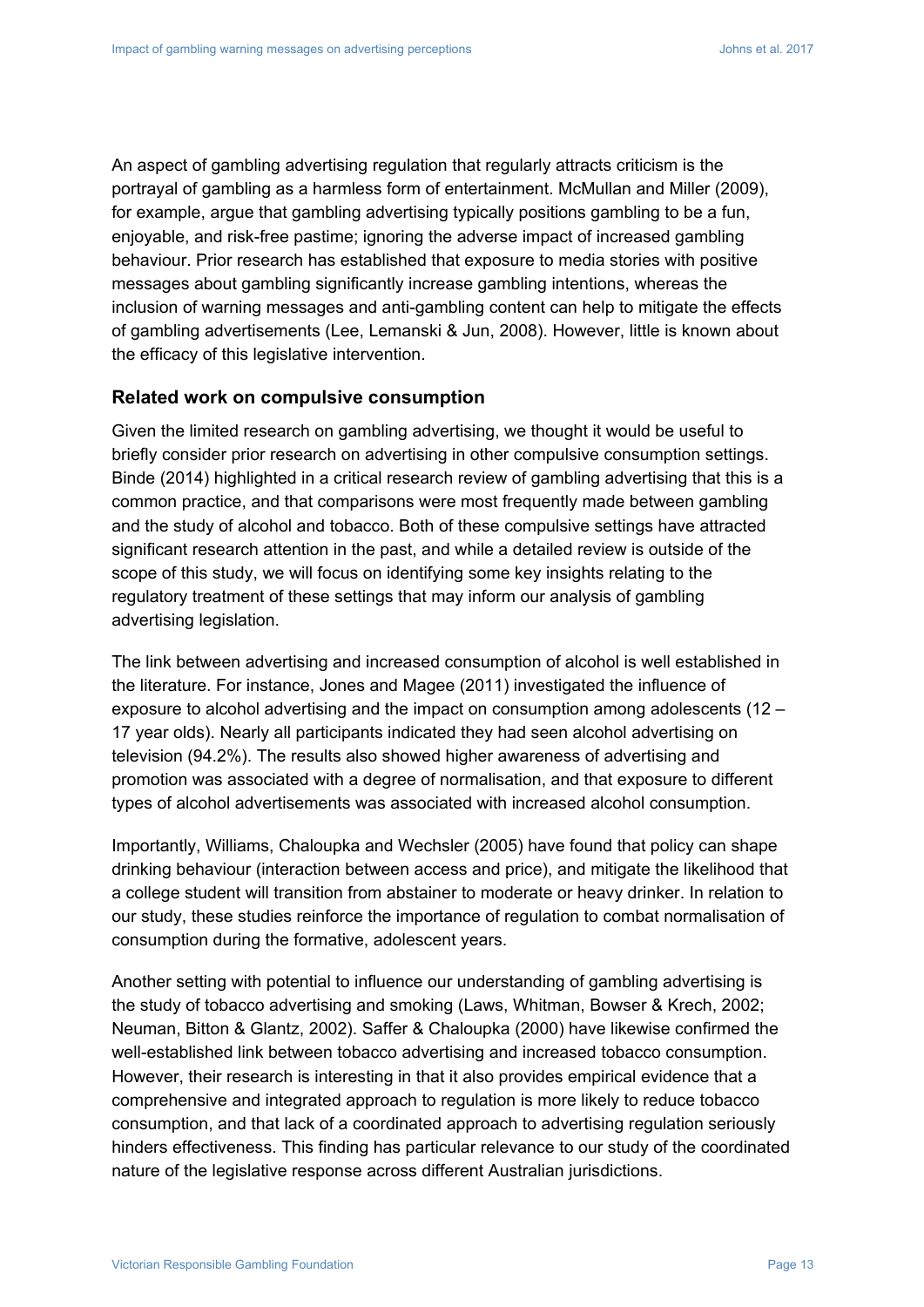The research on tobacco advertising also reveals the capacity of tobacco companies to quickly and effectively respond to legislative interventions. For instance, Tobacco companies have relied increasingly on point of sale marketing since an international agreement was made to end broadcast advertising of tobacco in the early 1970s. While jurisdictions such as Australia have continued to place limits on promotion (e.g., preventing point of sale promotion and introducing plain packaging), smoking levels among youth have been remarkably resilient to regulatory interventions (Carson, Agteren, Ameer, Hnin, Smith & Yayasinghe, 2016). This finding reinforces the need for gambling legislators to ensure that regulatory efforts keep pace with the changing behaviour of advertisers, and that particular attention is given to the protection of vulnerable persons.

# **Methodology**

This study focused on legislation from all eight states and territories of Australia. The legislation was collected from online databases, and analysed using Leximancer, a software package designed to uncover key themes in text-based documents via an automated semantic analysis (Smith & Humphreys, 2006). Dann (2010) recently applied this tool to facilitate a historical analysis of social marketing.

Consistent with the procedure used by Dann (2010), the analysis will consist of three steps. The first step will identify dominant thematic groups based on the presence of concept clusters. The second step involves manual intervention, where the goal is to check the content and logic of the concept clusters to ensure that they are valid. This step may also involve the removal of irrelevant concepts identified during the automated analysis. The third step involved the manipulation of the size of the thematic clusters such that the final groupings were intuitively valid. This final step has been shown to result in thematic analysis that is reliable and consistent with manual coding procedures (Smith, Grech & Horberry, 2002).

This preliminary analysis was then used to inform an examination of how well the current Australian legislation aligns with the expectations of society. To test the claim that government regulates the advertising of gambling products and services to ensure that promotion is consistent with societal norms, we undertook a content analysis of 783 pages of text representing the transcripts of seven public hearings held in relation to the Productivity Commission inquiry into gambling. These public hearings were held in Sydney (2), Melbourne (2), Adelaide, Brisbane and Canberra. These were intentionally broad to ensure that a wide range of societal views were canvassed in relation to gambling in Australia.

The framework developed earlier was then used to facilitate an international comparison of gambling legislation. We focused initially on the 34 OECD member countries. The decision to focus on OECD countries was intentional, as this reference group represents a relatively homogenous group of highly developed countries. This sample is also regularly used in evaluations of other types of social marketing interventions. For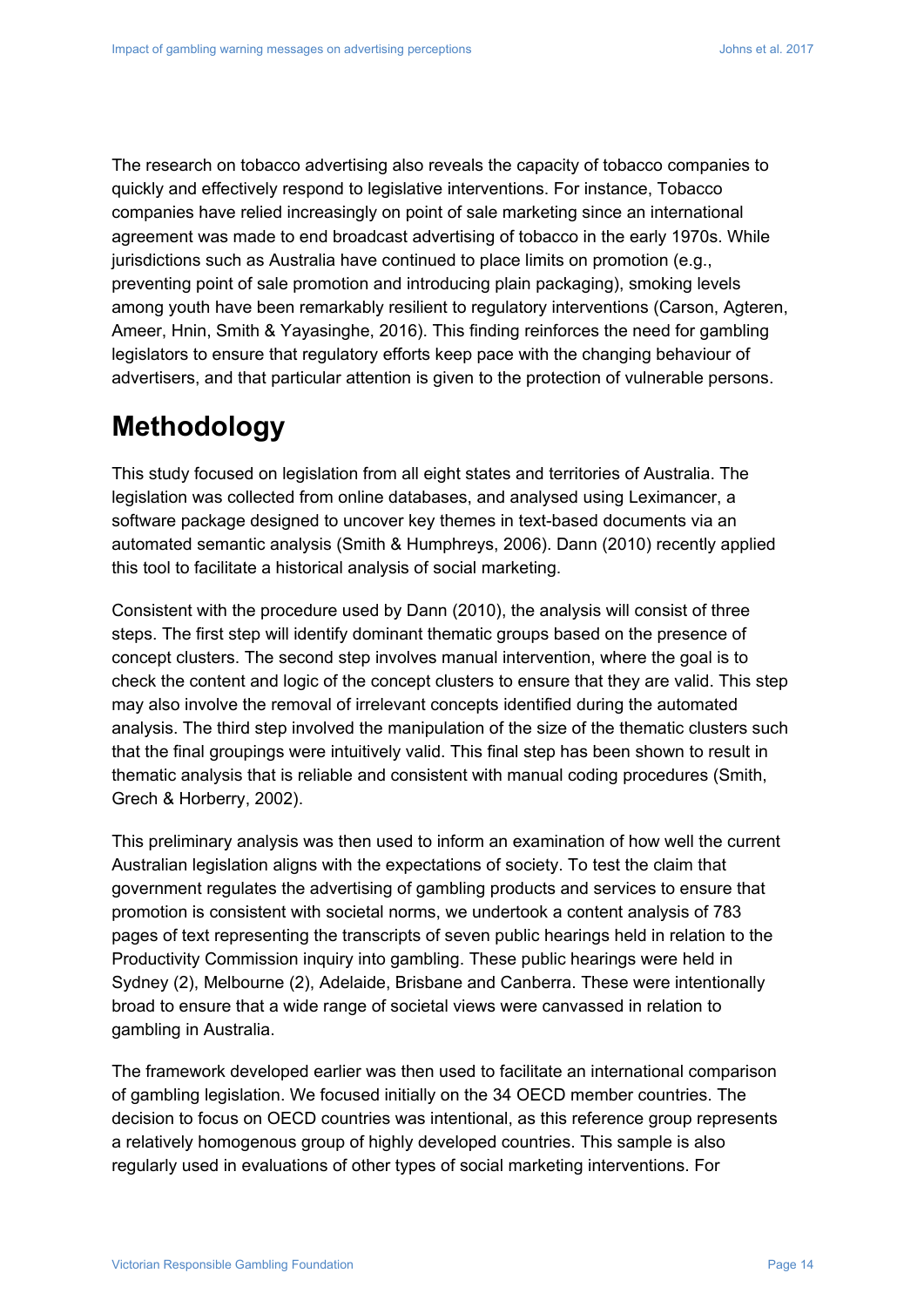example, Laugesen & Meads (1991) studied the impact of advertising regulation on tobacco consumption within 22 OECD countries.

# **Key Findings**

### **Analysis of gambling legislation in Australia**

Gambling has long been regarded as embedded in Australian culture (Pinto & Wilson, 1990), and perhaps as a consequence, considerable debate, research, and legislative reform have occurred within the Australian gambling context over recent decades (Delfabbro & King, 2012).

Promotion of gambling in Australia is governed by state and territory legislation, with some overarching Commonwealth legislation (particularly around interactive gambling). This legislation prescribes what can be advertised and how. Some jurisdictions require compliance with codes of conduct and prescribe statements or warnings to accompany certain types of advertising. To explore legislation impacting gambling advertising in Australia, this paper will examine the content and requirements relating to Commonwealth and the different state and territorial legislative instruments.

The main Commonwealth legislation is the Interactive Gambling Act (2001), which makes it illegal to advertise interactive gambling services in Australia. The prohibition on advertising interactive gambling services is broad and includes any material that promotes or gives publicity to an interactive gambling service, interactive gambling services in general, the whole or part of a trademark in respect to an interactive gambling service, or any words closely associated with an interactive gambling service. However, some states and territories apply restrictions to the Act. For instance, the Interactive Gambling Act of the ACT (1998) and the Interactive Gambling (Player Protection) Act of Queensland (1998) provide for promotion of authorized [interactive] games subject to the approval of the minister.

Despite this, most legislative instruments claim similar goals and are motivated by some common concerns regarding the inappropriate targeting of gambling advertising, particularly to children. While this legislation generally aims to restrict practices that encourage problem gambling (e.g., gambling accounts and interactive gaming), this ambition appears to be hindered by a patchwork of regulations and self-regulation that focus on jurisdictional boundaries that appear inconsistent with the digital, networked reality of today.

One increasingly popular weapon in the arsenal of regulators determined to portray a more balanced and responsible view of gambling is the requirement for advertising to include a warning message. McMullan (2011) asserts that these messages have typically taken the form of age advisories, warnings for people with gambling problems, statistical and odds-related information on the chances of winning, and messages emphasizing reasonable gambling practices. In addition to these types of messages, in Australia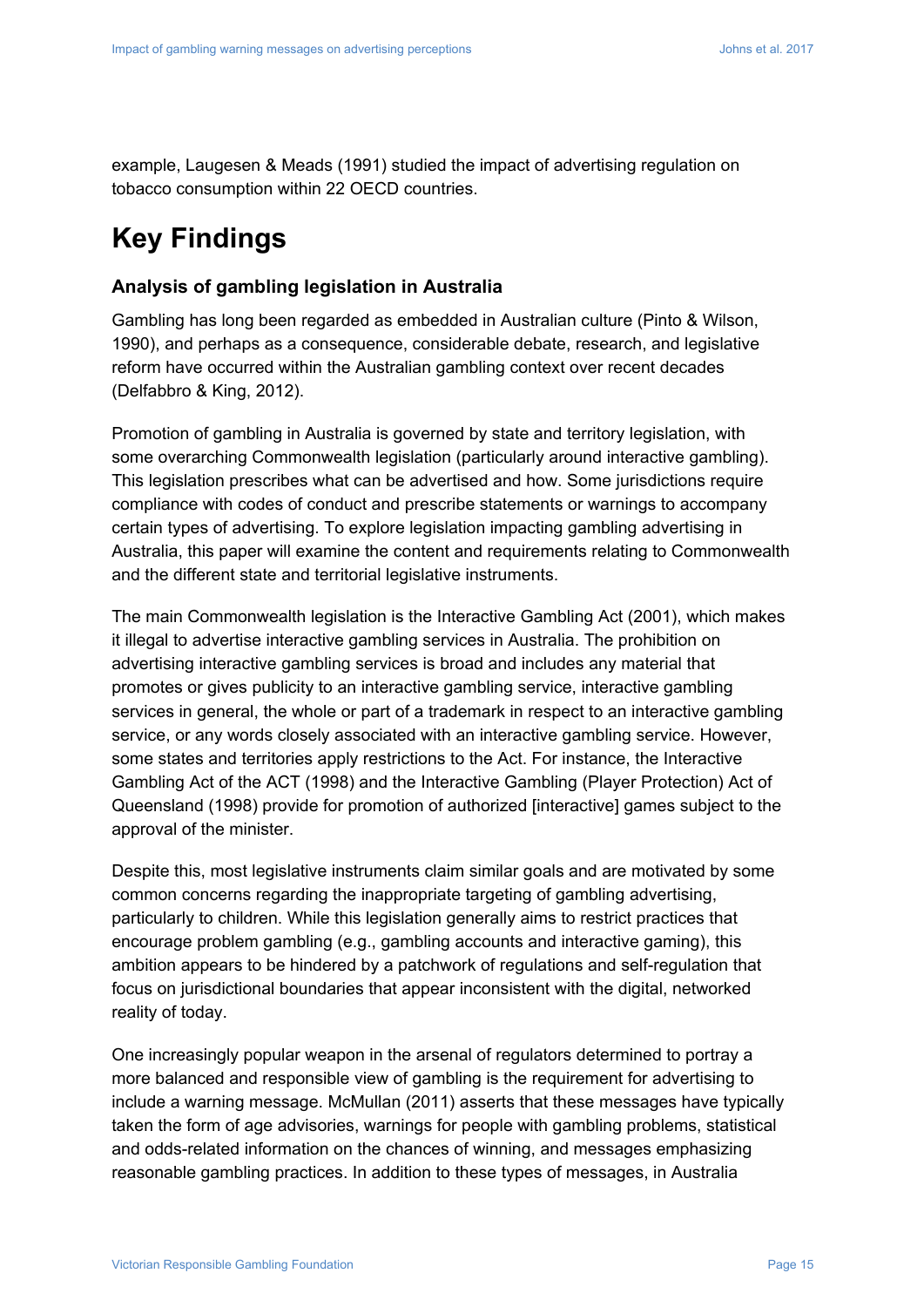warnings may also provide information about support services available to problem gamblers. However, not surprisingly, the guidance from regulators on the wording and format of such warnings is also varied. For example, the Gambling Regulation Act of Victoria (2003) requires that advertising include a prescribed statement in relation to problem gambling, but then does not provide guidance on what should be included in this statement.

Appendix 1 provides an overview of the key legislation for each Australian state and territory. This table includes a review of the key restrictions for gambling advertising in the eight jurisdictions, along with key references to the relevant section of the legislative instruments. From this analysis, it can be seen that Western Australia, Northern Territory, and Tasmania make no specific reference to gambling advertising within their gaming legislation. The other five states and territories all place some restrictions on gambling advertising. The analysis indicates that Queensland, South Australia, and Victoria are the most regulated jurisdictions in Australia. In addition to the standard inclusions relating to the prohibition of marketing gambling products and services to minors and vulnerable persons, and a responsibility to ensure that advertising did not provide false or misleading claims regarding the prospect of success; these states provided additional controls relating to the inclusion of warning messages, the consumption of alcohol while gambling, social responsibility, and permissible advertising times. A summary of the 10 key legislative controls were identified for further study.

#### **Comparing Australian legislation to societal expectations**

Meeting society's expectations regarding the appropriate promotion of gambling products and services is an important requirement for government intervention. To examine alignment of advertising regulation with societal norms, a content analysis was undertaken of the transcripts of seven public hearings held for the Productivity Commission inquiry into gambling. Analysis was undertaken using the computer software package, Leximancer, which categorises text into 'themes' and allows researchers to develop and analyse maps.

This analysis revealed three dominant themes and 61 associated concepts. In line with the conventions of Leximancer, the three themes are named after the three most popular concepts in the analysis, namely: government (375); gambling (104); and market (97). The numbers in the brackets after the themes represent the frequency counts for these concepts. A conceptual map showing the three dominant themes and associated concepts is presented in Figure 1. This diagram shows three key themes coming from the transcripts, with sub themes and connections between the subthemes identified inside the larger circles. The size of the circles indicate the frequency of relevance for the theme.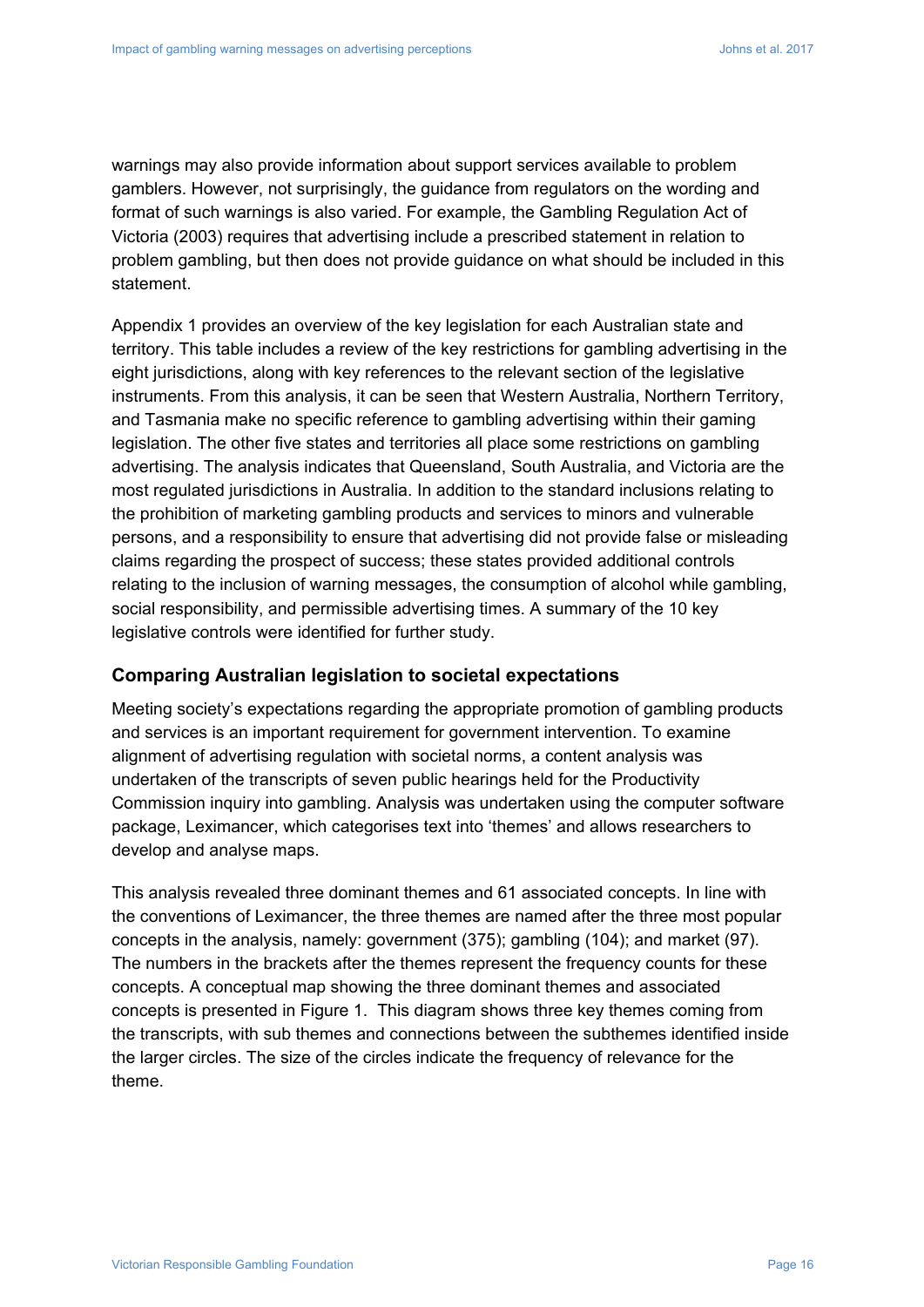#### **Figure 1. Concept map for societal perceptions of gambling**



The government theme was the most connected of the three themes based on the sum of the co-occurrence counts for each concept within this theme with all of the other available concepts. With a connectivity score of 100%, the concepts within the government theme were observed to be connected to all other concepts within the analysis. The main concepts associated with this theme included industry (97), report (62), community (60), and commission (47). The gambling and market themes exhibited connectivity of 76% and 60%, respectively. The most common concepts associated with the gambling theme were problem (56), issue (52), need (48), and gamblers (47). Likewise, the most popular concepts associated with the market theme were marketing (74), provide (57), people (50), and terms (47).

To examine societal support for the key areas of advertising legislation in Australia, an analysis was undertaken to identify the frequency and co-occurrence likelihood of various related concepts. For example, to examine societal perceptions regarding the depiction of children in gambling advertising, and to understand the desire to protect children, the keywords "children," "youth" and "minors" were seeded. Appendix 2 presents a summary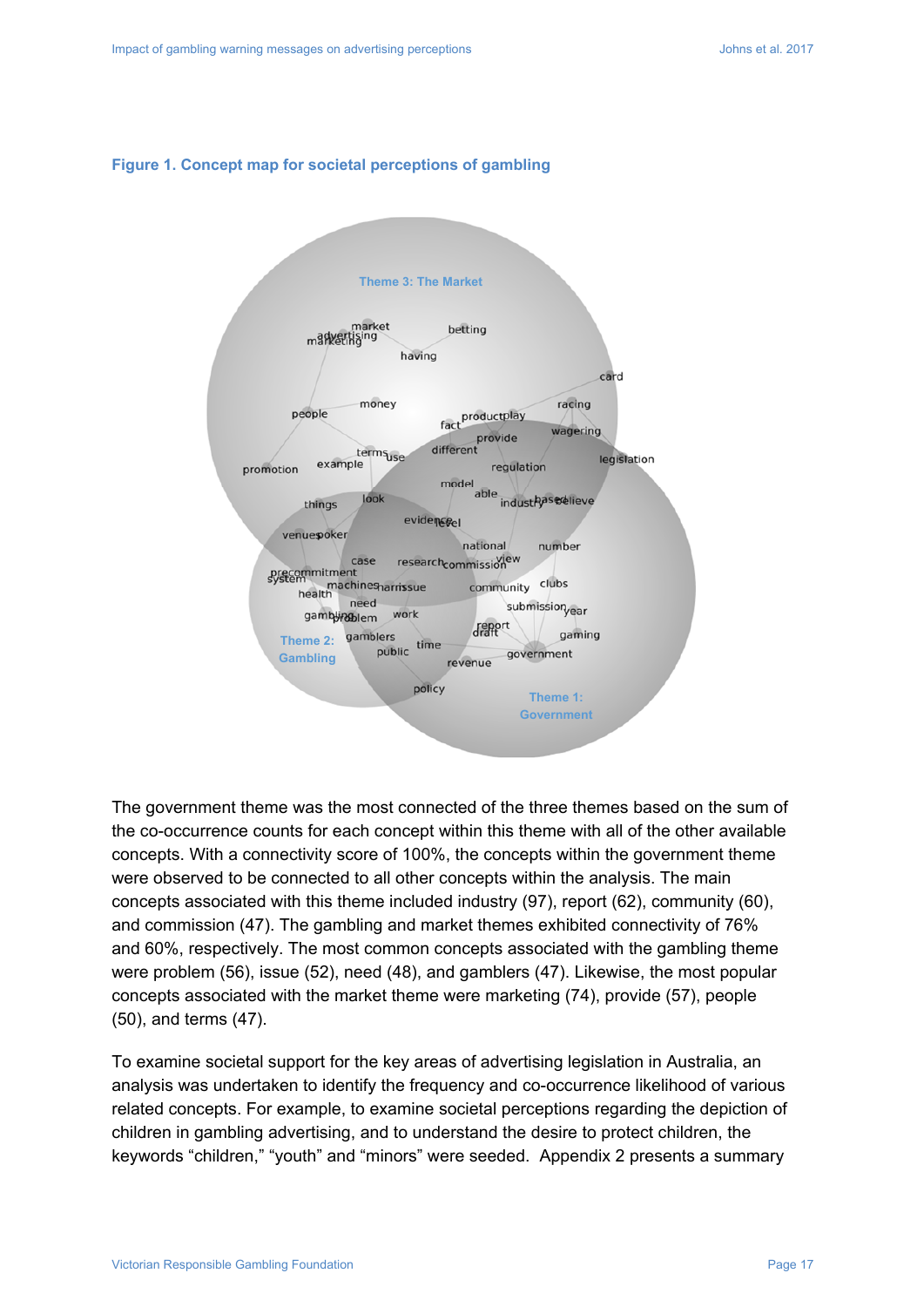of the analysis undertaken to evaluate the different areas of legislation, along with keywords and sample quotes.

The results presented in Appendix 3 suggest mixed support for the current areas of legislation. While this is based on analysis of the transcripts, rather than interview or survey data, it does indicate areas that may require further research. Strong support was observed for the protection of vulnerable persons, however, only modest support was observed for protecting children even though this is often highlighted as a very important regulatory concern. Modest support was also observed for keeping alcohol and gambling separated, though weak support was observed for social responsibility suggesting that consumers may not have faith in gambling organisations to self-regulate.

### **Comparing Australian legislation to other OECD countries**

In order to contrast Australian legislation with that of other international jurisdictions, gambling legislation from 34 OECD countries was reviewed. This review focused on comparing the advertising and promotion requirements of Australian legislation as summarised by the 10 key requirements from study 1. Appendix 3 summarises the presence of these requirements within OECD countries.

The analysis presented in Appendix 3 shows that Australia appears to have one of the most regulated jurisdictions in regard to advertising of gambling, with the notable exception of those countries with either a complete ban on gambling, or, in some countries on gambling promotion. These countries are indicated in Appendix 3. From the analysis, it can be seen that the most common areas of legislative intervention related to the promotion of gambling to minors, and the promotion of gambling as an investment strategy for increasing personal wealth. Only Germany had a specific inclusion relating to problem gamblers and the disadvantaged, and only the United Kingdom and Austria include restrictions on when an advertisement could be shown. The Netherlands was the only other OECD country to include a provision relating to social responsibility and community standards.

Despite reports regarding the increased use of warning messages as a strategy for balancing the communication messages contained within gambling promotion (McMullan, 2011), evidence in support of this strategy was only observed in Australia, France, Italy, Mexico, and Spain.

# **Discussion**

# **What legislative requirements govern the advertising of gambling in Australia, particularly in relation to the use of warning messages?**

The results of study 1 confirmed Thomas et al.'s (2011) claim regarding the complex, diverse, and inconsistent nature of gambling regulation. Even within Australia, which has a low population density by international standards, there were considerable differences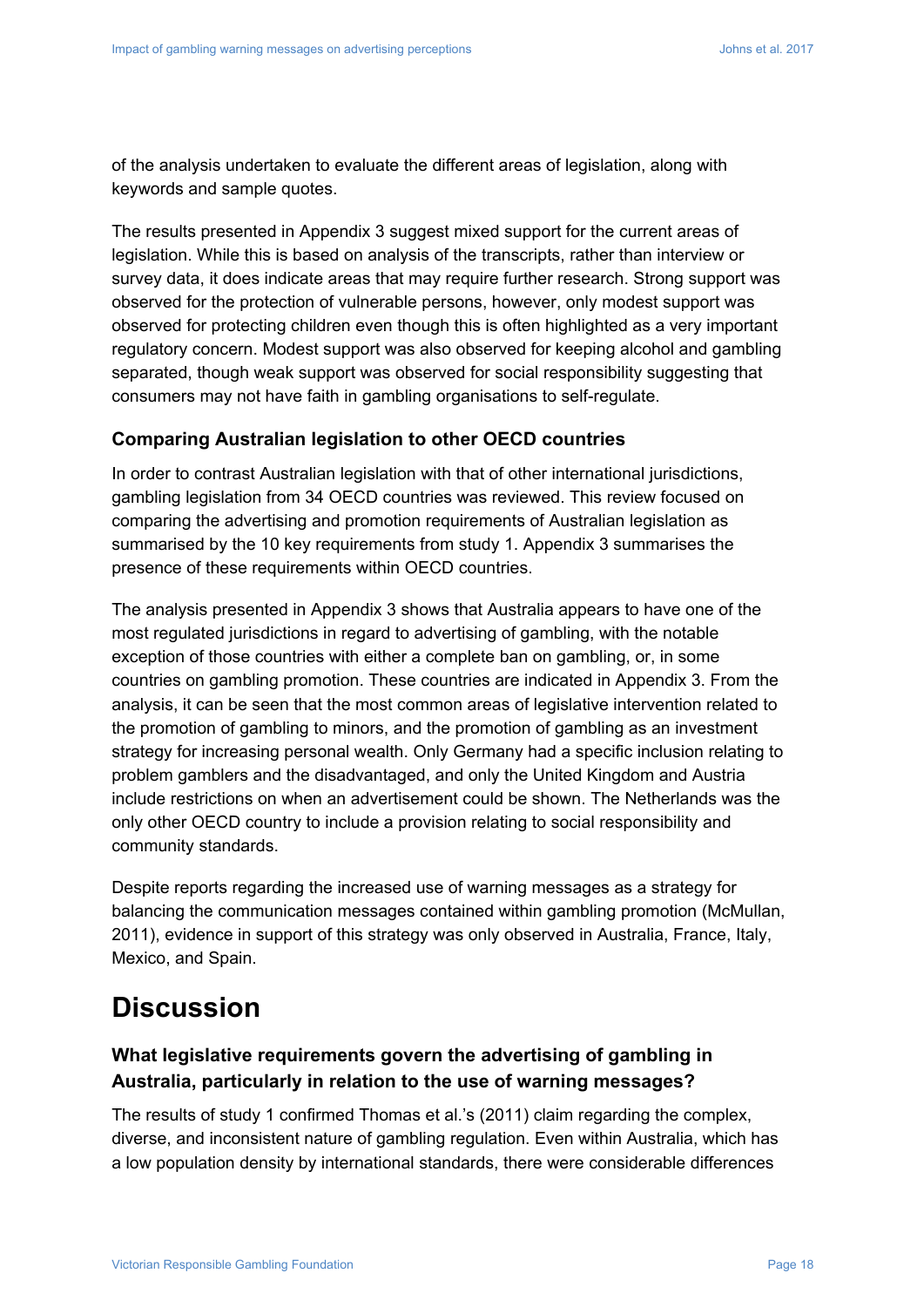in the nature of legislation relating to the marketing of gambling products and services. While it is understood that gambling advertising legislation is managed at a State/ Territory level, a national approach to legislation would be expected to reduce confusion.

#### **Recommendation 1**

The absence of consistent, strict legislative framework, has resulting in gambling advertisers being responsible for self-regulation. A national framework would greatly assist in the regulation of gambling advertising.

It was encouraging to see that some areas of concern were quite well supported, particularly those relating to the protection of minors and vulnerable persons and those relating to the requirement that advertising not be false or misleading. This was consistent with McMullan and Miller's (2009) concern regarding the depiction of gambling as a harmless and risk-free pastime. There was also no clear indication that this legislation was skewed in favour of gambling providers, suggesting that any conflicts of interest are likely to arise from the application of the legislation rather than the content of the legislation.

#### **Recommendation 2**

In considering the establishment of a national regulatory framework, consideration needs to be given not only to the content of legislation, but also to the way in which this legislation is prosecuted in the different jurisdictions. This is important if the general public is to have confidence in government's ability and willingness to act on behalf of society.

#### **Is Australian legislation keeping pace with societal expectations?**

The analysis of societal expectations highlighted a range of inconsistencies. In particular, it would appear that there is a significant misalignment between public sentiment and the legislation intended to reflect broader societal norms (APC, 2010). The analysis of the transcripts from seven public hearings only provides limited support for the key areas of Australian legislation, with no support around the restrictions dealing with the inclusion of false and misleading statements, the depiction of gambling as a "sure thing," the need for warning messages, and limitations on when an advertisement could be shown.

While concerns may be raised that this finding was an artefact of keyword choice and that the use of different keywords could have resulted in a different result; the automated content analysis process within Leximancer is based on a thesaurus that links related terms to these keywords. This suggests that all related terms would have been captured by the analysis.

Accordingly, these findings suggest one of two extreme conclusions: That the legislation is in need of a dramatic overhaul, or that the concerns were not mentioned because they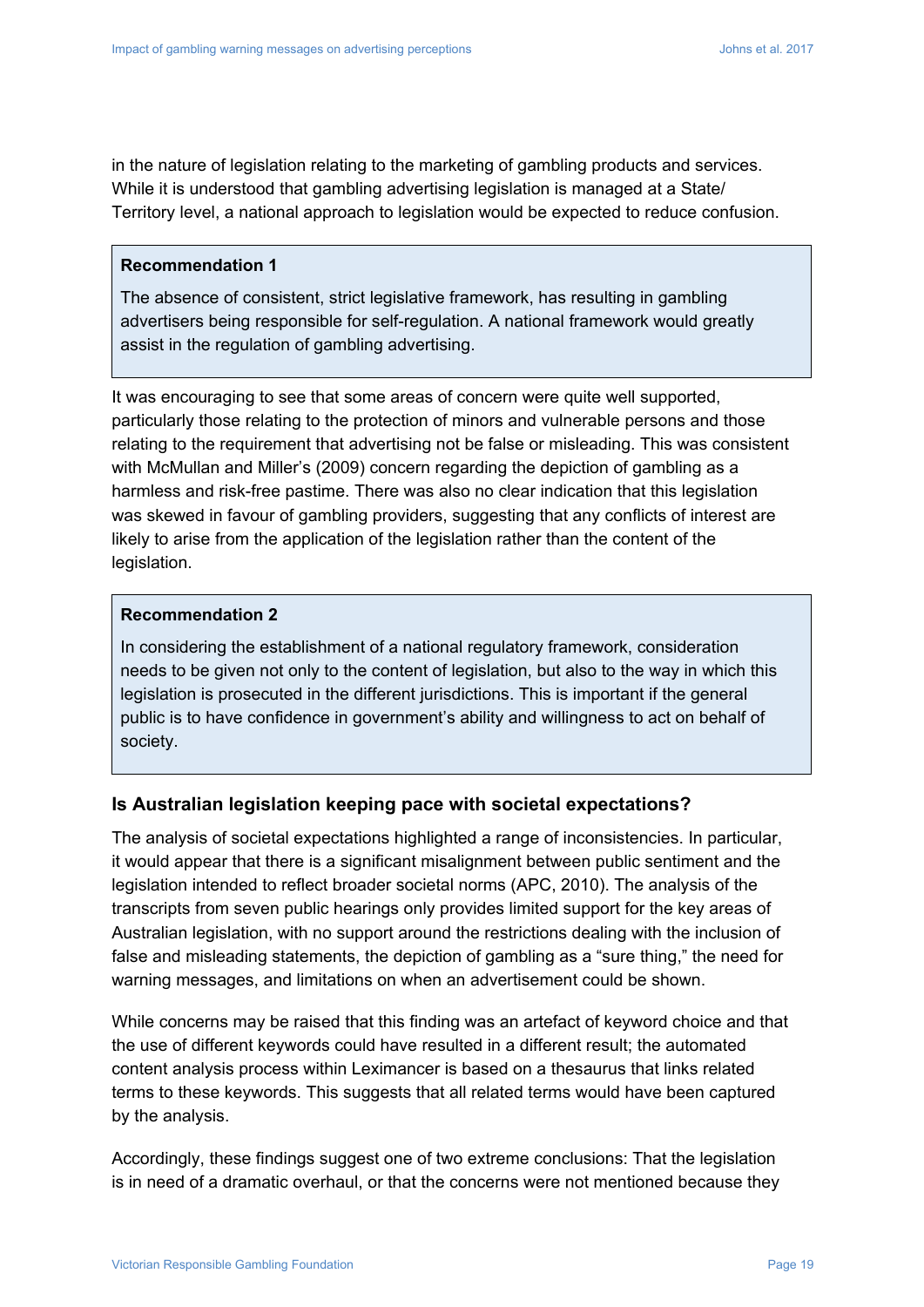are so universally supported that they no longer warrant mentioning. It is likely that the true answer lies between these two extremes. While it is plausible that citizens would have an expectation that their government would protect them from exploitation and deception (e.g., misleading or erroneous advertising), it is also likely that some considerations (e.g., warning messages and viewing times) have not yet matured to the point of entering public discourse.

#### **Recommendation 3**

Future legislation should explore opportunities to tighten provisions relating to deception, and provide clearer, more consistent guidelines to reduce the likelihood that vulnerable persons (particularly children) are normalised to gambling.

# **How does the Australian regulatory context compare with other OECD countries?**

From the analysis of OECD countries, it is clear that Australia is positioned somewhere in the middle. While it is more regulated than many of their developed country peers (e.g., United States, United Kingdom, Canada, and New Zealand), there were a number of OECD countries that had complete bans on either gambling or advertising of gambling (e.g., Estonia, Iceland, Ireland, Israel, Japan, Norway, Korea, and Turkey). A study exploring the degree of gambling advertising regulation and gambling usage benchmarked against advertising regulation would make a useful contribution to both researchers and policy makers.

The findings also suggest that the more developed countries within the OECD are, in general, more liberal in regard to gambling and its promotion. In this regard it is noteworthy that Northern Ireland is an exception, with the introduction of their Gambling Control Bill (2013) paving the way to much stricter controls on gambling, including a move towards a complete ban on gambling advertising and promotion (Shatter, 2013). Australia would need to do more if it intends to maintain its perception as a leader among developed OECD countries in this area.

### **Recommendation 4**

While Australia has a fairly comprehensive regulatory framework compared with most other OECD countries, the social and health related concerns associated with gambling warrant that consideration be given to following Ireland's lead and introducing a complete ban on gambling advertising.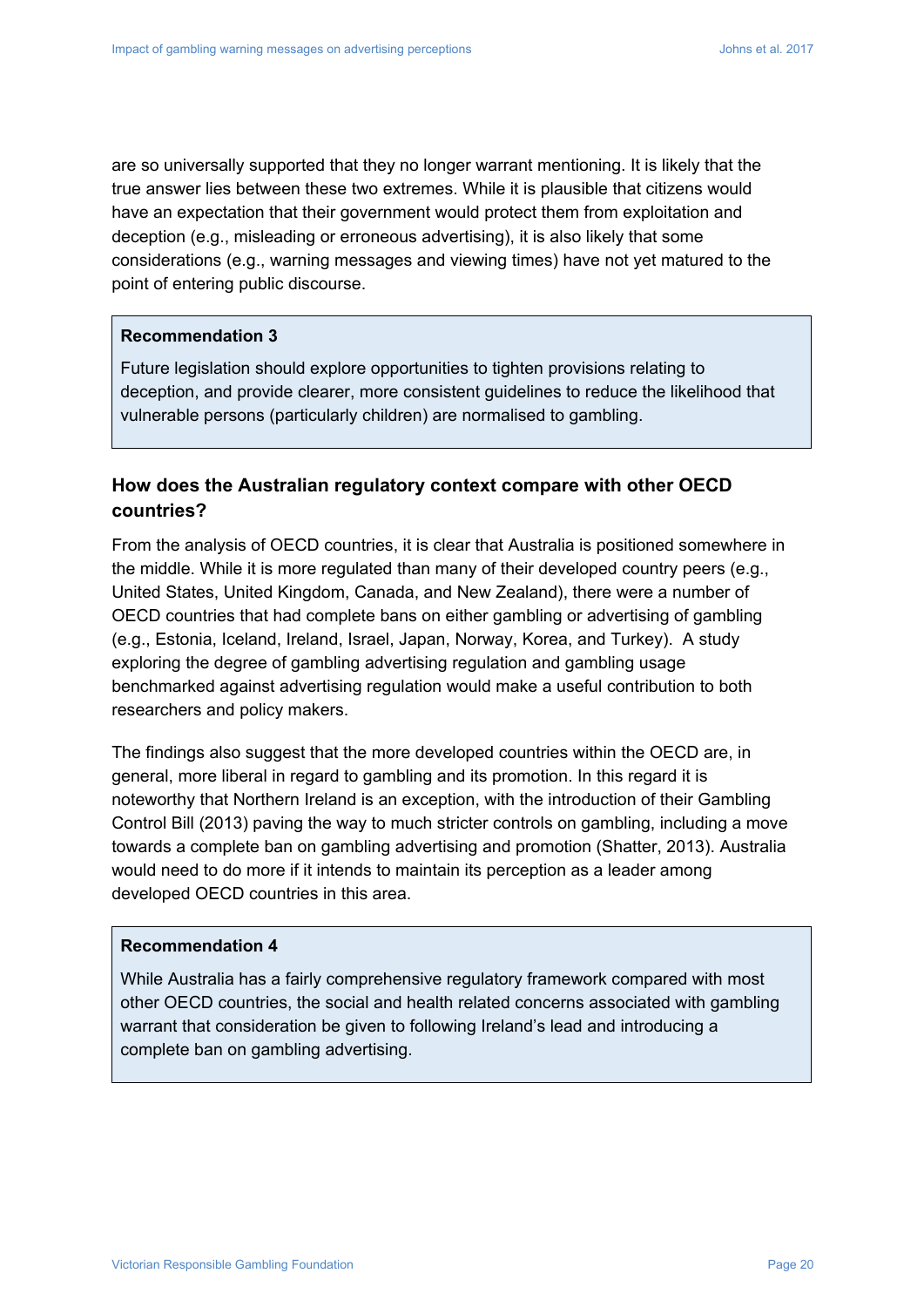# **Study 2**

The aim of the second study is to better understand the different communication strategies employed by advertisers of gambling products and services. This was assessed using a content analysis of a sample of Australian television advertisements to address the following questions:

- What are the different communication strategies adopted by Australian gambling advertisers?
- How are the different types of communication strategies related?

Specific communication strategies to be examined include: Type of appeal used, intended audience for the advertising, situation and action depicted, and the goal orientation of the advertisement.

# **Conceptual development**

## **Advertising of gambling products and services**

Advertising theory provides an understanding of how communication strategies are employed by advertisers to make their advertising more persuasive. Persuasive messages generally contain one or more appeals which are intended to produce attitudinal change and trigger behavioural response from target populations. According to Holmes & Crocker (1987), an appeal is essentially a persuasive tactic that is directed either toward logic or toward emotion. In his seminal work on information processing and consumer behaviour, Vaughn (1980) enunciated thinking and feeling as representing alternate ends of a continuum, suggesting that attitude towards advertisements may involve one or the other, and that many advertisements may involve elements of both logic and emotion.

Emotional appeals can utilise fear, humour, happiness, sadness, or any other emotion within the advertising. Informational (or rational) appeals tend to use logic or develop an 'argument' related to the consumer's need for the product. Yoo & MacInnis (2005) asserts that goal of emotional appeals is to heighten positive feelings and reducing negative feelings in order to enhance the credibility of an advertiser, and to improve attitudes and behavioural intentions. For informational appeals, on the contrary, Yoo & MacInnis suggest that the focus is reversed. Instead of focusing on how feelings impact credibility, advertisers focus on how credibility influences feelings.

Consistent with prior research (Vaughn, 1980; Holems & Croker 1987; Yoo & MacInnis 2005), emotional gambling advertisements are more likely to use drama, mood, music and other emotion-eliciting strategies. For example, "imagine how you'd feel winning a share in the Tattslotto Superdraw...wouldn't it be nice." Informational gambling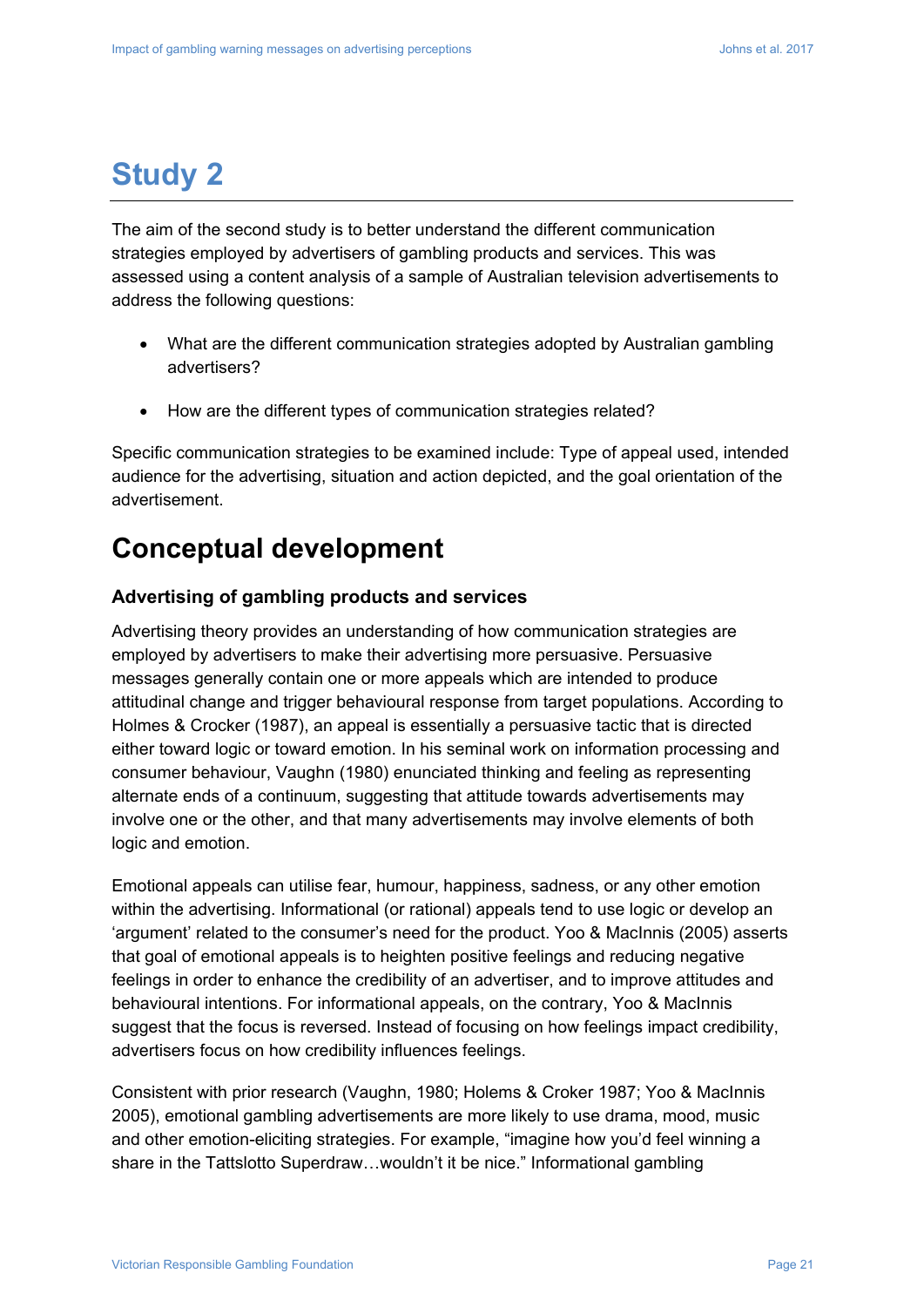advertisements are designed to appeal to the rationality of the receiver by using objective information describing a brand's attributes or benefits. For example, "*with live streaming of over 30,000 sports per year, you can not only bet on, you can watch all you favourite sports at the world's best bookmaker*".

Prior research suggests that choice of appeal is related to cognitive involvement, with emotional appeals more appropriate for low involvement conditions and rational messages are more appropriate for high involvement conditions (Holems and Croker 1987). Accordingly, we would expect to see different appeals used for different audiences, and for gambling advertisements depicting different situations, and with different goal and action orientation. In this sense, the choice of appeal is influenced by other communication strategies.

### **Communication strategies**

A better understanding of the different communication strategies employed by gambling advertisers will assist regulators to better target their efforts. While prior research in the fields of marketing, psychology and sociology has shown how different communication strategies impact on gambling attitudes and behaviours (McMullan & Miller, 2009, 2008, 2001; Milner & Nuske 2011), our study presents the first comprehensive classifications of communication strategies employed in a large sample of "real" advertisements aired on Australian television.

Following a multi-discipline review of communication strategies, Hallahan (1999) suggests a range of tactics that are typically used by advertisers to influence their target markets. Importantly, these different strategies provide a useful typology for understanding the persuasive tactics employed by gambling advertisers, and provide a useful framework to classify and understand gambling advertising. Each of the strategies are presented in Table 1 and discussed below.

| <b>Focus</b>      | <b>Description</b>                                                                                                                                                                                                                              | <b>Key Sources</b>                                                                                                                 |
|-------------------|-------------------------------------------------------------------------------------------------------------------------------------------------------------------------------------------------------------------------------------------------|------------------------------------------------------------------------------------------------------------------------------------|
| <b>Situations</b> | Relationships between individuals in situations found<br>in everyday life. Situations provide structure for<br>examining communication. Applies to discourse<br>analysis, negotiation, and other interactions.                                  | Bateson (1972), Goffman<br>(1974), Putnam & Holmer<br>(1992), Tannen (1993).                                                       |
| <b>Attributes</b> | Characteristics of objects and people are accentuated,<br>whereas others are ignored, thus biasing processing of<br>information in terms of focal attributes.                                                                                   | Ghanem (1997), Levin,<br>Schneider & Gaeth (1998),<br>McCombs & Ghanem<br>(1998), Ries & Trout<br>(1981), Wright & Lutz<br>(1993). |
| <b>Choices</b>    | Posing alternative decisions in either negative (loss) or<br>positive (gain) terms can bias choices in situations<br>involving uncertainty. Prospect theory suggests people<br>will take greater risks to avoid losses than to obtain<br>gains. | Bell, Raiffa & Tversky<br>(1988), Kahneman &<br>Tverksy (1979, 1984),<br>Levin, Schneider & Gaeth<br>(1998).                       |

#### **Table 1. Typology of communication strategies (adapted from Hallahan, 1999)**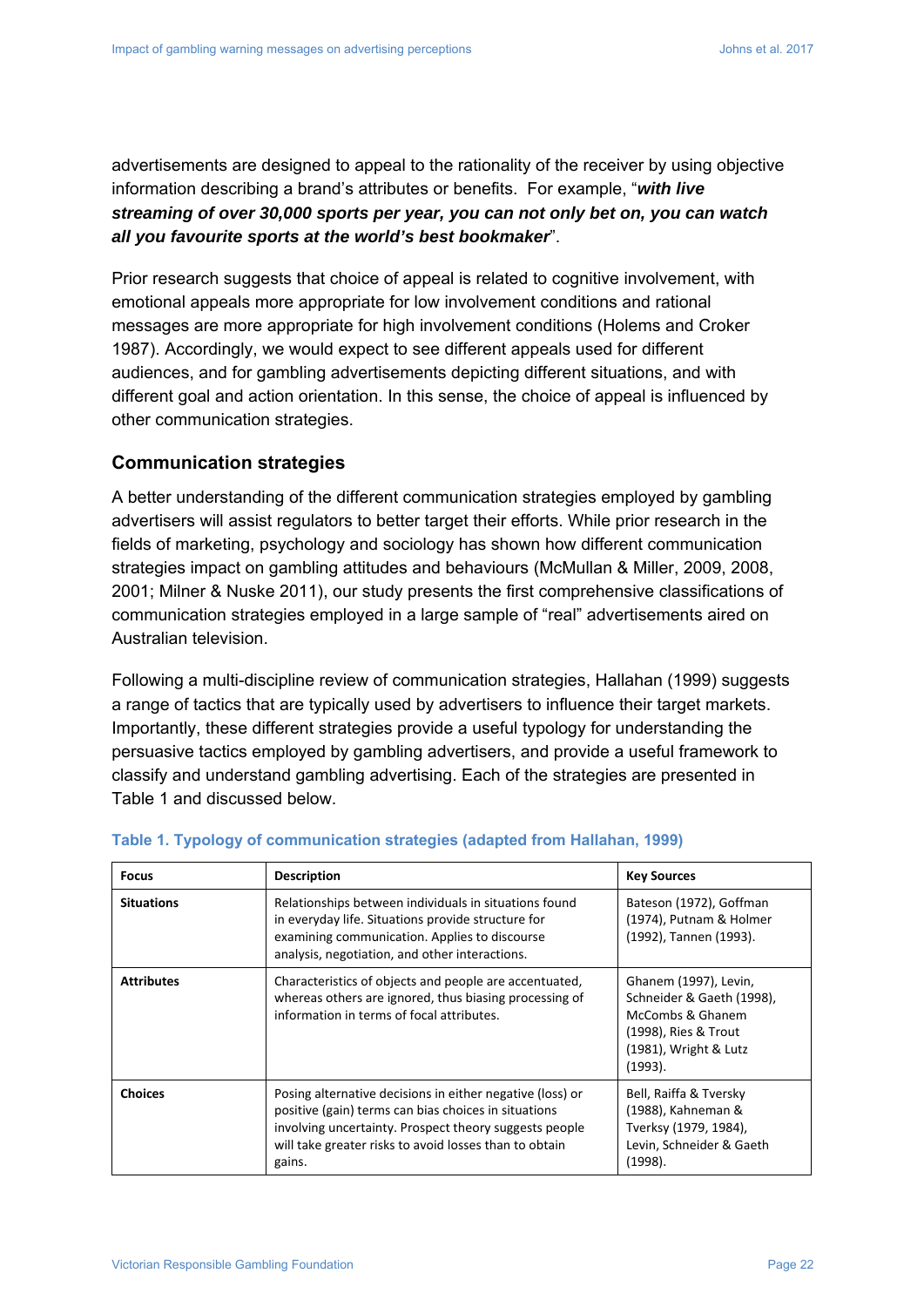| <b>Actions</b>        | In persuasive contexts, the probability that a person<br>will act to attain a desired goal is influenced by<br>whether alternatives are stated in positive or negative<br>terms.                                                                                                                                                                                      | Maheswaran & Meyers-<br>Levy (1990), Smith & Petty<br>(1996).                                                                          |
|-----------------------|-----------------------------------------------------------------------------------------------------------------------------------------------------------------------------------------------------------------------------------------------------------------------------------------------------------------------------------------------------------------------|----------------------------------------------------------------------------------------------------------------------------------------|
| <b>Issues</b>         | Social problems and disputes can be explained in<br>alternative terms by different parties who vie for their<br>preferred definition a problem or situation to prevail.                                                                                                                                                                                               | Best (1995), Gamson &<br>Modigliani (1989), Snow &<br>Benford (1988, 1992).                                                            |
| <b>Responsibility</b> | Individuals tend to attribute cause of events to either<br>internal or external factors, based on levels of stability<br>and control. People portray their role in events<br>consistent with their self-image in ways that maximize<br>benefits and minimize culpability. People attribute<br>causes to personal actions rather than systemic<br>problems in society. | Iyengar (1991), Iyengar &<br>Kinder (1987), Kelley<br>(1972), Protess et al.<br>(1991), Wallack, Dorfman,<br>Jernigan & Themba (1993). |
| <b>News</b>           | Media reports use familiar, culturally resonating<br>themes to relay information about events. Sources vie<br>for their preferred positioning via advertising and<br>sponsorship.                                                                                                                                                                                     | Gamson (1984), Gamson et<br>al. (1992), Ryan (1991)                                                                                    |

In considering the communication strategies presented in Table 1, we acknowledge that not all of these strategies would necessarily apply to the gambling advertisements. The tactics that seem most relevant relate to situations, choices, actions and attributes. Interestingly, the remaining strategies (issues, responsibility and news) are more likely to be used as defensive tactics to ameliorate the impact of gambling advertising. A brief discussion of the relevant strategies is provided below:

*Situations.* Advertising messages can depict either specific or general situations. Specific advertisements are focused on promotion of a particular activity or event, whereas general situations are focused on the promotion of a brand. In this way, gambling advertising messages can be adjusted for different purposes (e.g., call-to-action, awareness building etc.). Key considerations include the wording of the message content, the tone of the message, and the creative presentation of the situation so that it is attractive to consumers.

*Attributes.* Gambling advertisements routinely position their products or services so they will be evaluated favourably, and to encourage people to respond and consume. At the level of the advertisement, attributes are closely related to situations as different attributes of the situation being depicted can be changed to create positively or negatively valanced associations that are aligned with expectations, beliefs and values of the target population. The use of pace, lighting, music to position gambling products as being fun and safe is a good example.

*Choices.* Prospect theory is a behavioural theory explaining how people decide between alternatives involving risk. This theory suggests that people face difficulty when trying to make choices that involve even moderate levels of uncertainty. In response, gambling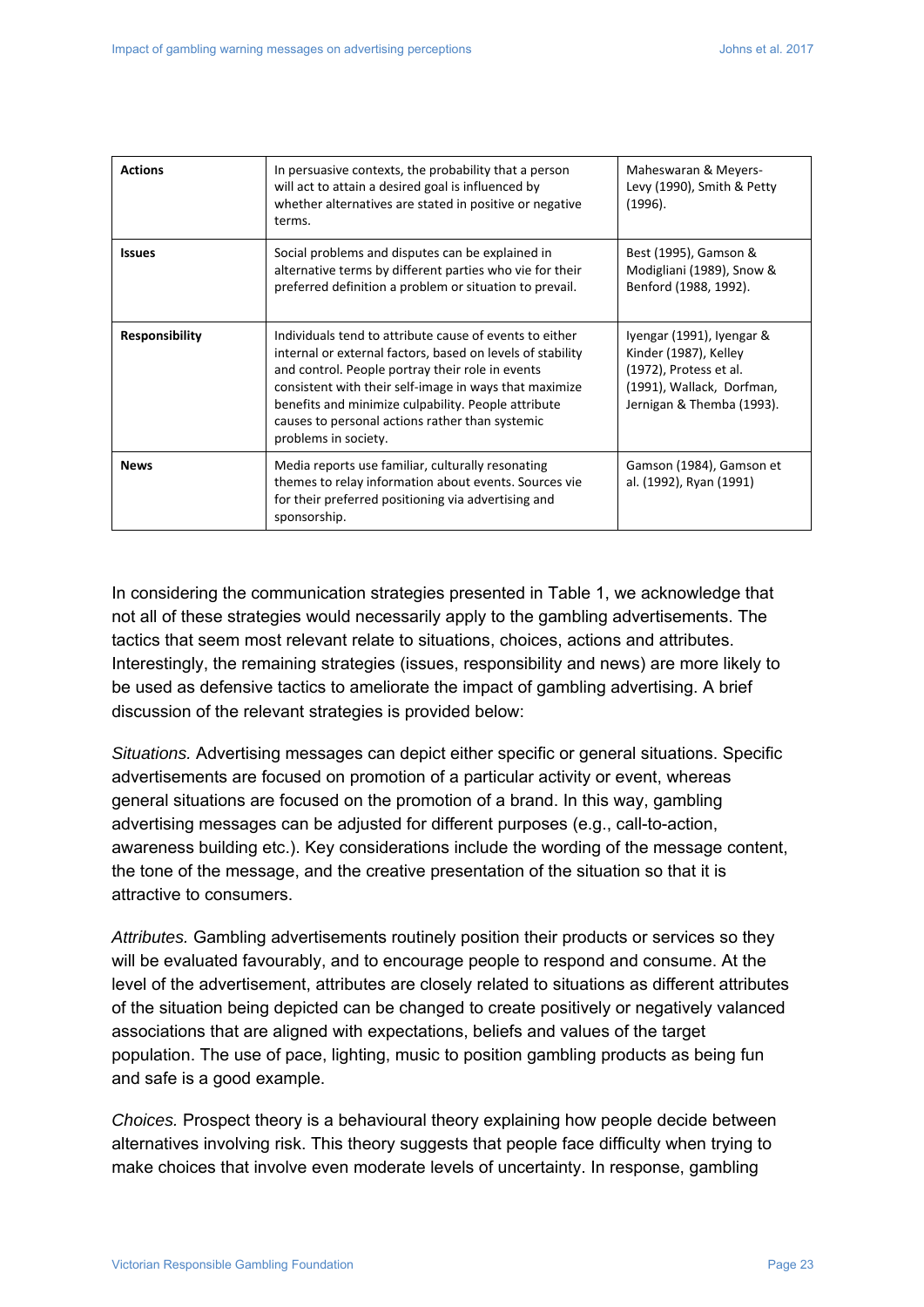advertising tends to employ positive goal orientation. This promotional strategy works in concert with a gambler's tendency to take greater risks to avoid losses.

*Actions.* While all advertising is ultimately concerned with encouraging some desired course of action, this strategy deals with higher order motivations that pertain specifically to the decision of when and how to act. Accordingly, this strategy is dominated by a temporal dimension. For instance, gambling advertising may emphasize the urgency of a particular action, encouraging punters not to "miss out."

# **Methodology**

In this study we sought to understand how different communication strategies are employed by gambling advertisers. To do this, we undertook a content analysis of a sample of actual advertisements appearing on Australian television.

### **The data collection and sample selection**

Copies of relevant television advertising were sourced from Commercial Monitor's AdRegister and AdReview archives. These archives contain details on more than 16 million advertisements from across 60 countries, including 500,000 Australian advertisements. The dataset was collected for advertisements between 2000 and 2014 and included in total 12,093 unique advertisements.

Table 2 provides a snapshot of changes in the pattern in gambling advertisements between 2000 and 2014. We can see that radio advertisements have been more or less steady in early years, but have been declining rapidly since 2010. On the other hand, internet advertising is a recent phenomenon and has been rising abruptly. Based on the data it could be speculated that internet advertising may be replacing radio as a channel for gambling advertising. Television advertising, on the other hand, has shown strong growth since 2003. Due to resource limitations and the limited duration of the study, we thus decided to focus on television advertising.

| Year | TV          | Radio | Print          | Internet    | <b>TOTAL</b> | %   |
|------|-------------|-------|----------------|-------------|--------------|-----|
| 2000 | 0           | 561   | 43             | 0           | 604          | 5.0 |
| 2001 | $\mathbf 0$ | 518   | 83             | $\mathbf 0$ | 601          | 5.0 |
| 2002 | 3           | 346   | 20             | $\mathbf 0$ | 369          | 3.1 |
| 2003 | 40          | 262   | 3              | $\mathbf 0$ | 305          | 2.5 |
| 2004 | 12          | 140   | $\overline{2}$ | $\mathbf 0$ | 154          | 1.3 |
| 2005 | 10          | 28    | $\mathbf 0$    | 0           | 38           | 0.3 |
| 2006 | 27          | 9     | 5              | $\mathbf 0$ | 41           | 0.3 |
| 2007 | 86          | 5     | 1              | 0           | 92           | 0.8 |

#### **Table 2. Distribution of gambling advertisements**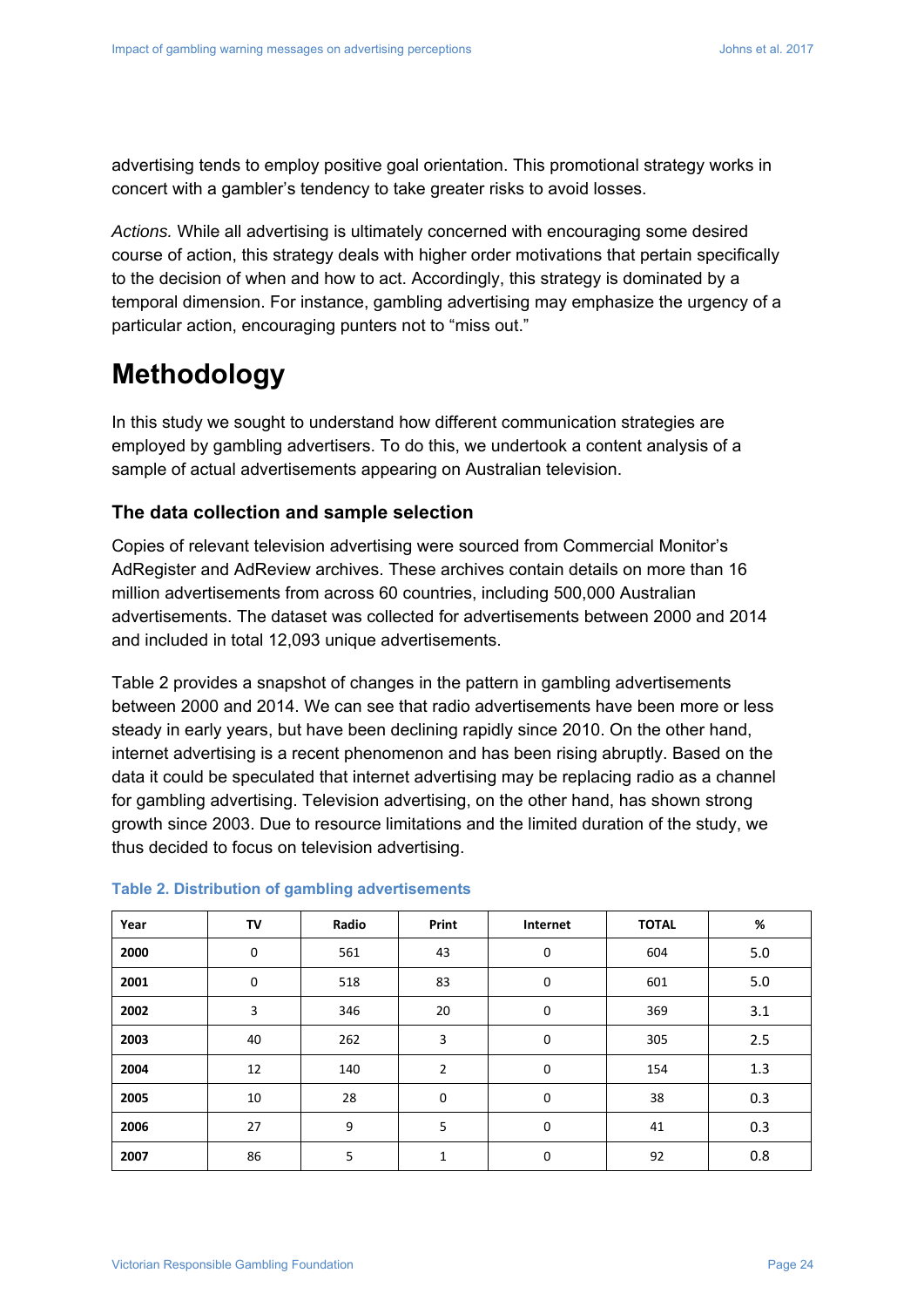| 2008         | 203  | 55   | 242  | $\mathbf 0$ | 500   | 4.1   |
|--------------|------|------|------|-------------|-------|-------|
| 2009         | 327  | 191  | 2912 | 0           | 3430  | 28.4  |
| 2010         | 204  | 161  | 2365 | 19          | 2749  | 22.7  |
| 2011         | 221  | 122  | 1099 | 50          | 1492  | 12.3  |
| 2012         | 224  | 85   | 406  | 110         | 825   | 6.8   |
| 2013         | 218  | 67   | 3    | 240         | 528   | 4.4   |
| 2014         | 280  | 30   | 3    | 120         | 365   | 3.0   |
| <b>TOTAL</b> | 1787 | 2580 | 7187 | 539         | 12093 | 100.0 |

The 280 television advertisements focused on a range of gambling activities, including online and mobile betting, competitions, raffles and lotteries. The advertisements were placed by over 20 different advertisers and were screened between April and November 2014. Both advertisement manifestation and latent message attributes were examined from using both quantitative content analysis and qualitative textual analysis.

### **The coding and analysis process**

Content analysis was deemed to be the most appropriate tool for analysing the advertisements as it is frequently used in media studies to make sense of large amounts of data. Content analysis is "a research technique for the objective, systematic and quantitative description of the manifest content of communication" (Berelson 1952, p. 363). This approach seeks to uncover latent and manifest themes that are encoded within advertisements.

Table 3 presents the codebook used to facilitate the content analysis of the sample advertisements. The main objective was to capture information on the strategic use of different communication tactics. Specifically, the analysis focused on the appeal, intended audience, depiction of situation and action, and the goal orientation used within gambling advertisements.

| <b>Details</b>       | <b>Types</b>                                                                                             | <b>Description</b>                                                                                                 | Source                      |
|----------------------|----------------------------------------------------------------------------------------------------------|--------------------------------------------------------------------------------------------------------------------|-----------------------------|
| Appeal               | Informational/Rational<br>Emotional<br><b>Rational and Emotional</b>                                     | Based on Vaughn (1980)<br>advertisement types, we analysed<br>gambling advertisements based on<br>three main types | Vaughn (1980)               |
| Intended<br>audience | Potential gamblers<br><b>Existing gamblers</b><br>Sports fans<br>Lottery players<br>Young males<br>Other | The audience for the advertisements<br>were divided into each of these<br>categories                               | McMullan &<br>Miller (2009) |

#### **Table 3. Codebook for advertising communication strategies**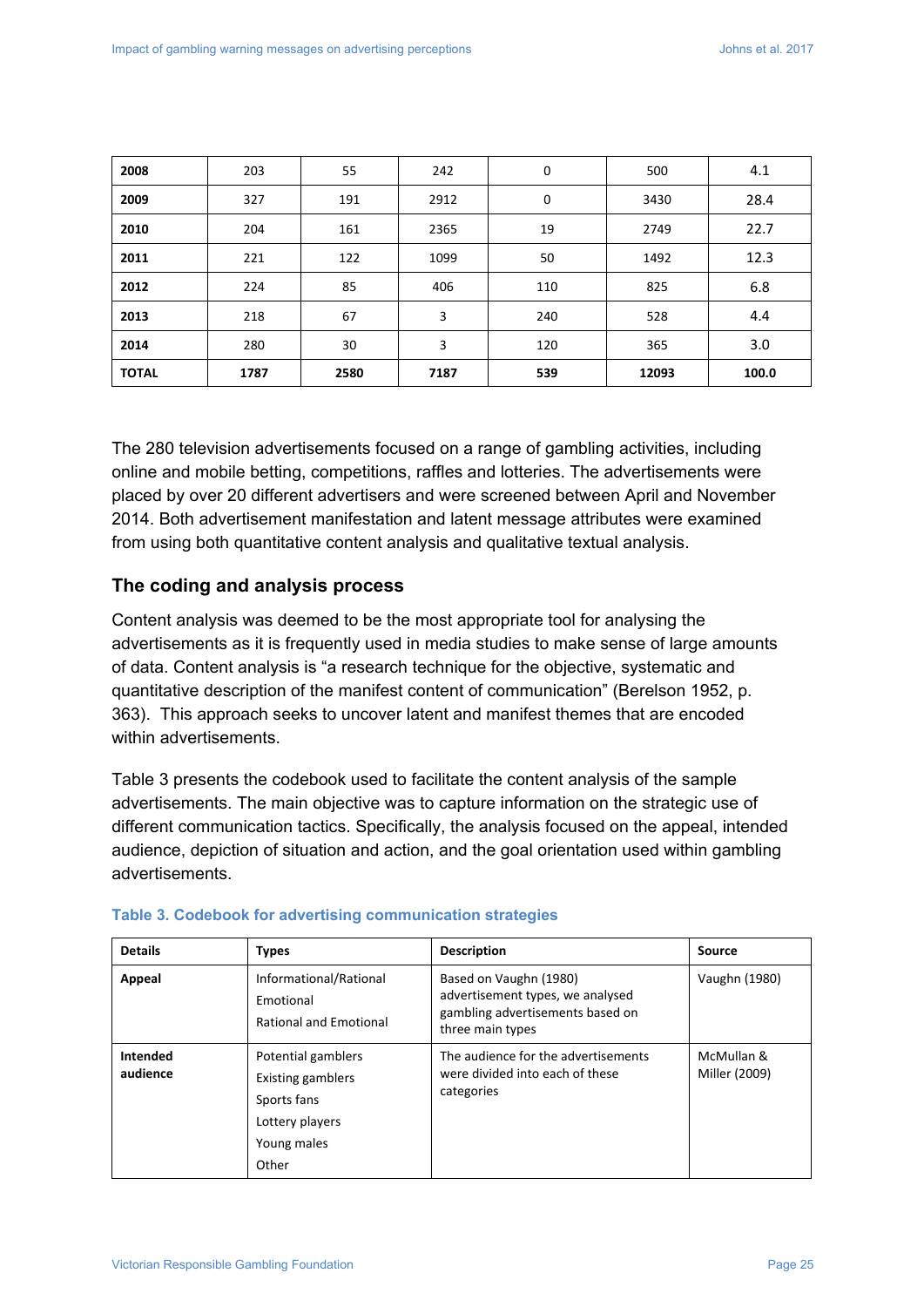| <b>Situation</b>        | Tailored (eg. Specific<br>event)<br>General                                                           | Some were very focused on particular<br>events (eg. AFL Grand Final) whilst<br>others were more general (lifestyle)                   | McMullan &<br>Miller (2009)                                                                          |
|-------------------------|-------------------------------------------------------------------------------------------------------|---------------------------------------------------------------------------------------------------------------------------------------|------------------------------------------------------------------------------------------------------|
| <b>Action</b>           | Immediate (can take<br>action now)<br>Not immediate (eg. In the<br>lead up to Melbourne<br>Cup)       | Advertisements were reviewed on the<br>immediacy of action possible from the<br>incentive/promotion                                   | McMullan &<br>Miller (2009)                                                                          |
| <b>Goal orientation</b> | Incentive/promotion<br>Normalisation (seen as<br>normal)<br>Winning<br>Community benefits<br>Escapism | Referred to focal narratives in the<br>gambling advertisement such as<br>winning, normalization, escapism, and<br>community benefits. | McMullan &<br>Miller (2009,<br>2001, 2012);<br>Milner &<br>Nuske (2012);<br>Thomas et al.<br>(2011); |

The coding process followed a prior study of goal orientation in gambling advertising in Canada (McMullan & Miller, 2009). However, our study extended this prior work by inclusion of Vaughn's (1980) advertisement appeal (emotional versus informational/rational), and McMullan & Miller's (2009, 2001, and 2012) depiction of situations and call to action. We also analysed a range of other variables that have been shown to have an impact on advertising design in other countries (McMullan & Miller, 2009), including scripting, voiceover, colours, vocabulary, and so on. However, this information is outside of the scope of the present study.

An important consideration relating to the application of content analysis is ensuring reliability and validity (McQuail, 2005; Graneheim & Lundman, 2004). A research assistant was employed to undertake initial coding. Following this coding, a member of the research team verified all the coding, and a second member of the research team randomly verified the codes. At the end of each cycle, a comparison was made between the observations, recording commonalities and differences. This gave the researchers more detailed information on major (those which were observed by both researchers) and more minor (one researcher only) aspects. A final researcher reviewed the observations without watching the advertisements to identify any unusual observations.

This provided the researchers with an objective analysis of the observations. The average initial agreement among the researchers was 89%, with the coding for the remaining 11% resolved through discussion. This research attempts to control researcher bias by employing multiple researchers in the analysis stage, and inter-coder reliability was assessed ensuring that the coders have correctly identified the themes in each of the subcategories within the coding matrix.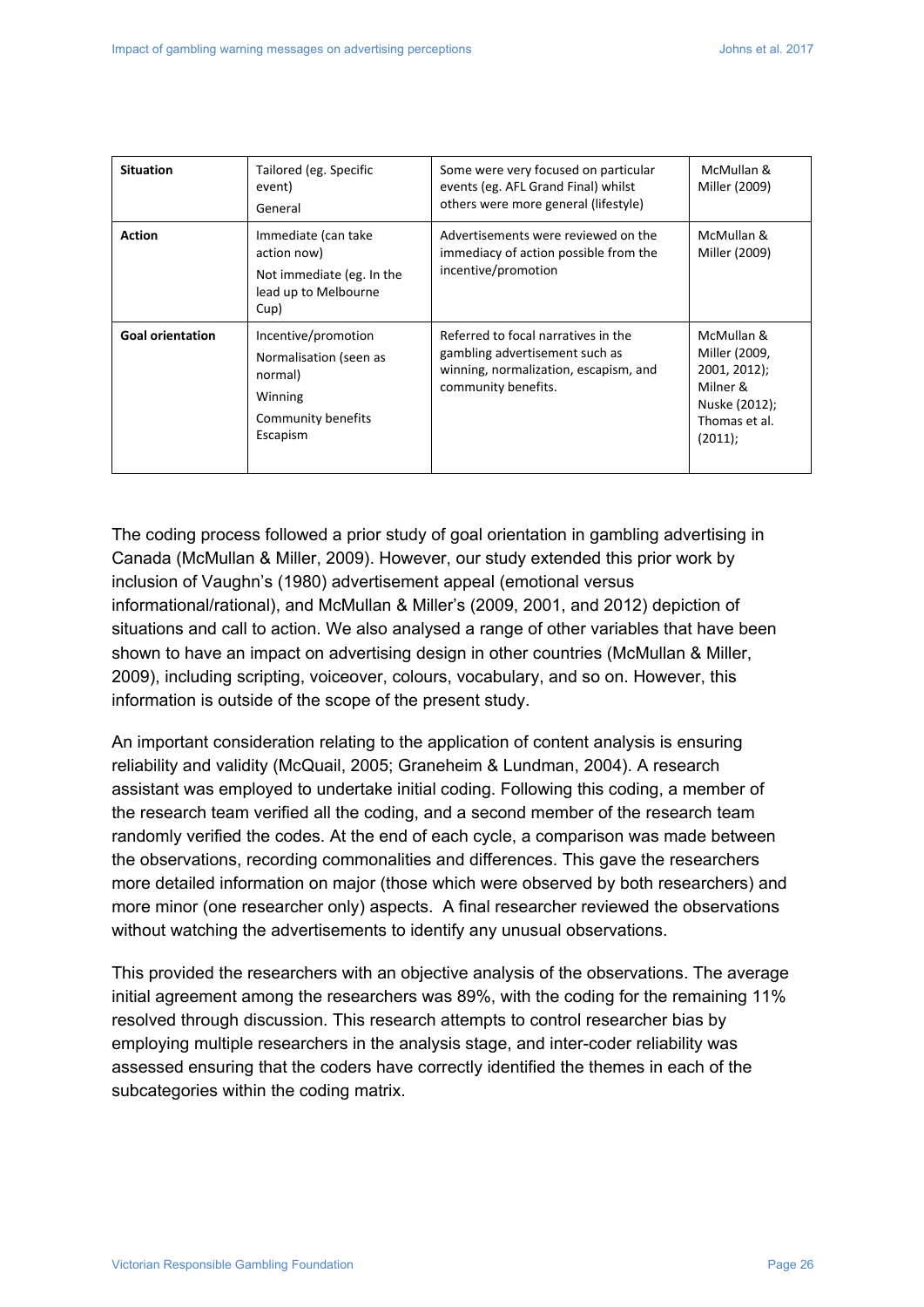# **Key Findings**

### **Descriptive information on advertisements**

Analysis of 280 television advertisements identified a broad range of gambling activities. One quarter of the advertisements analysed (25.7%) were promoting lotteries, raffles or competitions. The most frequent advertisements were from Royal Melbourne Hospital Home Lottery (11.1%), Powerball (6.1%) and Tattslotto Superdraw (5.4%). The advertisements were placed by over 20 different advertisers and were screened on Australian free-to-air television stations between April and November in 2014. The most popular months were October (36.4%), followed by April (15.4%) and June (13.2%).

The length of advertisements ranged from less than 10 seconds to 120 seconds (2 minutes), with the majority either 15 seconds (52%) or 30 seconds long (35%). The total screening time was just under 100 minutes. The majority (94%) of the advertisements used a male voiceover, utilising a loud voice with an accent. The colour scheme used was mostly bright with colourful images (e.g. images of prizes scrolling through ad, clips of races, celebrity appearances). The presence of humour was profound, with 29% of advertisements including humour. The vocabulary used was conversational to make it more believable and align with everyday life.

### **Communication strategies**

The content analysis revealed many different combinations of communicative strategies and persuasive techniques.

*Appeal.* Advertisements were reviewed for evidence of emotional, informational/rational or combined appeals (see Table 4). The most popular appeal observed within the sample of advertisements was informational (67%). For example, many of the advertisements promoted that their company offered the best odds and in other ways met the needs of the gamblers, and that they were all part of the same gambling community or tribe. Some of the relevant phrases include 'what punters want' (Tom Waterhouse), 'bet better' (Ladbrokes), 'there's no better bet than a Sportingbet' (Sportingbet), and 'by punters for punters' (Unibet).

| Appeal    | Percent | <b>Examples</b>                                                                                                                                                                                                                                                                                                                                                                                                          |
|-----------|---------|--------------------------------------------------------------------------------------------------------------------------------------------------------------------------------------------------------------------------------------------------------------------------------------------------------------------------------------------------------------------------------------------------------------------------|
| Emotional | 16%     | Imagery of man in suit at races and images of individual horses and<br>tracks and finishes with placing a bet on smart phone. This is not a<br>game and you're not a spectator. You don't just follow riders and<br>races, you follow your instincts But when the time comes, back<br>yourself download the app and join today.<br>Imagine how you'd feel winning a share n Tattslotto Superdraw<br>wouldn't it be nice. |

#### **Table 4. Appeal used within advertisements**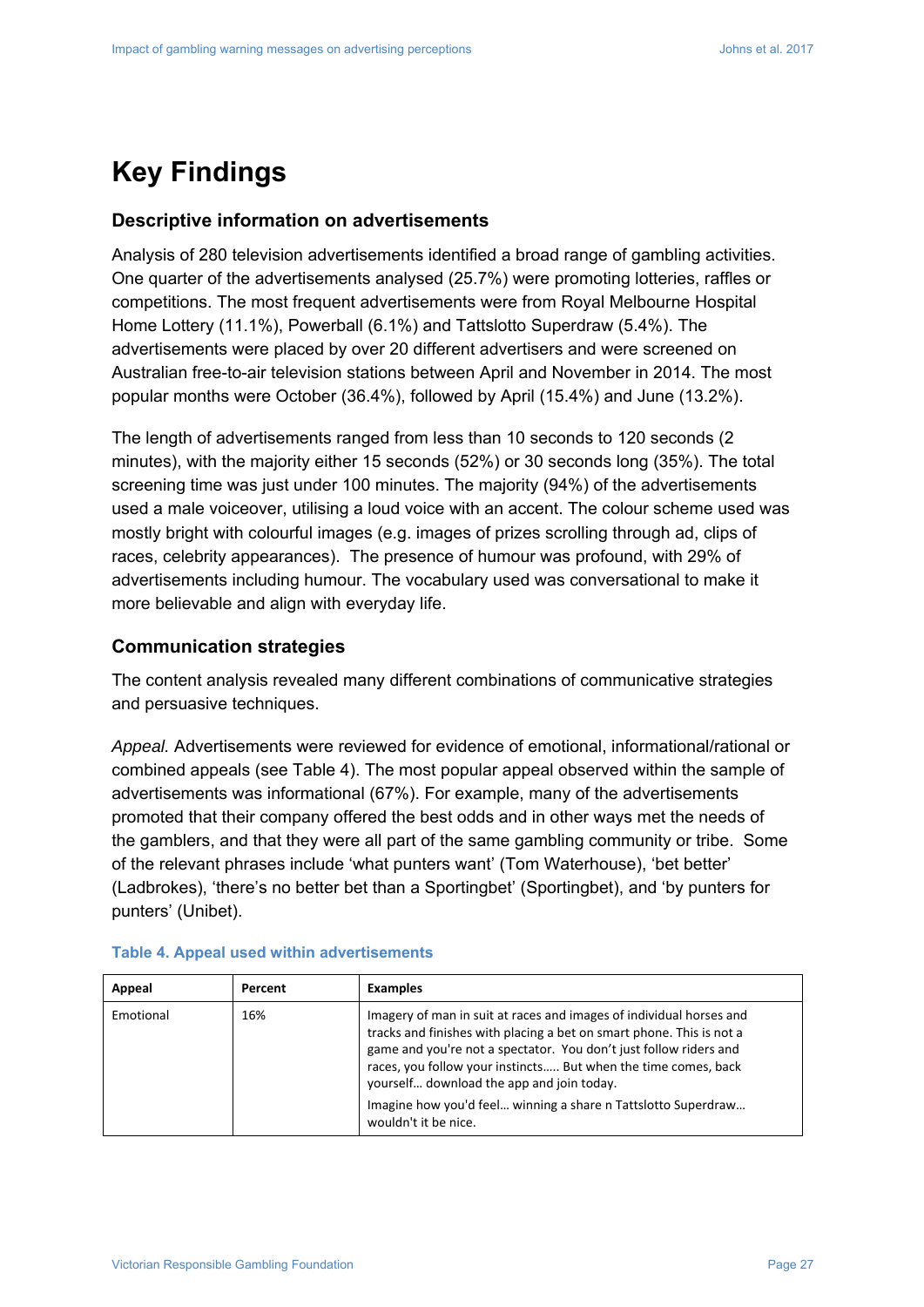| Informational /<br>Rational                | 67% | Images of different sports being played, and then the images on a<br>table, with voiceover: With the live streaming of over 30,000 sports per<br>year, you can not only bet on, you can now watch all your favourite<br>sports at the world's best bookmaker. Download the app and join<br>today.                                              |
|--------------------------------------------|-----|------------------------------------------------------------------------------------------------------------------------------------------------------------------------------------------------------------------------------------------------------------------------------------------------------------------------------------------------|
|                                            |     | Linked to Sportsbet "handholding' ad. In this ad young male finds his<br>phone in his pocket while still holding hands Voiceover text: It's gotta<br>be in there somewhere Yep, it's our AFL Finals Special  Head to<br>Head bets, if your team lead at 3/4 time but lose, money back up to<br>100 bucks. Get into BETember - Sports BETember. |
| Emotional and<br>informational<br>combined | 16% | Man in suit in old fashioned office about to eat a meat pie: footy final.<br>Voiceover text: Footy finals, and that means cracking offers: we're<br>giving all BetEasy members \$50 on the grand final of your choice just<br>download the app, no deposit required.                                                                           |
|                                            |     | Party setting (bbq) then text over grass at race track. Image of man on<br>his smart phone. 'Isn't spring just the best, cos with Sportsbet at the<br>Caulfield Cup Money back up to \$100 bucks. Download us.                                                                                                                                 |

The second most popular advertisements featured an emotional appeal (16%). These advertisements highlighted not only the impact that winning could have on the gambler's life ('Imagine how you'd feel,' 'what's the first thing you'd do the moment you win'), but in the case of raffles, the impact it could have on those close to the gambler (e.g., 'most prizes, best odds, saving lives,' 'support people with a disability, and buy a \$10 ticket today'). Overall, these advertisements had an optimistic feel, prompting viewers to think 'what if?'

*Intended audience.* Advertisements were classified into six audience groups (see Table 5). From this analysis, it was evident that advertisements were targeted at both established (46%) and established and potential gamblers (41%). Other groups that were targeted included sports fans (33%), lottery players (11%), and young males (6%). It is noteworthy that advertisements focused on sports betting also tended to target experienced gamblers and required a degree of knowledge or skill (e.g., 'head to head bets,' 'best odds available'). Conversely, advertisements promoting lotteries were targeted to less experienced gamblers, as there was generally no level of skill or knowledge required to participate in this type of gambling. These advertisements tended emphasize luck (e.g., 'buy your ticket to win,' 'you could win \$10 million').

| Audience                | Percent | <b>Examples</b>                                                                                                                                                                                                                                                                                                                                              |
|-------------------------|---------|--------------------------------------------------------------------------------------------------------------------------------------------------------------------------------------------------------------------------------------------------------------------------------------------------------------------------------------------------------------|
| Established<br>gamblers | 46%     | Sportingbet bet Warney \$10,000 to take 50 paint balls  now here's<br>an offer that will really hit the mark for you footy fans. Sportingbet<br>will give you your money back for the Pies vs Dockers clash  If<br>your team kicks 12 goals or more but loses you'll get your money<br>back so download the app There's no better bet than a<br>Sportingbet. |

#### **Table 5. Target audience for commercial gambling TV ads**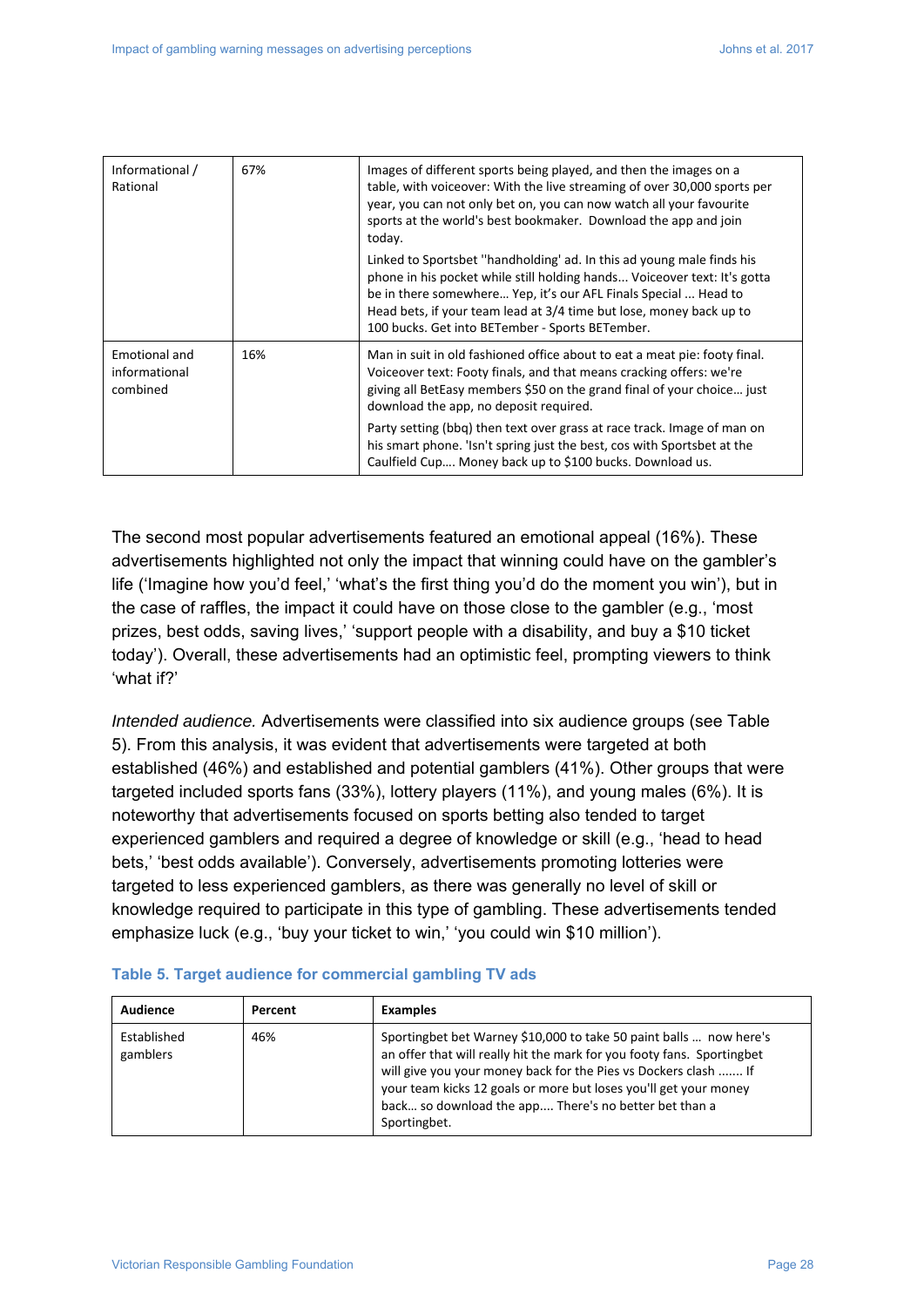| Established and<br>potential<br>gamblers                                                                | 41% | The  lottery is already over 50% sold  don't miss out the most<br>prizes, the best odds, saving lives.  Visit us online or call now. Over<br>50% of the tickets are already gone.                                                                                                                                                                                                            |
|---------------------------------------------------------------------------------------------------------|-----|----------------------------------------------------------------------------------------------------------------------------------------------------------------------------------------------------------------------------------------------------------------------------------------------------------------------------------------------------------------------------------------------|
| Sports fans                                                                                             | 33% | Tom Waterhouse.com gives you a first four money-back guarantee.<br>Back any horse in the Rosehill Guineas - and if your runner comes 2nd,<br>3rd or 4th you'll get your money-back  Only at Tom<br>Waterhouse.com. What punters want.                                                                                                                                                        |
| Lottery players                                                                                         | 11% | Celebrate 63 years of supporting people with a disability with the 63rd<br>annual Endeavour Foundation lottery [Long history of Endeavour<br>using emotive terms and images. Beautiful views and images of the<br>prize home; dramatic music as background-] 63rd Anniversary<br>Lottery  every ticket supports people with a disability buy your<br>\$10 lottery today at [website address] |
| Young males                                                                                             | 6%  | Young male speaks to screen: It's Ladbrokes Shout Lads: Flemington<br>this Saturday. Every race. Cash refund back into your betting account<br>if you run second to the starting price favourite Images of a horse<br>race in the background.                                                                                                                                                |
| Other (specific<br>groups e.g.<br>baby boomer,<br>race/theatre<br>goers, young<br>couples,<br>patriots) | 8%  | Male and female: 'What's changed since we won Powerball? ' [on<br>boat] Voiceover: This Thursday Powerball has jackpotted to \$15<br>million - what would you change with \$15 million?                                                                                                                                                                                                      |

Note: the sum of percentages exceeds 100% because advertisements could be classified into more than one category.

*Situation and action.*Advertising tailored to a specific event (e.g. Melbourne cup, Powerball jackpot) accounted for 91% of the sample, with only 9% aimed at creating a positive general attitude of gambling among potential and established gamblers. Popular tailored approaches focused on particular events (e.g., AFL Grand Final) whilst others were more general (lifestyle). The majority of advertisements (80%) also focused on a non-immediate response (e.g., 'for the latest offer,' 'download the app to join'). Table 6 illustrates the communication strategies observed within the sample of television advertisements.

| <b>Depiction</b>  | Percent                                    | <b>Examples</b>                                                                                                                                                                                      |
|-------------------|--------------------------------------------|------------------------------------------------------------------------------------------------------------------------------------------------------------------------------------------------------|
| <b>Situations</b> | Tailored to a<br>specific event $-$<br>91% | This is your last chance. The early bird deadline is midnight<br>tomorrow Time and tickets are running out. Visit us online or call<br>now.                                                          |
|                   | General - 9%                               | Wide World of Sports, brought to you by Sportsbet's spring racing<br>specials. Spring - the best time of the year. Vision of the Sportsbet<br>app being used on an iPhone, and then text: Sportsbet. |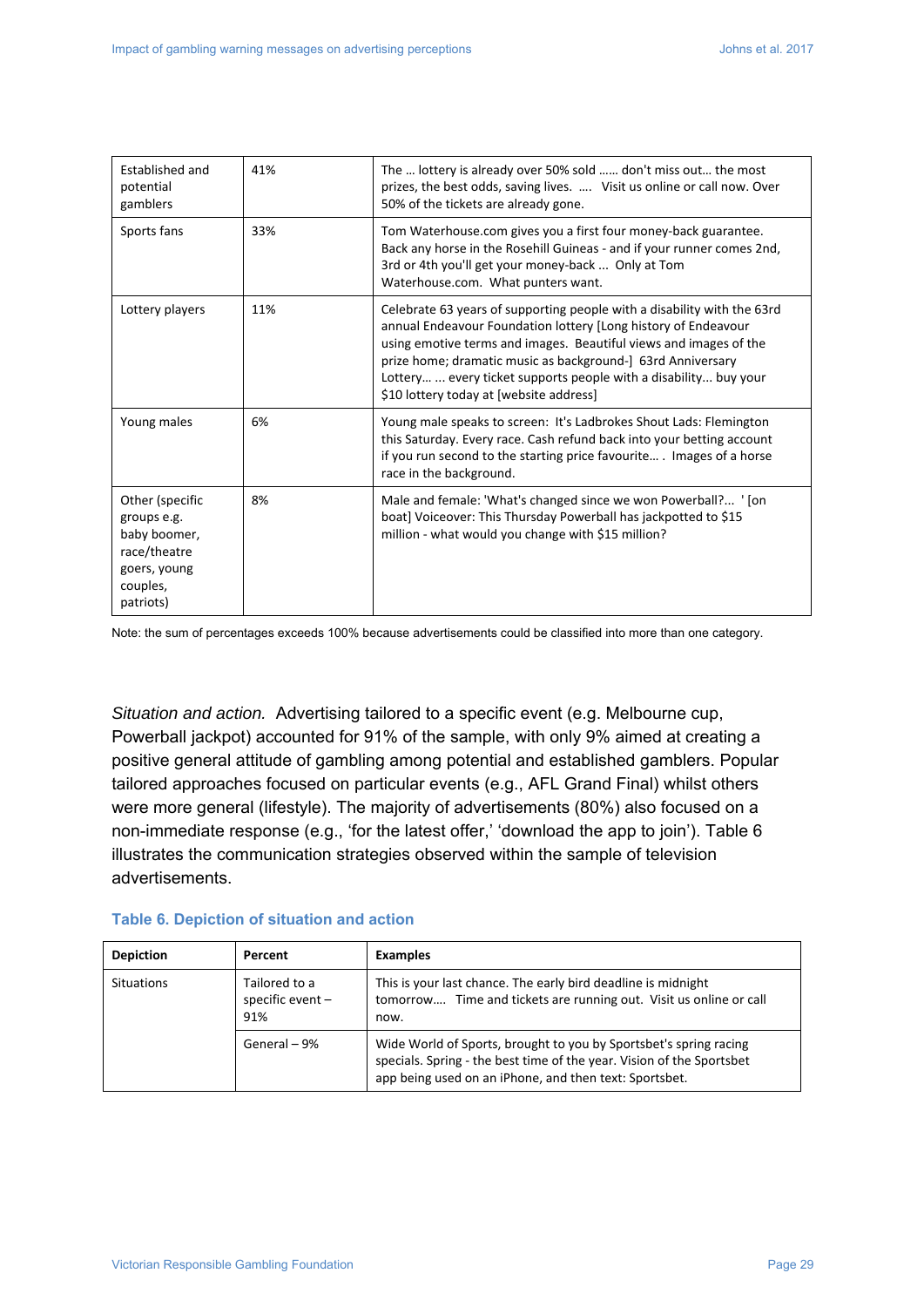| Actions | $Immediate -$<br>20%   | Only hours remain. The early bird deadline is midnight tonight<br>Don't miss out - only hours remain. Get your tickets now.                                                                                                                                                                                                              |
|---------|------------------------|------------------------------------------------------------------------------------------------------------------------------------------------------------------------------------------------------------------------------------------------------------------------------------------------------------------------------------------|
|         | Not immediate<br>- 80% | Female in black shirt, followed by blocks she taps to introduce offers<br>and information.: 'Now for the latest offer from the Tab'Place an<br>AFL head to head bet online or on your mobile this weekend  and If<br>your team leads at half time but loses we'll return your stake as a<br>bonus bet of up to \$50. Only with the Tab.' |

*Goal orientation.* The most common type of goal orientation was incentive (45%), followed by normalisation (26%) and winning (26%). Advertisements focused on incentives tended to highlight specific opportunities (e.g., 'refund if your horse runs second,' If your team kicks 12 goals or more but loses you'll get your money back'). Popular normalisation advertisements presented normal people having fun with friends at gaming locations, while winning advertisements promoted sophistication and confidence. Tactics included a mature voiceover, understated graphics and colour scheme, and the text (e.g., 'Take on Tom'). Information on goal orientation is presented in Table 7.

| Goal                    | Percent | <b>Examples</b>                                                                                                                                                                                                                                                             |  |
|-------------------------|---------|-----------------------------------------------------------------------------------------------------------------------------------------------------------------------------------------------------------------------------------------------------------------------------|--|
| Incentive/<br>promotion | 45%     | Cox Plate Day (refund if horse runs second) special; man is talking loudly<br>on phone while at the races and then info about betting special appears<br>in blue text (white background).                                                                                   |  |
| Normalisation           | 26%     | Man in dinner suit speaking as if a newsreader; giving Brownlow Medal<br>stats and describing form of each player; tells viewers they can check the<br>odds or bet live.                                                                                                    |  |
| Winning                 | 26%     | Male and female: 'Has our Powerball win changed us? ' [Date nights<br>are a bit more romantic - image of young couple in hot air balloon with<br>champagne] Voiceover: This Thursday Powerball has jackpotted to<br>\$25 million - what would you change with \$25 million? |  |
| Community<br>benefits   | 2%      | Images show community projects and prizes There's 212 prizes buy<br>your ticket today from your local group or online and support your local<br>community.                                                                                                                  |  |
| Escapism                | 1%      | Imagine how you'd feel Tattslotto Superdraw                                                                                                                                                                                                                                 |  |

#### **Table 7. Goal observed within advertisements**

### **Relationships among the different communication strategies**

From the above, it is apparent that relationships exist between different communication strategies. Information on the cross-tabular relationships among the different communication strategies is provided in Appendix 4. For ease of interpretation we have colour coded some of the 150 pair-wise comparisons, with green shading used to denote the most popular combination with each category. The frequencies within each box total to 100%.

From this data, we see that the most popular combination overall involved the promotion of a tailored advertisement (e.g., a specific sporting event) to established and potential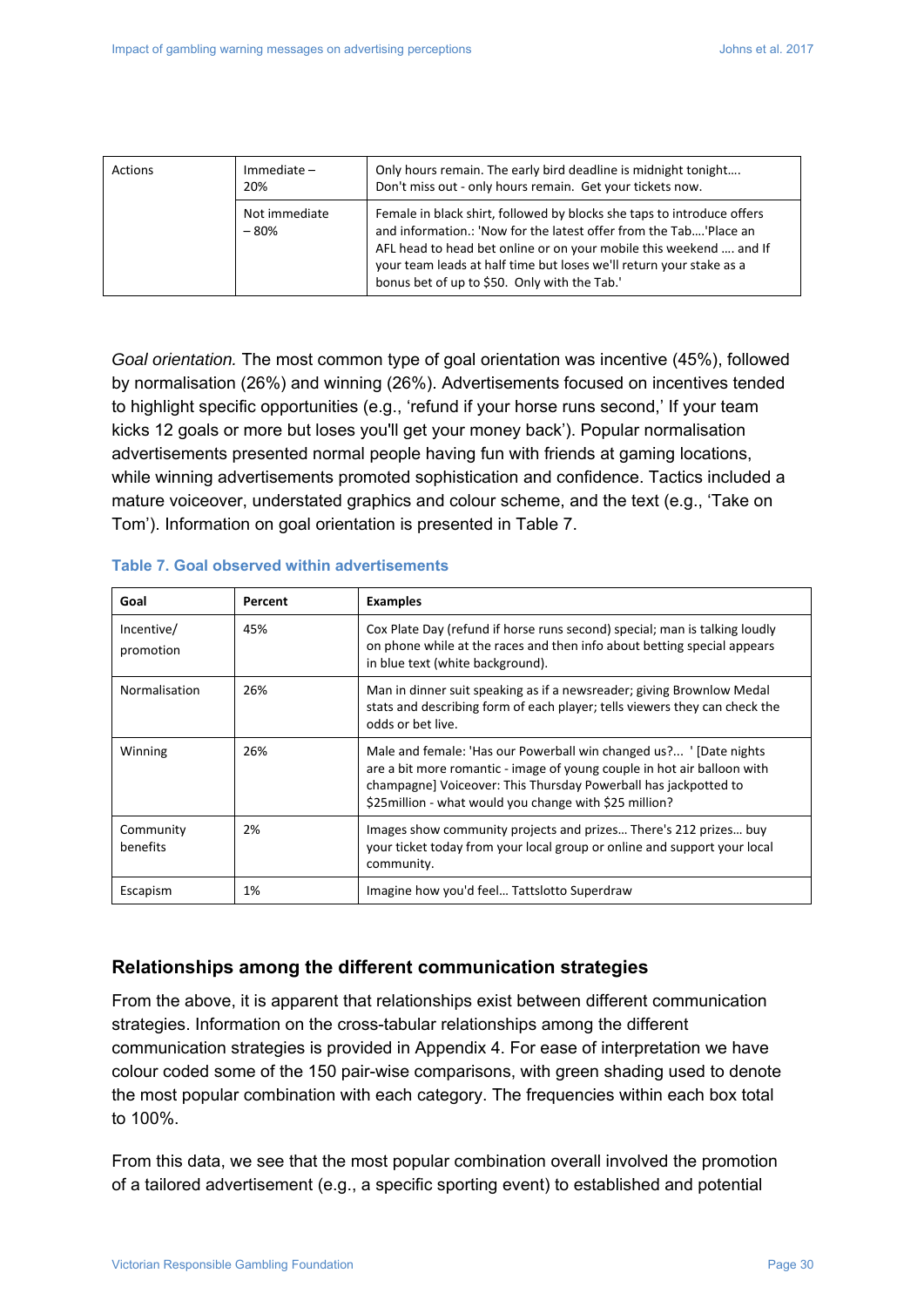gamblers (81.8%). Other popular combinations included the use of a non-immediate callto-action with a tailored advertisement (73.2%), and the use of non-immediate call-toaction with established and potential gamblers.

Another interesting aspect of the data presented in Appendix 4, is that it also shows where gambling advertisers avoid the combination of certain communication strategies. For instance, we can see that a large number (75.3%) of the potential combinations had frequencies of lower than 5%, with 13.3% having frequencies of less than 1%.

Reading down or across the table is a useful way to develop an understanding of the most popular combinations of strategies used by advertisers. This approach is helpful in identifying key differences across the categories of the different strategies. For instance, looking at the different appeal categories, we see the following profiles emerge:

- Emotional appeals most commonly used with established and potential gamblers, tailored situation, non-immediate action, oriented towards winning.
- Informational appeals most commonly used with established and potential gamblers, tailored situation, non-immediate action, oriented towards incentives.
- Information and emotional appeals most commonly used with established and potential gamblers, tailored situation, non-immediate action, oriented towards normalisation.

This analysis shows that the main strategic difference in the use of the different appeals relates to the goal orientation. Applying a similar approach to analyse audience, situation and action reveals similar overall patterns, with goal orientation often seen to be the key differentiator. However, caution should be exercised as some cell frequencies are quite low across the different goal orientation categories, suggesting that the differences may not be statistically significant.

# **Discussion**

# **What are the different communication strategies adopted by Australian gambling advertisers?**

The analysis of communication strategies presented in this study highlights how different tactics are used within gambling advertisements. Our findings concur with general advertising theory, which among other things, highlights the importance of employing a variety of tactics to persuade members of a target population to take action.

The modal approach to gambling advertising involved the use of an informational appeal (67%), focused on experience gamblers (46%), a non-immediate call-to-action (80%), and used an incentive goal orientation. This dominance of these communication strategies is consistent with information processing theory (Holems & Croker 1987), which suggests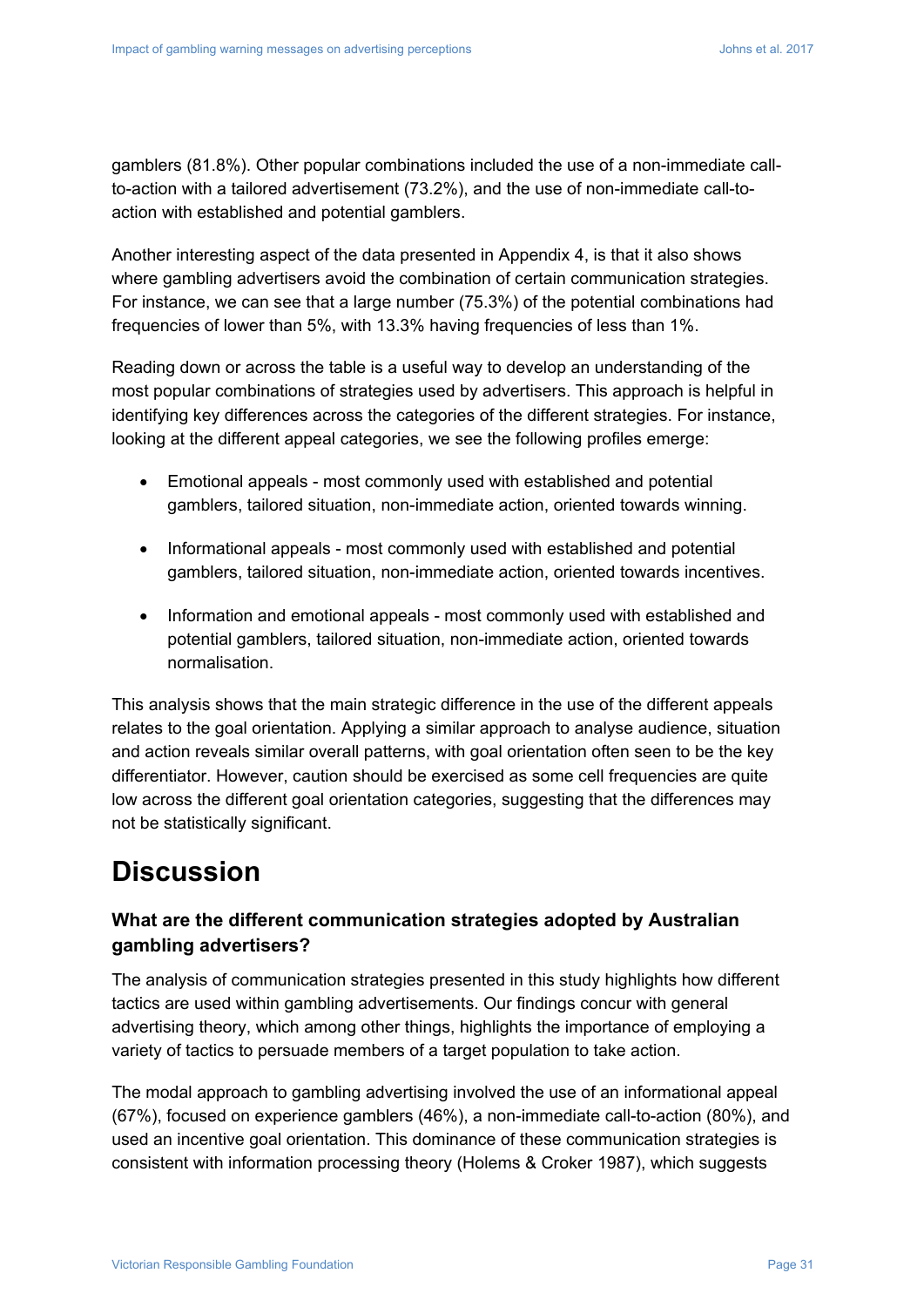that more experienced gamblers are likely to have a higher involvement. Such gamblers would also be seeking specific information (informational appeal), are focused on the value proposition (incentive goal), and are more considered in their gambling decisions as they compare newly acquired information with what they already know (non-immediate call-to-action).

An interesting observation relates to the targeting of vulnerable persons. The relatively balanced audience, established gamblers (46%) and established and potential gamblers (41%), suggests that advertisers are not specifically targeting problem gamblers. Likewise, only a small percentage of advertisements targeted younger males (6%). This would indicate that there is insufficient evidence to suggest that advertising was intentionally targeting vulnerable persons and problem gamblers.

### **Recommendation 5**

Regulators should take advantage of the findings on communication strategies to develop better targeted, more effective counter advertising.

### **How are the different types of communication strategies related?**

Detailed information is provided in Appendix 4 to show how different combinations of communication strategies are related. Two interesting observations emerge from this data. First, advertisers use a combination of different tactics within their advertisements and that these tactics conform to what we understand about information processing theory. A good illustration of this was presented above in relation to the experience gamblers. It is noteworthy that the cross-tabulations reinforce this observation, with the associated pair-wise comparisons observed to dominate their respective groups.

Second, the findings emphasize the important role of goal orientation in understanding the communication strategies of gambling advertisers. This is a particularly important finding as it suggests that legislative interventions targeting the underlying goal motive could be very effective. Drawing on the prospect theory of Kahneman & Tversky (1979), we might anticipate that a negatively framed warning message could be an effective strategy to counter a positively-oriented goal such as the use of incentives.

#### **Recommendation 6**

Regulators should take advantage of the findings on communication strategies to develop better targeted, more effective regulatory interventions (e.g., warning messages).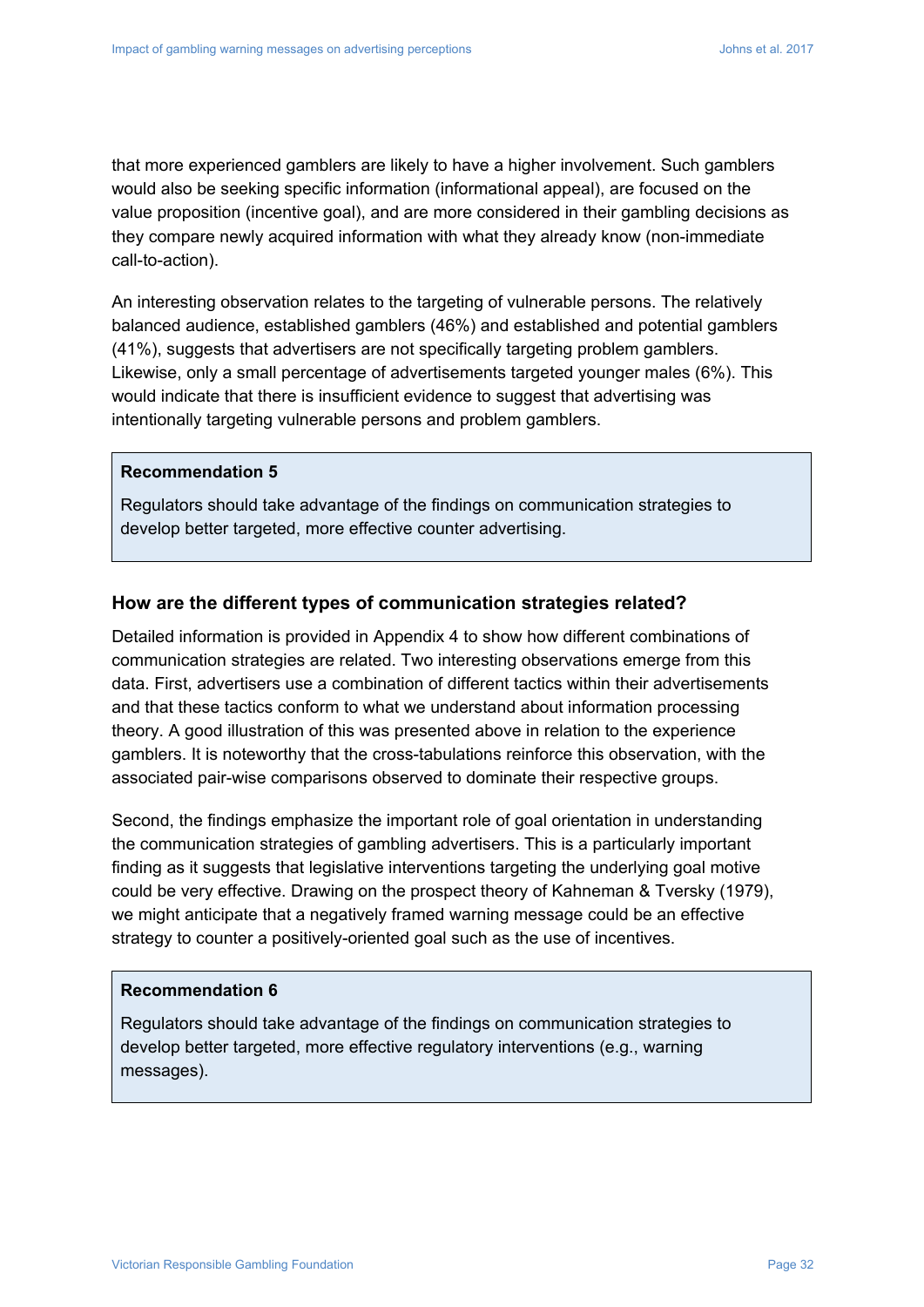# **Study 3**

The aim of the third and final study is to better understand how the framing of warning messages influences perceptions of gambling advertisements. In this way, the final study responds to some of the recommendations highlighted in study 1 and 2. From Study 1, we can see that the use of warning messages has emerged as a popular strategy for regulators. However, to date there has been little research conducted to evaluate the efficacy of this strategy.

This study will use the information gathered on advertising communication strategies in the Study 2 to select a range of sample advertisements that were analysed to determine:

- What aspect of the communication strategy has the greatest impact on gambling preferences?
- How does warning message framing impact on perceptions of gambling advertising?
- Does the interaction of warning messages and advertising strategy vary according to vulnerability?

Our research addresses these questions through the use of an experiment to examine the interaction among warning messages and advertising communication strategies employed by commercial organisations in three states of Australia.

# **Conceptual development**

## **The mechanics of framing**

Frames reflect judgments made by a message author, whether intentional or unintentional. Some common framing strategies involve putting information in either a positive or negative light (valence framing), or focusing on the impact of changing words or phrases to achieve greater emphasis on one or more elements of a message (semantic framing). Drawing on the work of Hallahan (1999), we see that framing can be viewed as a window or portrait frame drawn around information, which seeks to delimit the subject matter and focus attention on key elements within.

In this way, framing involves decisions regarding what information to include, exclude and emphasize (Entman 1993). Pan & Kosicki (1993) suggest that framing can be evidenced in the structures within a message, including: syntactical structures (stable patterns of arranging words and phrases in a text), script structures (the orderly sequencing of events in a text in a predictable or expected pattern), thematic structures (the presence of propositions or hypotheses that explain the relations between elements within a text), and rhetorical structures (subtly suggest how a text should be interpreted). Gamson & Modigliani (1989) add that these framing devices can include metaphors and similes,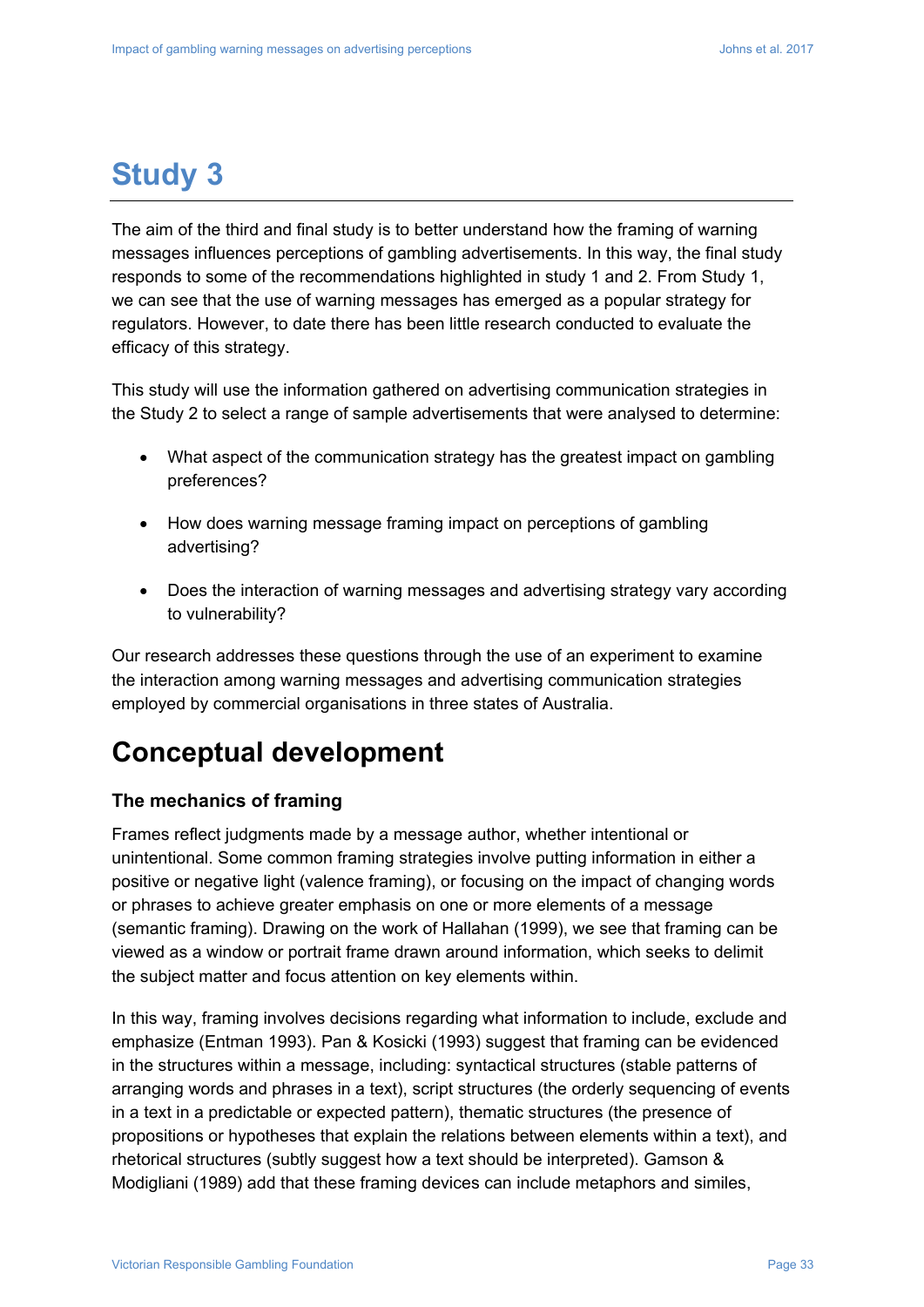familiar exemplars and illustrations, provocative language and descriptors, catchphrases, and visual imagery.

At a cognitive level, framing works by creating bias in the way that individuals process information. The literature presents two dominant mechanisms to explain this process. The first suggests that framing provides contextual cues that guide decision making and inferences drawn from messages. Kahneman & Tversky (1979) assert that the simple positive-versus-negative framing of a decision acts as a cognitive heuristic to guide decisions in situations involving uncertainty or risk.

This view is consistent with the impression formation literature that suggests negative information attracts more attention (Pratto & John, 1991) and is weighted more heavily than positive information (Hamilton & Zanna, 1972). The operation of this mechanism is also consistent with the elaboration likelihood model (Petty & Cacioppo, 1986) where negative framing serves as a peripheral cue in processing (Smith & Petty, 1996). This is important for the role of framing in advertising, as negative framing might prompt people to think more about a message, and engage in deeper, more meaningful information processing and message elaboration. This finding is important as it suggests that the effectiveness of message framing is strongly linked to the level of audience involvement (Maheswaran & Meyers-Levy, 1990).

The second dominant mechanism posited to explain framing is priming. Bartlett (1932) was among the first to characterise memory as relating to the structured way in which knowledge and information is organised. Within such structures, framing primes the extraction, arrangement and interpretation of new information (Fiske & Taylor, 1984). The priming mechanism involves the use of association and expectation to make inferences about information, and to impute meaning not manifested in the message itself (Hallahan, 1999).

Accordingly, framing affects cognitive processing by selectively influencing which areas of memory are activated to interpret a particular message. Priming effects can be conscious, such as when a person purposefully uses message cues to attempt to retrieve stored knowledge from memory. Priming effects can also be unconscious or automatic, such as when a person categorises a topic or message during the pre-attention phase of processing and then processes information using rules that are considered appropriate to the situation or context (Bargh, 1988).

### **Warning message framing**

From the above discussion, we can see that the meaning of framing can vary based on the research question, the level of analysis, or the underlying psychological process of interest. The emphasis on providing context within which information is presented and processed allows framing to be applied across a wide range of communication settings, including gambling advertising.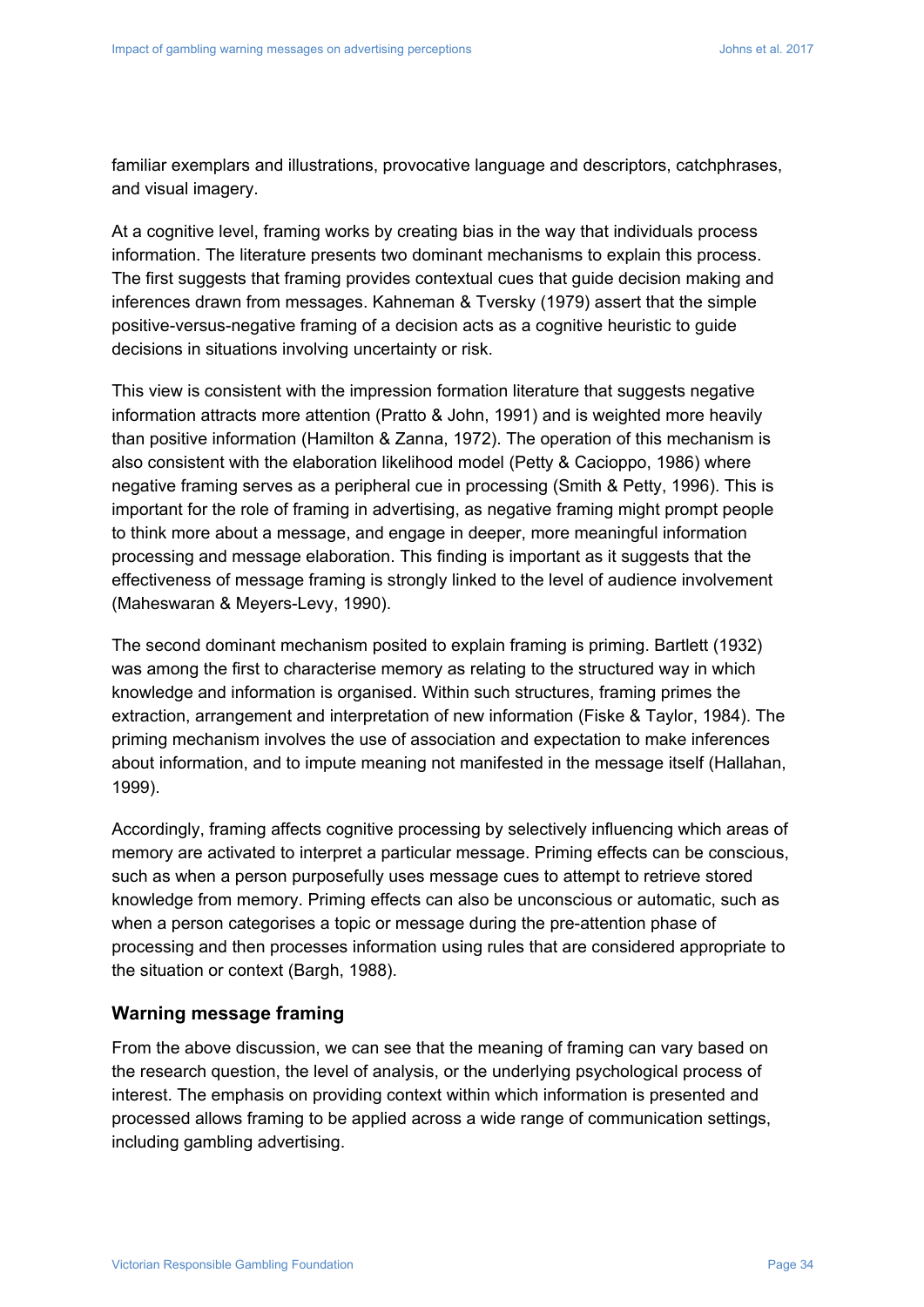Within the present study, we are particularly interested in the role that warning message framing plays in ameliorating the influence of gambling communication strategies. While there is a dearth of research examining the use of gambling warning messages within television advertising, there is an emerging body of literature within electronic gaming machines. Even though the nature and use of warning messages within electronic gaming machines is very different, they usually involve pop up messages that occupy a larger portion of the screen, and are more legible than messages used within television gambling advertisements, evidence from a number of laboratory experiments suggests that the use of warning messages can increase awareness of gambling risks (Steenbergh, Whelan, Meyers, May & Floyd, 2004). This finding concurs with more recent work by Munoz, Chebat & Suissa (2010) who found that warning messages directly impacted on information processing, with negatively framed warning messages more likely to alter perceptions of participants in a laboratory experiment involving the use of video lottery terminals.

Gainsbury, Aro, Ball, Tobar & Russell (2015), however, report different findings. Utilising a field experiment to examine the impact of warning message content on gambling behaviour, their study found that warning messages focused on self-appraisal (positively) framed messages were more frequently recalled than informative (negatively) framed messages, but that negatively framed messages were more influential. Interestingly, their study found no significant differences in either recall or influence across different categories of gambling risk.

The mixed findings underscore the complexity of this issue, and reflect the findings on the use of warning messages in other compulsive consumption categories. For instance, a recent meta-analysis of the effectiveness of warning labels demonstrates that warning messages do influence recall and behaviour, but that this effect was sensitive to a range of moderating effects including the nature and presentation of the warning message, product and service type, and the perceived cost of compliance (Argo & Main, 2004). Our research will add to this literature by examining the mitigating impact of warning message valence on behavioural response to real television advertisements of gambling products and services.

# **Methodology**

This study utilised a single cross sectional method to obtain the data for our study. The data was collected using an online survey of people with different gambling severity from NSW, Victoria and Queensland. With support from Qualtrics Australia, our aim was to obtain a balanced sample across the four gambling categories of the Canadian Problem Gambling Severity Index (CPGSI, see Appendix 5). An initial cell quota of 50 respondents was targeted. Due to the inability to access a reference panel of regular gamblers, we needed to use a sample refinement strategy based on a general population panel.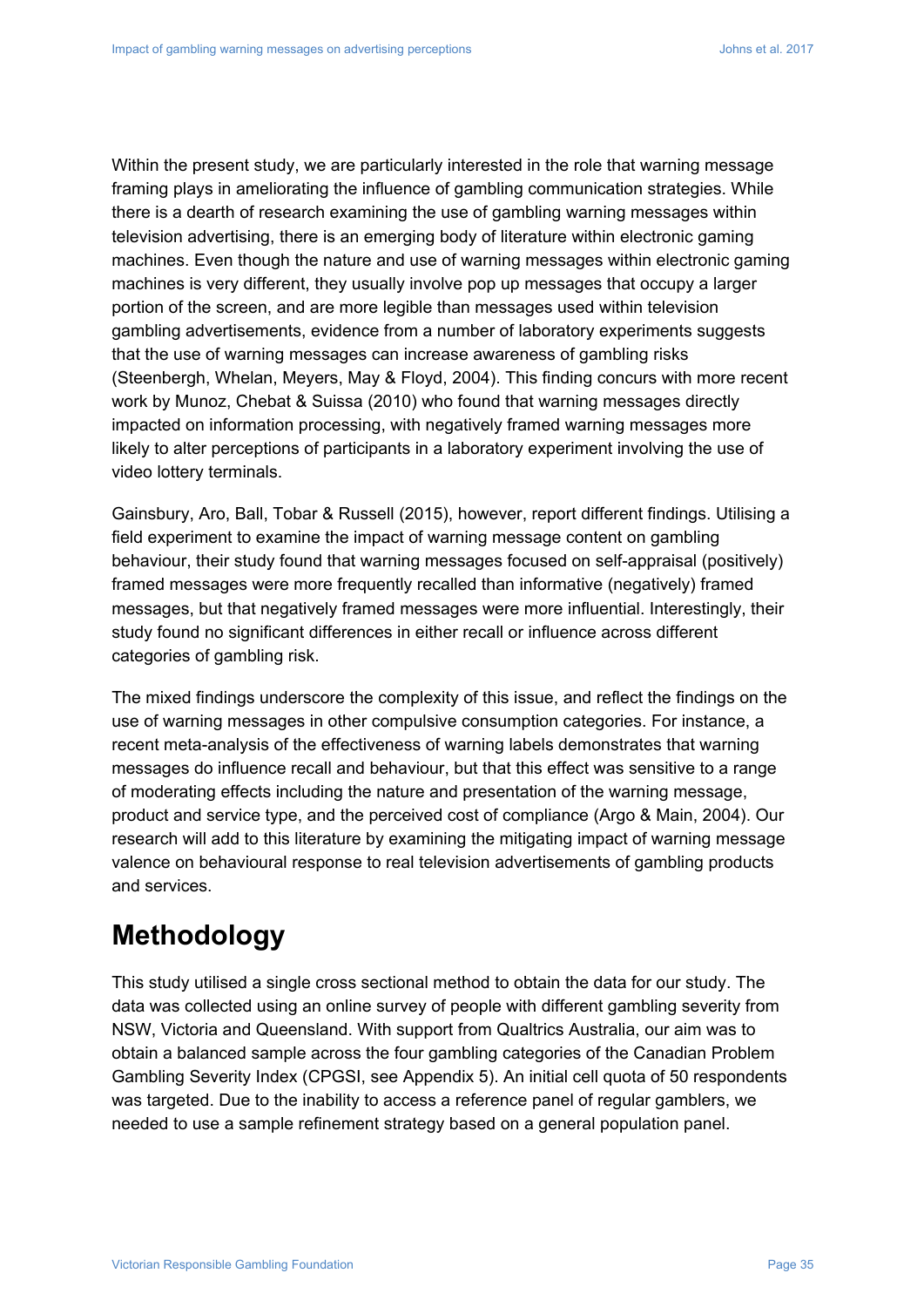This resulted in an initial sample of 5,061 respondents, however, this was reduced to 964 (19%) after screening and deletion of suspicious responses from those who completed the survey in too short a time, or exhibited high levels of response bias (e.g., end-piling). Descriptive details of the resulting sample are presented later in this report.

### **Survey design**

The main feature of the online survey was a discrete choice experiment which was used to examine the interaction between warning message framing and the communication strategies employed by gambling advertisers (Louviere, Hensher & Swait, 2000). Discrete choice experiments (DCEs) consist of several choice sets, each containing two or more options. Participants are shown the choice sets and are asked which option they prefer. Each option is typically described by a set of attributes and each attribute can take one or more levels (Street, Burgess & Louviere, 2005).

In our study we presented each respondent with a series of choices between pairs of advertisements, where each advertisement was selected based on the presence or absence of some theoretically determined variable. Respondents were first asked to answer some questions about the experimental manipulations, before answering a conditional choice question about which of the two advertisements was more likely to make them want to gamble. They were then asked to answer an unconditional choice question where they could indicate that neither advertisement would induce gambling behaviour.

In keeping with Lancaster's (1966) characteristic-based theory of consumer choice, the choice modelling approach is based on the assumption that consumers base their purchase decisions on a comparison of attributes or features relevant to the selection of a product over rival products. A list of the variables used within the DCE along with their associated levels is presented in Table 8. The resulting choices are then decomposed using a conditional logit model to uncover the preferences for each experimental variable and its associated levels.

| <b>Variables</b>                 | Level 1                | Level 2       |
|----------------------------------|------------------------|---------------|
| Appeal                           | Informational/rational | Emotional     |
| <b>Situation</b>                 | <b>Tailored</b>        | General       |
| <b>Action</b>                    | Immediate              | Not immediate |
| Goal                             | <b>Incentives</b>      | Normalisation |
| <b>Warning Message (Framing)</b> | Positive               | Negative      |

#### **Table 8. Description of variables used in the choice experiment**

The discrete choice experiment asked respondents to consider and choose between different advertisements representing combinations of the different levels of the variables shown in Table 7. In an effort to avoid problems with model identification, the levels were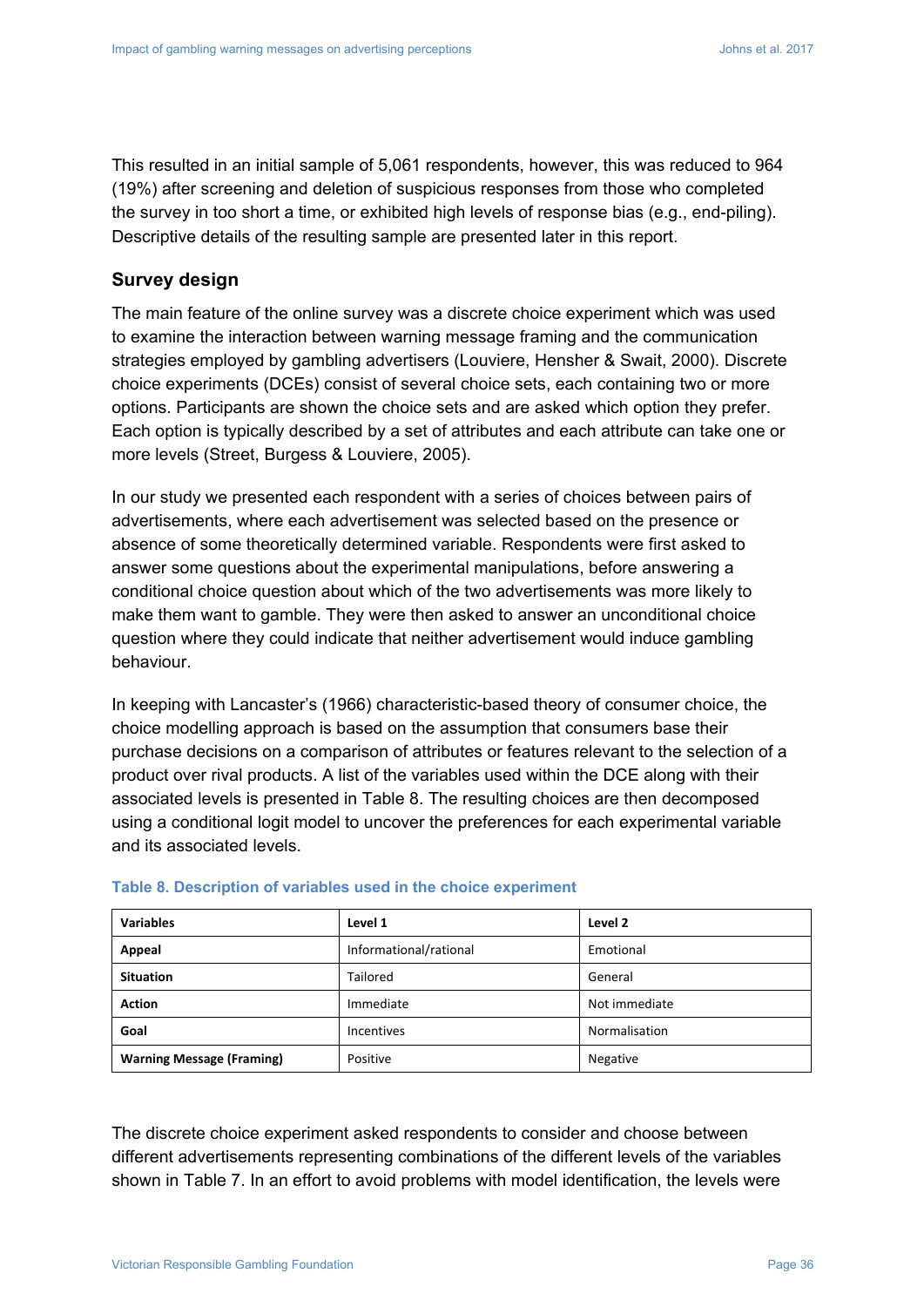chosen based on the two most popular categories within each communication strategy examined in study 2. In addition to asking respondents which advert was more likely to induce gambling, we also collected demographic data and included questions to test the efficacy of the experimental manipulations.

#### **Experimental design**

An experimental design is required to identify the choice options based on a systematic manipulation of the experimental variables. A design that encompasses all possible combinations of attributes and their respective levels is called a factorial design (Haider & Ewing, 1990). However, as too many options may place undue demands on the cognitive abilities of respondents, optimal design theory is used to select some fraction of the complete factorial design, such that the resulting design retains strong statistical properties and allows for the estimation of the preferences free of confounding errors.

Drawing on the work of Street & Burgess (2007), our study used a D-optimal design to select a fraction that maximises the differences between the levels of the experimental variables used within the different choice tasks. Using the procedures provided by Street & Burgess (2007), a fractional factorial design with 100% efficiency was obtained (see Appendix 6 and 7).

#### **Selection of the advertisements**

Based on the experimental design shown in Appendix 6, and the classification of advertisements from study 2, we were able to identify a representative set of advertisements representing each choice set. In selecting the final set of 16 advertisements, we focused on selecting advertisements that represented the most extreme examples based on the selection criteria. This approach was adopted for two reasons. First, it was perceived to be conceptually consistent with the principles of the Doptimal design which selects a fraction of a full factorial design based on maximising the difference between the levels of the experimental variables. Second, the approach increases the likelihood that the experimental manipulations would be discernible.

A manipulation check was used to test the efficacy of the advertisement selection. This involved asking respondents to indicate which advertisement in each pair was more emotional, elicited a more immediate response, emphasized benefits (e.g., winning), and had a positively framed warning message. We did not include a manipulation test for the framing of the situation (i.e., tailored or general) as pre-testing demonstrated that this question was redundant as respondents could easily discern when an advertisement was general in nature, or focused on a specific activity. Analysis of the data relating to the manipulation checks revealed that 65.6% of the manipulations were correctly identified by respondents. This result is highly statistically significant when compared to the null hypotheses of equal variance (z=9.687, p<0.0001).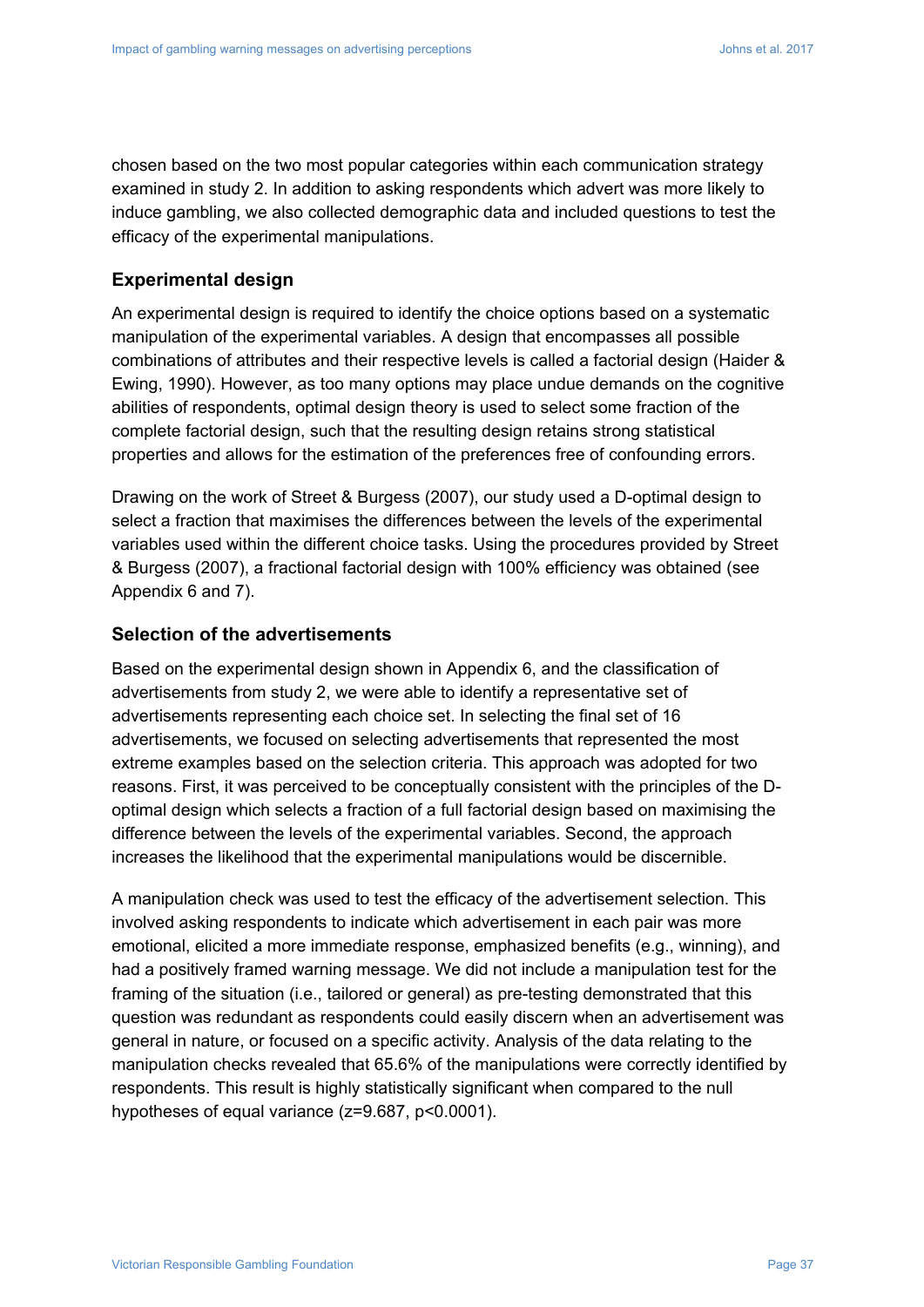## **Key Findings**

Descriptive analysis of the 964 respondents from the three focal states is provided in Table 9. This analysis presents a demographic profile of the respondents. From this table we can see that the modal respondent was male (53.8%), middle aged (35-49 years), in a couple with children (34.3%), unlikely to be Indigenous (97.2%) or speak a language other than English at home (79.7%), had a trade or diploma qualification (31.5%), worked full-time (37.8%) in a managerial position (17.5%). The modal respondent was also a resident of Victoria and had a family income of \$800-\$999 a week.

| Gender                          | %    | Occupation                                | %    |
|---------------------------------|------|-------------------------------------------|------|
| Male                            | 53.8 | Manager                                   | 17.5 |
| Female                          | 46.2 | Professional                              | 12.6 |
| Age                             | %    | Technical/trades worker                   | 7.7  |
| 18-24                           | 10.5 | Community/personal worker                 | 2.1  |
| 25-34                           | 21.7 | Clerical/administrative worker            | 13.3 |
| 35-49                           | 30.8 | Sales worker                              | 4.2  |
| 50-64                           | 27.3 | Machinery operator/driver                 | 1.4  |
| $65+$                           | 9.8  | Labourer                                  | 6.3  |
| <b>Household structure</b>      | %    | Other                                     | 35.0 |
| Couple with child/ren           | 34.3 | <b>Household income</b>                   | %    |
| One parent family               | 4.2  | No income                                 | 2.8  |
| Couple without child/ren        | 27.3 | $$1 - 149 ($1 - $7,799)$                  | 4.9  |
| Group household (not related)   | 7.7  | $$150 - $249 ($7,800 - $12,999)$          | 1.4  |
| Lone person                     | 16.1 | \$250 - \$349 (\$13,000 - \$18,199)       | 4.9  |
| Other                           | 10.5 | \$350 - \$499 (\$18,200 - \$25,999)       | 9.8  |
| <b>Ethnicity</b>                | %    | \$500 - \$649 (\$26,000 - \$33,799)       | 7.0  |
| <b>ATSI</b>                     | 2.8  | \$650 - \$799 (\$33,800 - \$42,599)       | 4.9  |
| <b>NESB</b>                     | 20.3 | \$800 - \$999 (\$41,600 - \$51,999)       | 9.8  |
| <b>Education</b>                | $\%$ | $$1,000 - $1,199$ (\$52,000 - \$62,399)   | 7.0  |
| No schooling                    | 0.7  | $$1,200 - $1,399$ (\$62,400 - \$72,799)   | 4.9  |
| Year 9 or less                  | 1.4  | \$1,400 - \$1,699 (\$72,800 - \$88,399)   | 8.4  |
| Year 10                         | 14.0 | \$1,700 - \$1,999 (\$88,400 - \$103,999)  | 6.3  |
| Year 12                         | 19.6 | \$2,000 - \$2,499 (\$104,000 - \$129,999) | 7.7  |
| Vocational certificate or trade | 31.5 | \$2,500 - \$2,999 (\$130,000 - \$155,999) | 6.3  |
| Bachelor's degree               | 23.1 | \$3,000 - \$3,499 (\$156,000 - \$181,999) | 2.1  |
| Post-graduate degree            | 8.4  | \$3,500 - \$3,999 (\$182,000 - \$207,999) | 1.4  |
| Other                           | 1.4  | \$4,000 or more (\$208,000 or more)       | 1.4  |

#### **Table 9. Respondent Profile**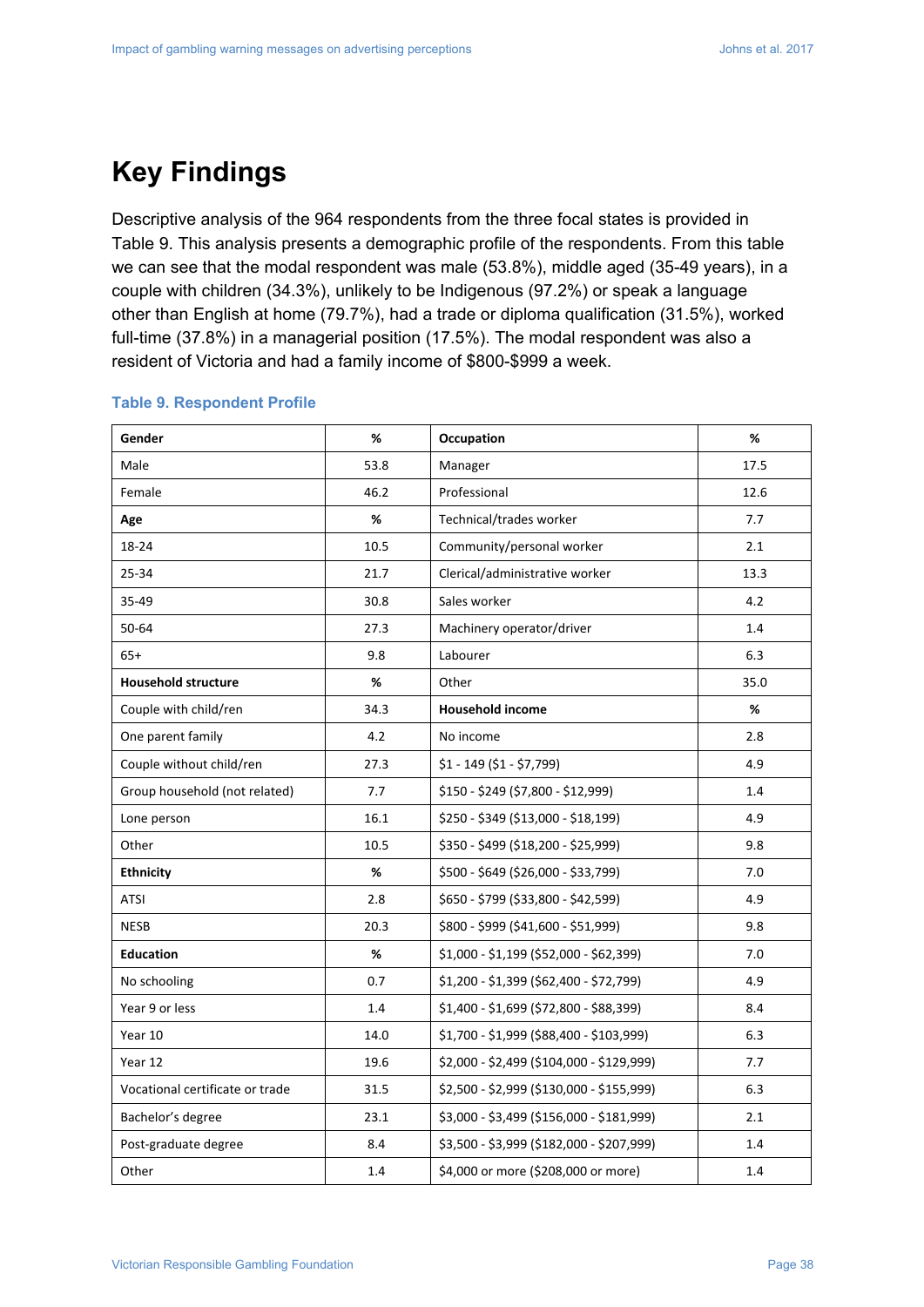| Employment       | %    | Prefer not to say         | 9.1  |
|------------------|------|---------------------------|------|
| Full-time        | 37.8 | <b>State of residence</b> | %    |
| Part-time        | 21.0 | New South Wales           | 27.3 |
| Unemployed       | 12.6 | Victoria                  | 42.7 |
| Not in workforce | 19.6 | Queensland                | 30.1 |
| Other            | 9.1  |                           |      |

Table 10 provides information on the gambling profile of our respondents. From this data, we can see that the most popular gambling frequency was 1-3 times per month, with lotteries (69.2%) the most popular gambling activity. While an effort was made to obtain balance across the four gambling categories, we can see that the sample is slightly skewed in favour of problem gamblers (30.8%).

#### **Table 10. Gambling Profile**

| <b>Gambling frequency</b>                     | %    | <b>Problem gambling severity</b>    | %    |
|-----------------------------------------------|------|-------------------------------------|------|
| Less than once per month                      | 25.9 | Non-problem gamblers                | 23.1 |
| 1-3 times per month                           | 35.0 | Low risk gamblers                   | 21.0 |
| Nearly once a week to three times per<br>week | 32.2 | Moderate risk gamblers              | 25.2 |
| More than three times per week                | 7.0  | Problem gamblers                    | 30.8 |
| <b>Gambling preferences</b>                   | %    | <b>Gambling preferences (Cont.)</b> | %    |
| Pokies/electronic gambling                    | 67.8 | Lotteries                           | 69.2 |
| Table games                                   | 28.7 | Scratch tickets                     | 49.7 |
| Racing                                        | 64.3 | <b>Bingo</b>                        | 12.6 |
| Sports and events                             | 41.3 | Competitions for money              | 26.6 |
| Keno                                          | 28.0 | Other                               | 1.4  |

#### **Results from DCE analysis**

The DCE analysis was undertaken with Latent Gold Choice version 5.0 using responses to the unconditional choice question. This software allows for the simultaneous estimation of a conditional logit model and a latent class model. This analysis revealed that the data supported a two-segment solution over a single segment model (-2LL = 332.62, p<0.001). The analysis shows one larger segment representing 73% of the sample, and with all five experimental variables found to vary significantly within and across the two segments. The relevant output from this analysis is presented in Table 11, along with parameter estimates for the warning message framing and an active covariate capturing the four problem gambling categories of the CPGSI.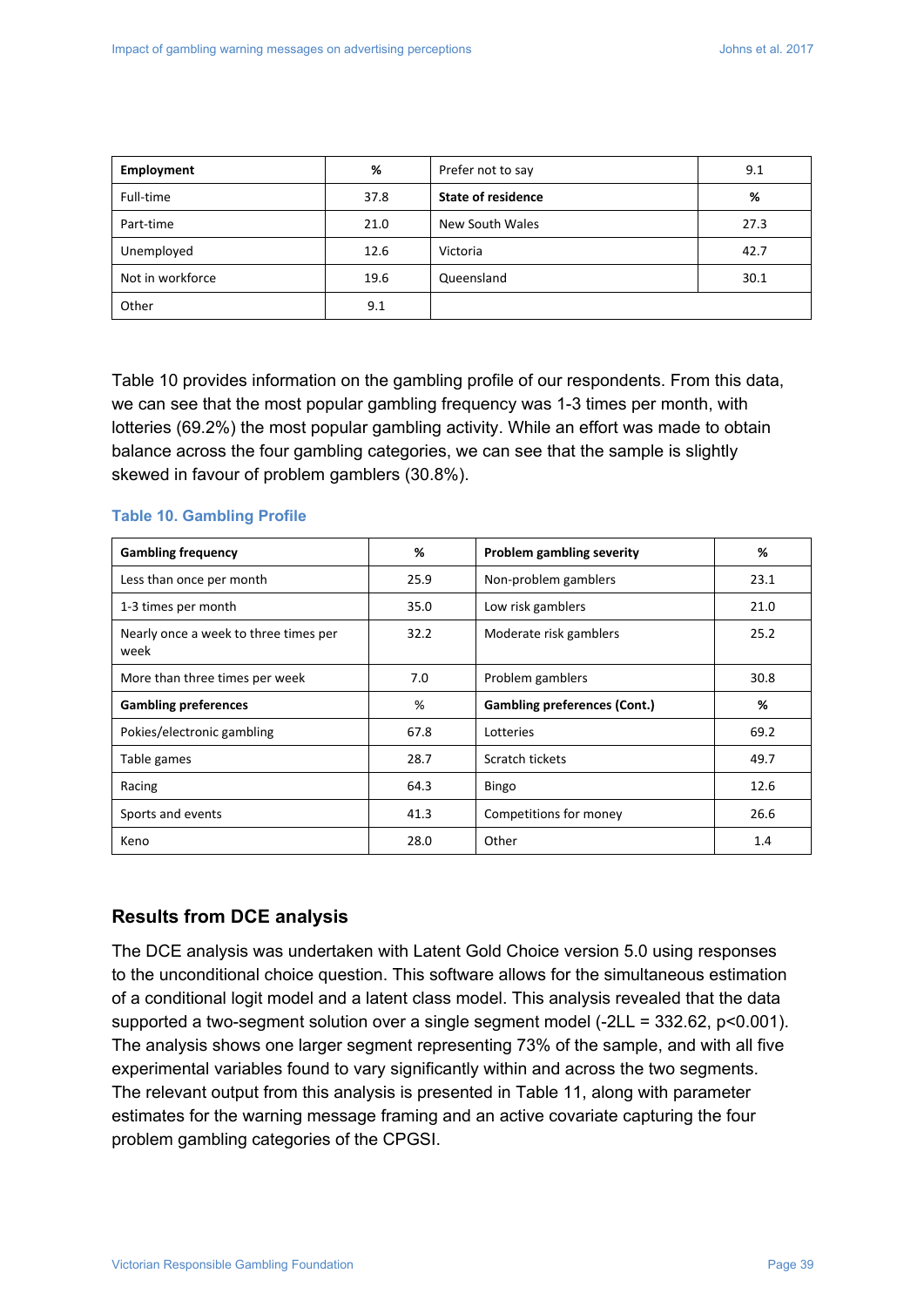From this analysis, we observed that the communications strategies that dominated segment 1 related most to the call to action ( $\beta$ =0.296, z=16.562), followed by the type of appeal ( $β=0.202$ ,  $z=12.877$ ), situation ( $β=0.172$ ,  $z=9.772$ ), and goal of the advertisement (β=0.136, z=7.140). The communications strategies that dominated segment 2 related most to appeal ( $β=0.296$ ,  $z=16.562$ ), followed by the type of situation ( $β=0.202$ , z=12.877), goal (β=0.172, z=9.772), and the call to action (β=0.136, z=7.140).

The warning message framing was also observed to have a significant impact on gambling preferences of segment 1 (β=0.096, z=5.628) and segment 2 (β=2.205, z=3.109). However, while the different problem gambling categories did not account for statistically significant differences in the parameter estimates of the two segment specific models (Wald=6.81, p>0.05), they are still useful in describing the two segments.

|                         |         | Segment 1 |         | Segment 2 |        | <b>Between Segments</b> |
|-------------------------|---------|-----------|---------|-----------|--------|-------------------------|
| <b>Segment size</b>     |         | 73%       |         | 27%       |        |                         |
| <b>Variables</b>        | β       | z-value   | β       | z-value   | Wald   | p-value                 |
| Appeal                  |         |           |         |           |        |                         |
| Informational/ rational | $-0.20$ | $-12.88$  | $-0.50$ | $-9.59$   | 352.18 | $3.3e-77$               |
| Emotional               | 0.20    | 12.88     | 0.50    | 9.59      |        |                         |
| <b>Situation</b>        |         |           |         |           |        |                         |
| <b>Tailored</b>         | $-0.17$ | $-9.77$   | $-2.08$ | $-2.93$   | 104.92 | $1.6e-23$               |
| General                 | 0.17    | 9.77      | 2.08    | 2.93      |        |                         |
| <b>Action</b>           |         |           |         |           |        |                         |
| <i>Immediate</i>        | $-0.30$ | $-16.56$  | 1.76    | 2.48      | 279.25 | $2.3e-61$               |
| Not immediate           | 0.30    | 16.56     | $-1.76$ | $-2.48$   |        |                         |
| Goal                    |         |           |         |           |        |                         |
| <b>Incentives</b>       | $-0.14$ | $-7.14$   | $-1.91$ | $-2.70$   | 59.62  | $1.1e-13$               |
| Normalisation           | 0.14    | 7.14      | 1.91    | 2.70      |        |                         |
| <b>Warning messages</b> |         |           |         |           |        |                         |
| Positive                | $-0.10$ | $-5.63$   | 2.21    | 3.11      | 41.59  | $9.3e-10$               |
| Negative                | 0.10    | 5.63      | $-2.21$ | $-3.11$   |        |                         |
| <b>CPGSI categories</b> |         |           |         |           |        |                         |
| Non Problem             | $-0.03$ | $-0.31$   | 0.03    | 0.31      | 6.81   | 0.08                    |
| Low Risk                | $-0.13$ | $-1.94$   | 0.13    | 1.94      |        |                         |
| <b>Moderate Risk</b>    | 0.03    | 0.35      | $-0.03$ | $-0.35$   |        |                         |
| Problem Gambler         | 0.13    | 1.76      | $-0.13$ | $-1.76$   |        |                         |

#### **Table 11. DCE parameter estimates**

Log-likelihood (LL) = -7185.76, Psuedo  $R^2 = 0.21$ , -2LL = 332.62 (p-value = 0.00).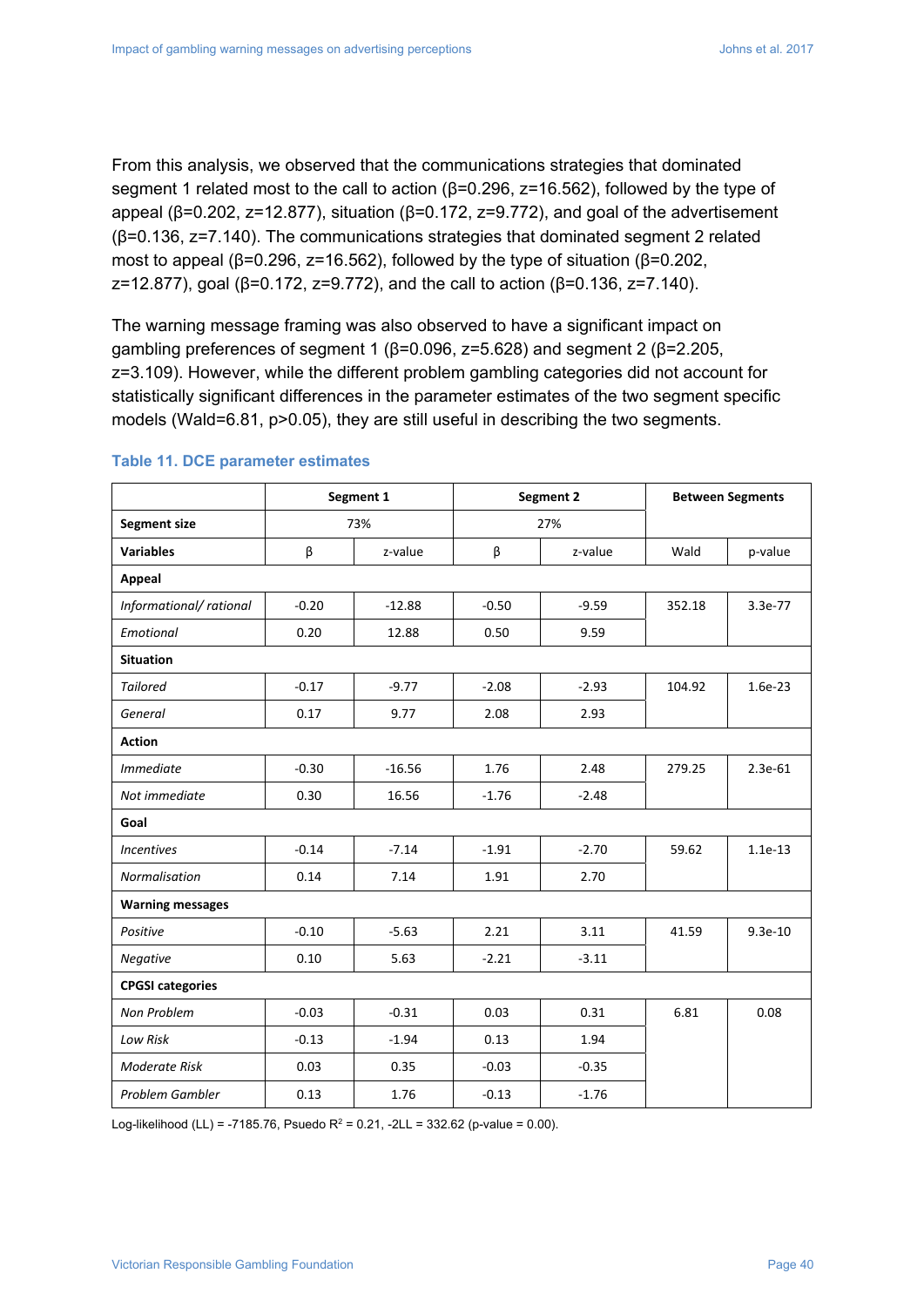To simplify interpretation, we used a linear transformation to identify the relative importance of each variable within the segments and between the segments. The results are presented in Table 12. The data presented allows us to drill down and examine these differences at the individual levels of each experimental variable. We can see from this data that segment 1 was strongly influenced by advertisements promoting a nonimmediate call to action, using an emotional appeal, depicting general gambling situations, promoting gambling as normal, and utilising a negative framing strategy. Segment 2, on the other hand, was characterised by far stronger within-segment differences, highlighting the importance of advertisements that used positively framed warning messages, depicted general gambling situations, promoted gambling as normal, had an immediate call to action, and used an emotional appeal. Segment 1 was also dominated by problem gamblers, whereas segment 2 was more likely to contain moderate gamblers.

The between segment analysis shows that when taking the segment differences into account, segment 1 dominated segment 2 for all preferences, except those relating to an immediate call to action. Another interesting aspect of the findings presented in Table 11 and 12 is that this analysis shows that segment 2 is far more sensitive to level changes than segment 1, with the preferences in segment 2 exhibiting quite stark contrasts.

|                         | <b>Within Segment</b> |           | <b>Between Segment</b> |           |
|-------------------------|-----------------------|-----------|------------------------|-----------|
| <b>Variables</b>        | Segment 1             | Segment 2 | Segment 1              | Segment 2 |
| Appeal                  |                       |           |                        |           |
| Informational/rational  | 0.40                  | 0.27      | 0.80                   | 0.20      |
| Emotional               | 0.60                  | 0.73      | 0.68                   | 0.32      |
| <b>Situation</b>        |                       |           |                        |           |
| <b>Tailored</b>         | 0.42                  | 0.02      | 0.99                   | 0.01      |
| General                 | 0.58                  | 0.98      | 0.61                   | 0.39      |
| <b>Action</b>           |                       |           |                        |           |
| <i>Immediate</i>        | 0.36                  | 0.97      | 0.49                   | 0.51      |
| Not immediate           | 0.64                  | 0.03      | 0.98                   | 0.02      |
| Goal                    |                       |           |                        |           |
| <b>Incentives</b>       | 0.43                  | 0.02      | 0.98                   | 0.02      |
| Normalisation           | 0.57                  | 0.98      | 0.60                   | 0.40      |
| <b>Warning messages</b> |                       |           |                        |           |
| Positive                | 0.45                  | 0.99      | 0.54                   | 0.46      |
| Negative                | 0.55                  | 0.01      | 0.99                   | 0.01      |

#### **Table 12. Segment profiles**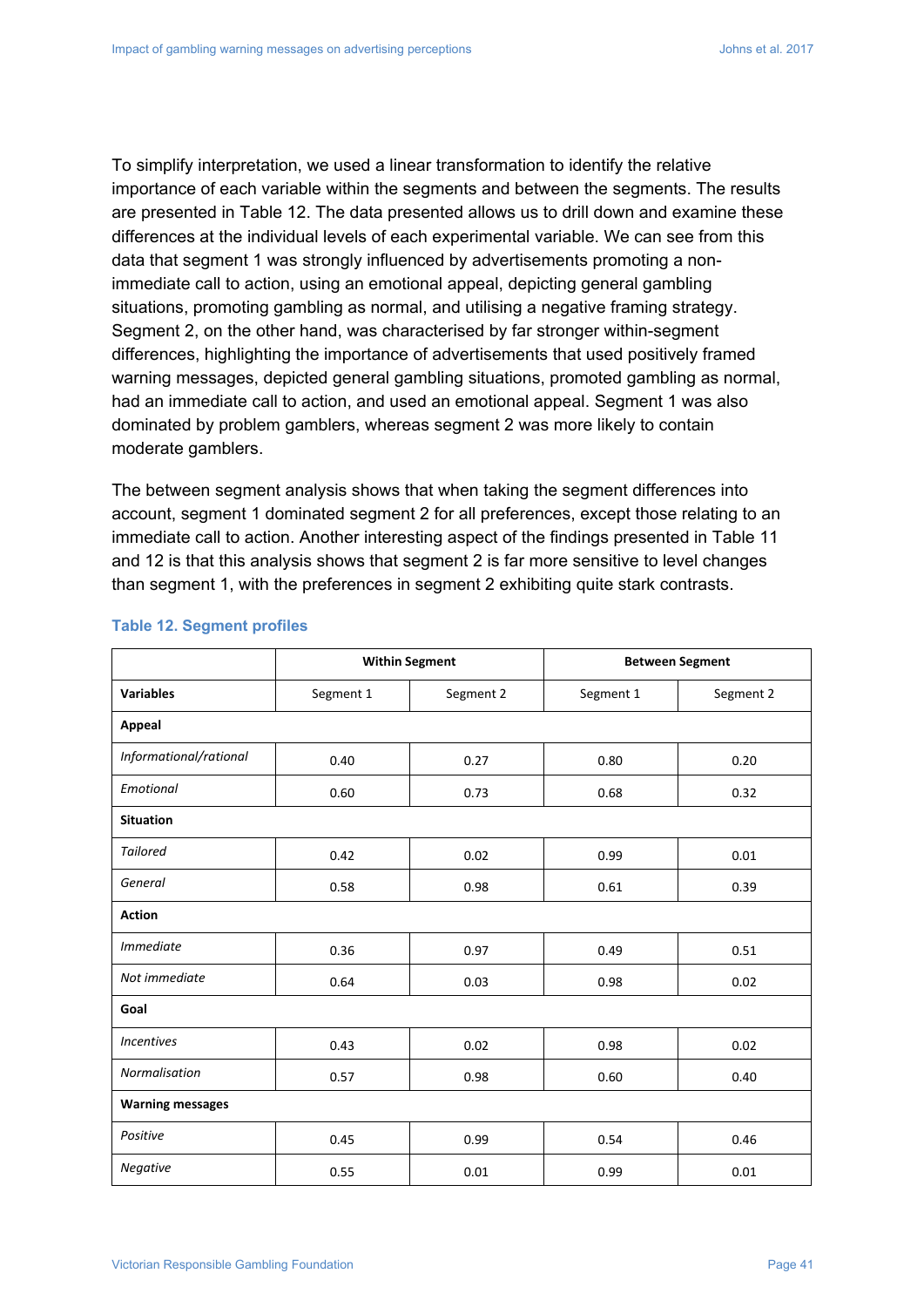| <b>CPGSI categories</b> |      |      |      |      |
|-------------------------|------|------|------|------|
| Non-problem             | 0.15 | 0.14 | 0.74 | 0.26 |
| Low risk                | 0.11 | 0.12 | 0.71 | 0.29 |
| Moderate risk           | 0.32 | 0.42 | 0.67 | 0.33 |
| Problem gambler         | 0.42 | 0.32 | 0.77 | 0.23 |

We also modelled a range of other covariates in addition to CPGSI category (see Appendix 8 and 9). This included location (state of residence), gender, age, indigeneity, ethnicity, household structure, education, employment status, occupation, and household income. While none of these variables was observed to differ in a statistically significant way across segments when modelled actively (i.e., included within the model as additional predictor variables), they do provide some value in terms of describing the segments when modelled inactively.

A complete overview of descriptive covariate information is provided in Appendix 8. From this information, we can see that the segment profiles are consistent with the only notable differences in the area of household structure and CPGSI category. Segment 1 was dominated by couples with children, while segment 2 by couples without children. Likewise, segment 1 was dominated by problem gamblers whereas segment 2 had the highest proportion of moderate risk gamblers. However, these differences need to be interpreted with caution as the associated Wald scores were not statistically significant.

## **Discussion**

## **What aspect of the communication strategy has the greatest impact on gambling preferences?**

The findings from Study 3 highlight the appeal of different communication strategies for different segments of the population. This aligns with general advertising theory, which among other things, highlights that individuals employ different cognitive processes in their evaluation and response to different communication stimuli (Bargh, 1988; Kahneman and Tversky, 1979).

The real contribution of this research, however, relates to the identification of two distinct segments within the data. The identification of two segments echoes the work of Holems & Croker (1987) who found that preferences for communication strategies influenced by the cognition and information processing. Within our study, the larger of the two segments was characterised by a very different preference model, where respondents exhibited relatively small differences in the preferences between the levels of each of the communication strategies. The most popular communication strategies for this segment emphasized call to action, followed by the type of appeal, situation, and goal orientation.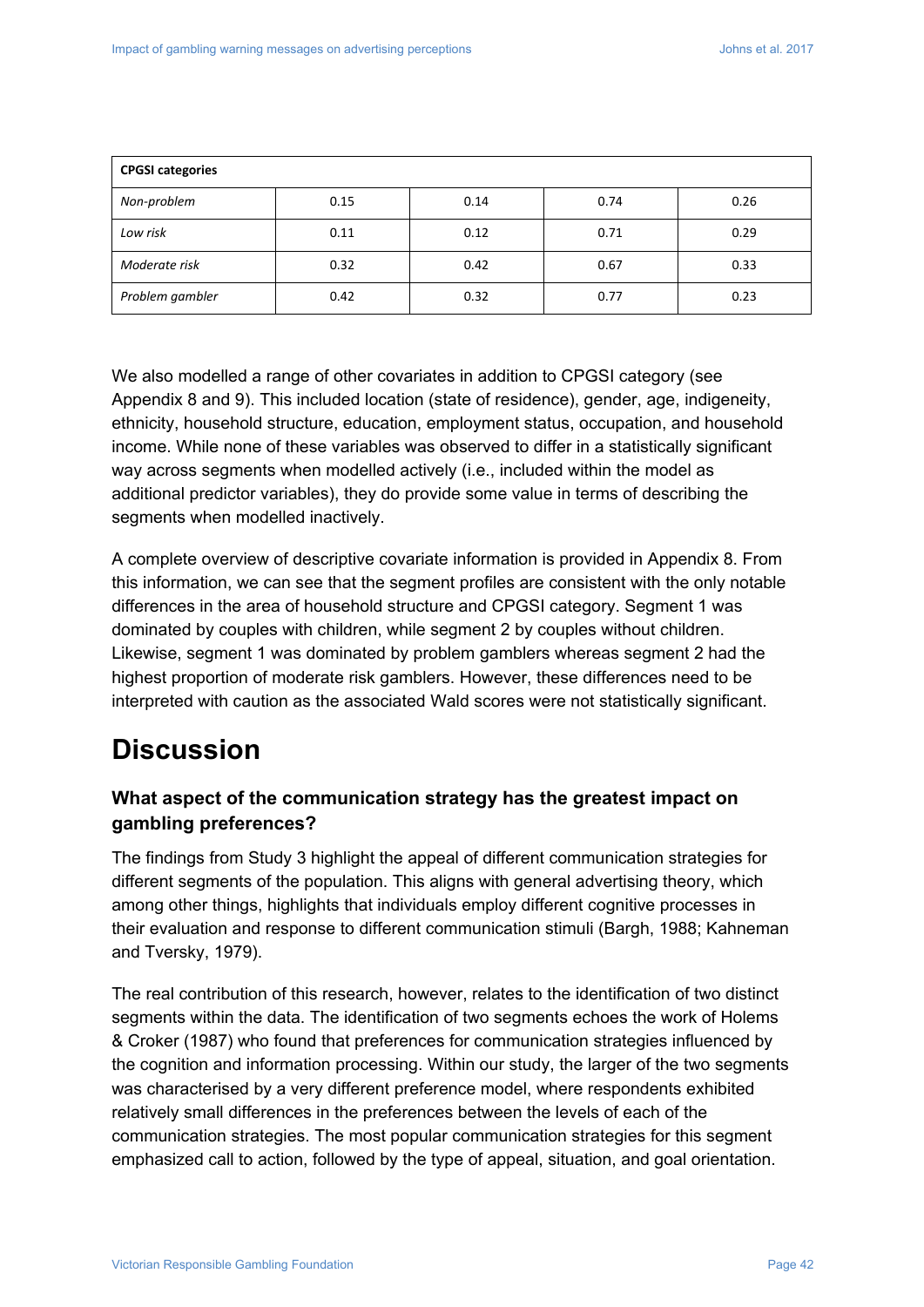The second segment, by contrast, appeared far more sensitive to level changes than the first segment. Respondents within this segment exhibited relatively strong preferences for one particular level of the experimental variables. The communications strategies that dominated segment 2 related most to appeal, followed by the type of situation, goal orientation, and the call to action.

#### **Recommendation 7**

Regulators could use this understanding of segments to develop better targeted, more effective counter advertising.

### **How does warning message framing impact on perceptions of gambling advertising?**

One interesting aspect of the DCE approach is that we can directly model interactions between communication and framing strategies. Using odds ratios, we see that the presence of a positively framed warning message while holding the other communication elements constant, would have a strong suppressive impact on gambling intentions, reducing the likelihood of acting on an advertisement by as much as 89%. However, the calculation of odds ratios for the different communication strategies was shown to increase the odds of a gambling response by between 64-87%. This suggests that effectively executed warning messages can go a long way to cancelling out the effect of gambling advertising.

At the segment-level, we observed that the smaller segment was particularly sensitive to positively framed warning messages, whereas the larger segment was more sensitive to negatively framed warning messages, even though this sensitivity was not as pronounced as that observed in the smaller segment. This makes some sense, and may even help to explain some of the inconsistencies observed in prior research on the use of warning messages within electronic gaming machines.

The prior research looking at gambling messages focused on aggregate level differences. In this sense, the inconsistencies could have been masking segment level differences. For instance, if we only focused on the larger segment, then the finding that gambling intentions were more greatly influenced by negatively framed warning messages is consistent with Munoz et al. (2010) and Gainsbury et al. (2015). However, this would ignore the preferences of almost a third of respondents (segment 2) who were more influenced by positively framed warning messages.

#### **Recommendation 8**

Regulators could use this understanding of segments to develop better targeted, more effective regulatory interventions (e.g., warning messages).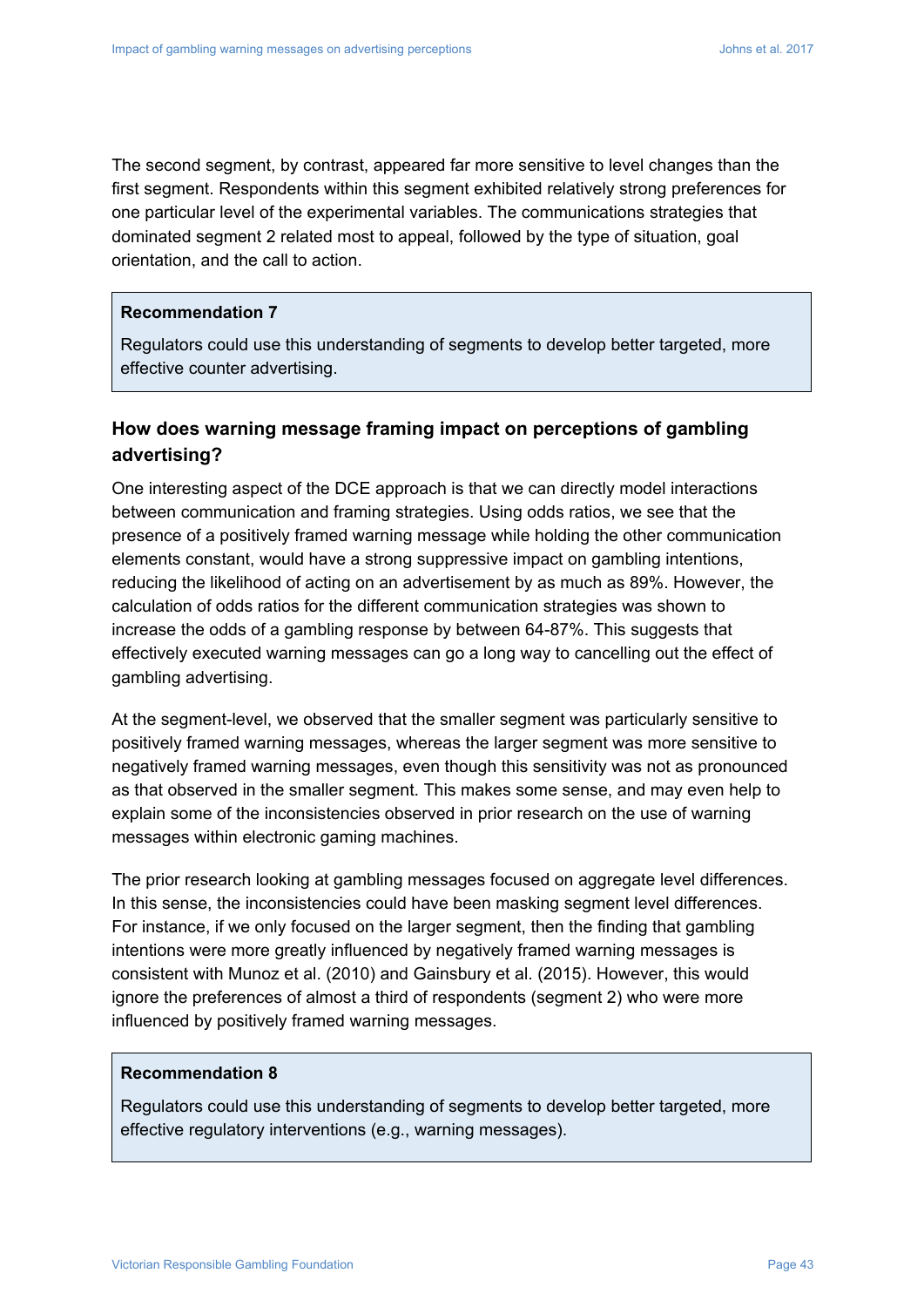## **Does the interaction of warning messages and advertising strategy vary according to vulnerability?**

Our findings do not demonstrate a statistically strong relationship between communication and framing strategies and problem gambling across the two-segment model. In this way, our findings concur with a recent study of warning messages used within electronic gaming machines (Gainsbury et al., 2015). This is an important finding that adds to our understanding of the relationship between advertising and problem gambling (Griffiths, 2005).

The observed response patterns are, however, consistent with dual process theories of cognition wherein respondents exhibit different patterns of cognition (e.g., conscious or unconscious) in response to different stimuli. A relevant example of a dual process theory is the elaboration likelihood model (Petty and Cacioppo, 1986). This model has been employed extensively to explain advertising perceptions and response. It holds that the extent to which an audience engages with and actively elaborates (cognitively process) on an advertisement's message is dependent upon their level of involvement.

From our findings, it would appear that the less discerning preferences of the larger segment seems to suggest a lower level of involvement, and hence a more peripheral, automated processing. Everything is important, but the differences across the levels of the attributes is small. The sensitivity of the smaller segment, on the other hand, appears to suggest a more rational, active processing.

This interpretation is potentially significant as it highlights an important area for regulators to focus their attention. The key is to keep the moderate risk gamblers in segment 2 engaged in actively processing information. Once they stop actively processing they are more likely to become immune to regulatory intervention as they are no longer engage their purposeful, rational, analytic defences.

#### **Recommendation 9**

Future research could potentially target problem gamblers to better understand the triggers that activate their active processing of messages.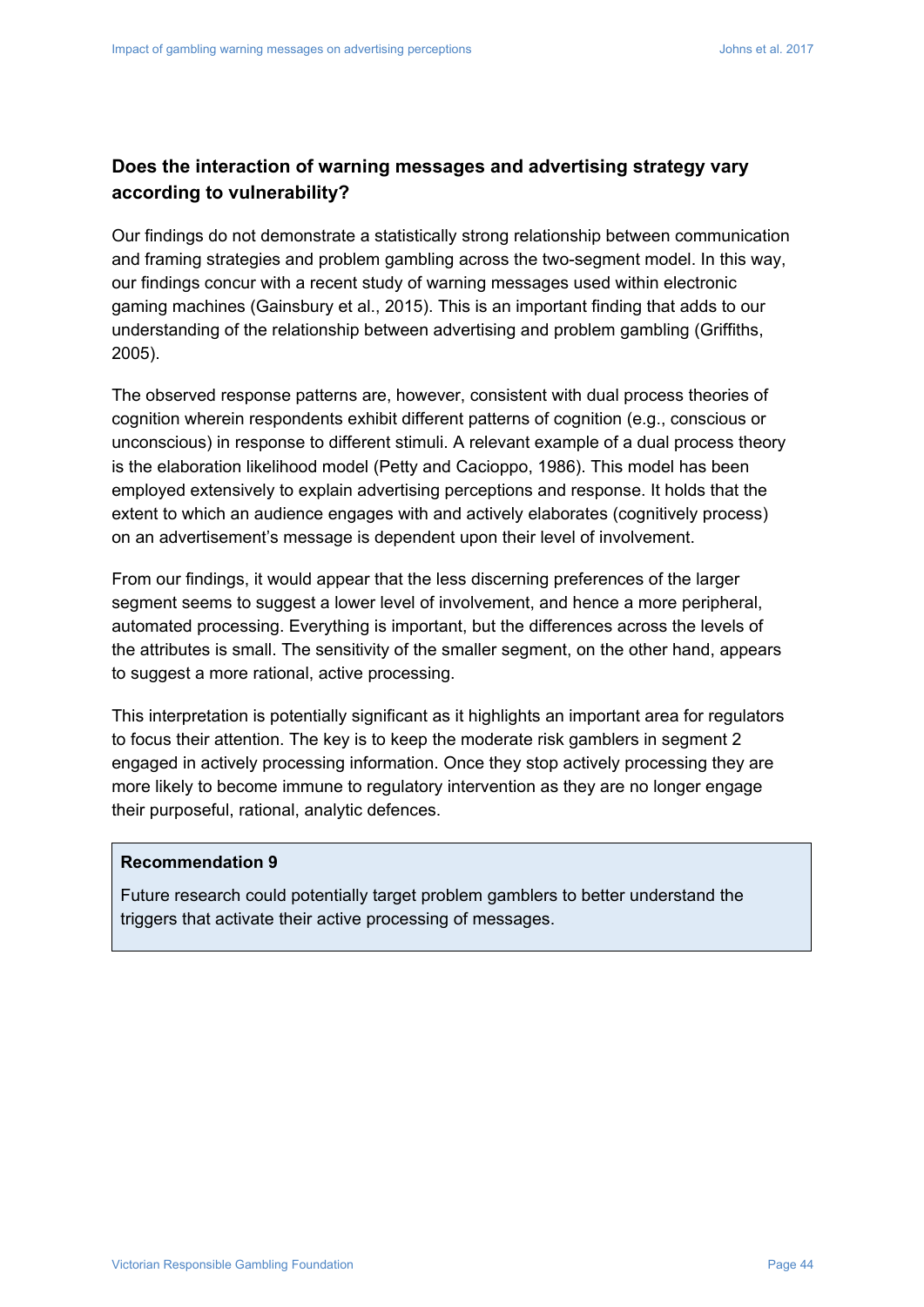## **Conclusion**

The use of warning messages has emerged as a popular strategy for regulators. However, to date there has been little research conducted to evaluate the efficacy of this strategy. Our research addresses this gap by examining how warning message framing influences perceptions of gambling advertising. This report provides a summary of the results from three linked studies undertaken to address this aim, and resolve the following three research questions:

- Study 1. How are legislative interventions used in different jurisdictions of Australia?
- Study 2. What are the different communication strategies employed by gambling advertisers? and
- Study 3. How does the use of warning messages impact on perceptions and response to gambling advertisements?

## **Summary of key findings**

#### **Study 1**

The first study provided an evaluation of Australian advertising legislation. This was the first comprehensive study of gambling legislation undertaken anywhere in the world. In addition to analysing the Australian regulatory response, we also sought to understand how these responses aligned with societal expectations, and importantly, how the Australian response compared with other OECD countries. Key findings are presented in Table 13.

| <b>Research question</b>                                                                                                                         | <b>Key findings</b>                                                                                                                                                                                                                                                                                                                                                                      | <b>Recommendations</b>                                                                                                                                                                                                                                                                                                                                                                                                                                                                                                                                                                                                                                                                                       |
|--------------------------------------------------------------------------------------------------------------------------------------------------|------------------------------------------------------------------------------------------------------------------------------------------------------------------------------------------------------------------------------------------------------------------------------------------------------------------------------------------------------------------------------------------|--------------------------------------------------------------------------------------------------------------------------------------------------------------------------------------------------------------------------------------------------------------------------------------------------------------------------------------------------------------------------------------------------------------------------------------------------------------------------------------------------------------------------------------------------------------------------------------------------------------------------------------------------------------------------------------------------------------|
| What legislative requirements govern<br>the advertising of gambling in<br>Australia, particularly in relation to<br>the use of warning messages? | The results of study 1 confirmed<br>Thomas et al.'s (2011) claim regarding<br>the complex, diverse, and<br>inconsistent nature of gambling<br>regulation.<br>Some areas of concern were well<br>supported, particularly those relating<br>to the protection of minors and<br>vulnerable persons and those relating<br>to the requirement that advertising<br>not be false or misleading. | <b>Recommendation 1:</b> The absence of<br>consistent, strict legislative<br>framework, has resulting in gambling<br>advertisers being responsible for self-<br>regulation. A national framework<br>would greatly assist in the regulation<br>of gambling advertising.<br><b>Recommendation 2:</b> In considering<br>the establishment of a national<br>regulatory framework, consideration<br>needs to be given not only to the<br>content of legislation, but also to the<br>way in which this legislation is<br>prosecuted in the different<br>jurisdictions. This is important if the<br>general public is to have confidence<br>in government's ability and<br>willingness to act on behalf of society. |

#### **Table 13. Key findings for Study 1**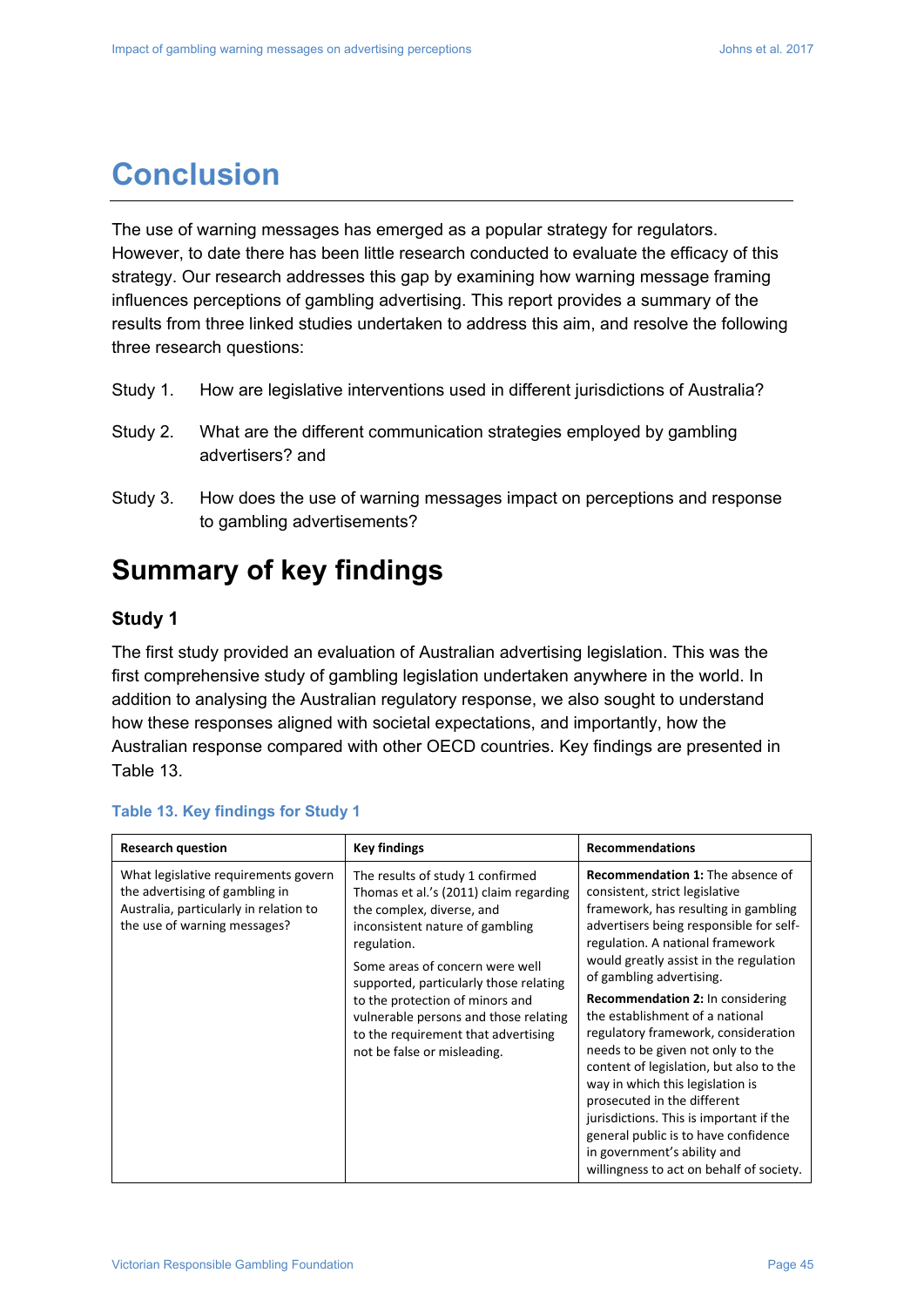| Is Australian legislation keeping pace<br>with societal expectations?               | The analysis of societal expectations<br>highlighted significant misalignment<br>between public sentiment and the<br>legislation.<br>The analysis highlighted the need for<br>more restrictions dealing with the<br>inclusion of false and misleading<br>statements, the depiction of gambling<br>as a "sure thing." | <b>Recommendation 3: Future</b><br>legislation should explore<br>opportunities to tighten provisions<br>relating to deception, and provide<br>clearer, more consistent guidelines to<br>reduce the likelihood that vulnerable<br>persons (particularly children) are<br>normalised to gambling.                                                      |
|-------------------------------------------------------------------------------------|----------------------------------------------------------------------------------------------------------------------------------------------------------------------------------------------------------------------------------------------------------------------------------------------------------------------|------------------------------------------------------------------------------------------------------------------------------------------------------------------------------------------------------------------------------------------------------------------------------------------------------------------------------------------------------|
| How does the Australian regulatory<br>context compare with other OECD<br>countries? | Australia has a fairly comprehensive<br>regulatory framework compared with<br>most other OECD countries.<br>Australia would need to do more if it<br>intends to maintain its perception as<br>a leader among developed OECD<br>countries in relation to gambling<br>regulation.                                      | <b>Recommendation 4: While Australia</b><br>has a fairly comprehensive regulatory<br>framework compared with most<br>other OECD countries, the social and<br>health related concerns associated<br>with gambling warrant that<br>consideration be given to following<br>Ireland's lead and introducing a<br>complete ban on gambling<br>advertising. |

#### **Study 2**

The second study provided a detailed examination of the different communication strategies used by Australian gambling advertisers. Using a framework derived from the literature, we examined the prevalence of different advertising tactics within a sample of real television advertisements, and sought to understand how these tactics were combined to target gamblers. This is the first detailed examination of communication strategies within Australian gambling advertisements. Key findings are presented in Table 14.

#### **Table 14. Key findings for Study 2**

| <b>Research question</b>                                                                          | <b>Key findings</b>                                                                                                                                                                                                                                                                                                                                                                                                    | <b>Recommendations</b>                                                                                                                                                            |
|---------------------------------------------------------------------------------------------------|------------------------------------------------------------------------------------------------------------------------------------------------------------------------------------------------------------------------------------------------------------------------------------------------------------------------------------------------------------------------------------------------------------------------|-----------------------------------------------------------------------------------------------------------------------------------------------------------------------------------|
| What are the different<br>communication strategies adopted by<br>Australian gambling advertisers? | The modal approach to gambling<br>advertising involved the use of an<br>informational appeal (67%), focused<br>on experience gamblers (46%), a non-<br>immediate call-to-action (80%), and<br>used an incentive goal orientation.<br>Findings consistent with information<br>processing theory (Holems & Croker<br>1987), which suggests that more<br>experienced gamblers are likely to<br>have a higher involvement. | <b>Recommendation 5: Regulators</b><br>should take advantage of the findings<br>on communication strategies to<br>develop better targeted, more<br>effective counter advertising. |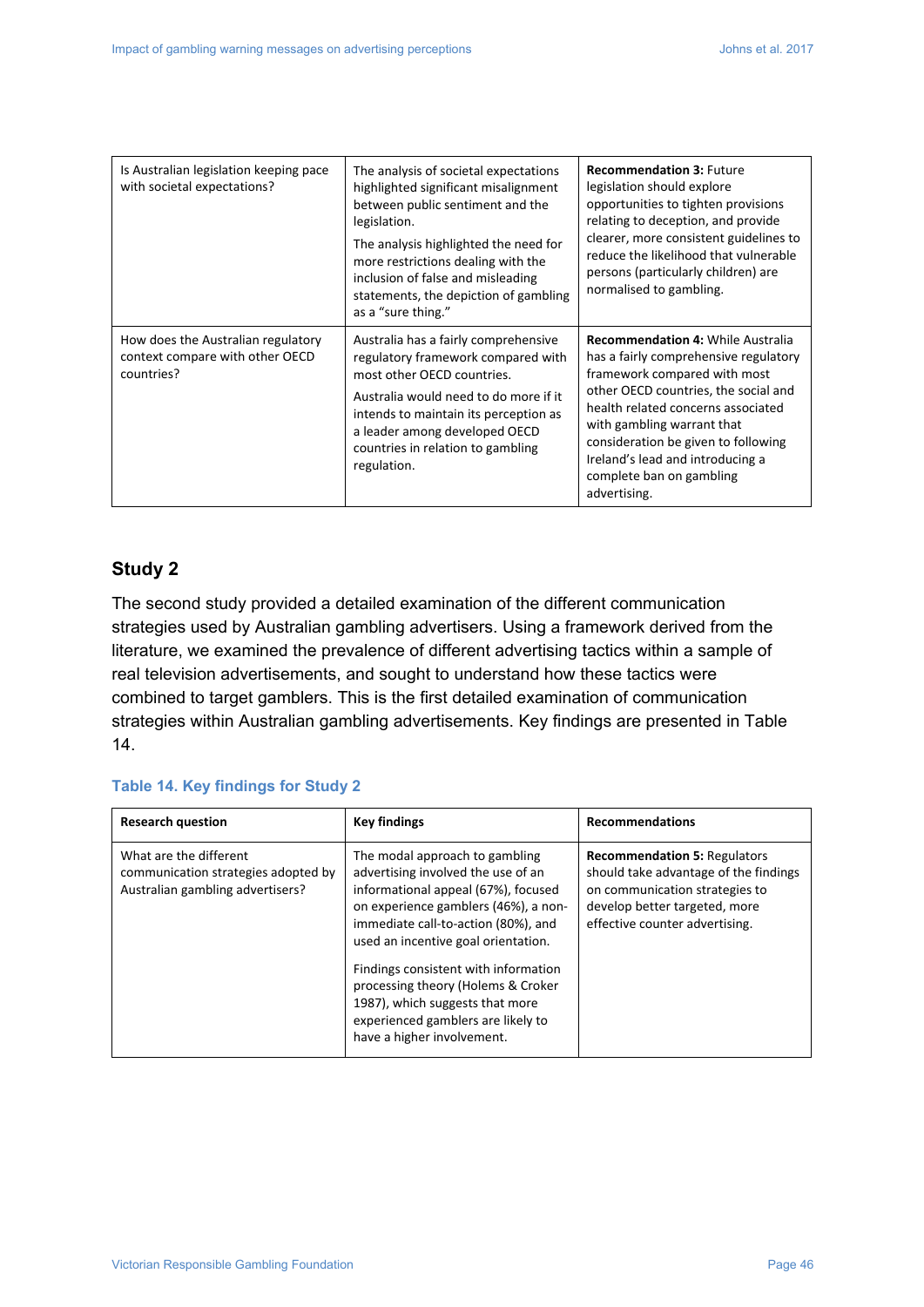| How are the different types of<br>communication strategies related? | Advertisers use a combination of<br>different tactics within their<br>advertisement, and that these tactics<br>conform to what we understand<br>about information processing theory.<br>Findings emphasize the important<br>role of goal orientation in<br>understanding the communication<br>strategies of gambling advertisers. | <b>Recommendation 6: Regulators</b><br>should take advantage of the findings<br>on communication strategies to<br>develop better targeted, more<br>effective regulatory interventions<br>(e.g., warning messages). |
|---------------------------------------------------------------------|-----------------------------------------------------------------------------------------------------------------------------------------------------------------------------------------------------------------------------------------------------------------------------------------------------------------------------------|--------------------------------------------------------------------------------------------------------------------------------------------------------------------------------------------------------------------|
|---------------------------------------------------------------------|-----------------------------------------------------------------------------------------------------------------------------------------------------------------------------------------------------------------------------------------------------------------------------------------------------------------------------------|--------------------------------------------------------------------------------------------------------------------------------------------------------------------------------------------------------------------|

#### **Study 3**

The third study systematically examined the influence of warning messages on gambling advertisement perceptions. This is another world first. We utilised an advanced combinatorial experiment to examine how the perceptions of gamblers with different levels of vulnerability respond to different communication strategies, and how the use of warning messages impacts on their perceptions and intentions. Key findings are presented in Table 15.

#### **Table 15. Key findings for Study 3**

| <b>Research question</b>                                                                         | <b>Key findings</b>                                                                                                                                                                                                                                                               | <b>Recommendations</b>                                                                                                                                                          |
|--------------------------------------------------------------------------------------------------|-----------------------------------------------------------------------------------------------------------------------------------------------------------------------------------------------------------------------------------------------------------------------------------|---------------------------------------------------------------------------------------------------------------------------------------------------------------------------------|
| What aspect of the communication<br>strategy has the greatest impact on<br>gambling preferences? | The identification of two segments<br>echoes the work of Holems & Croker<br>(1987) who found that preferences<br>for communication strategies<br>influenced by the cognition and<br>information processing.                                                                       | Recommendation 7: Regulators could<br>use this understanding of segments<br>to develop better targeted, more<br>effective counter advertising.                                  |
|                                                                                                  | The most popular communication<br>strategies for this segment<br>emphasized call to action, followed<br>by the type of appeal, situation, and<br>goal orientation.                                                                                                                |                                                                                                                                                                                 |
|                                                                                                  | The communications strategies that<br>dominated segment 2 related most to<br>appeal, followed by the type of<br>situation, goal orientation, and the<br>call to action.                                                                                                           |                                                                                                                                                                                 |
| How does warning message framing<br>impact on perceptions of gambling<br>advertising?            | Odds ratios show that effectively<br>executed warning messages can go a<br>long way to cancelling out the effect<br>of gambling advertising.<br>Segment level differences explain<br>some of the inconsistencies observed<br>in prior research on the use of<br>warning messages. | Recommendation 8: Regulators could<br>use this understanding of segments<br>to develop better targeted, more<br>effective regulatory interventions<br>(e.g., warning messages). |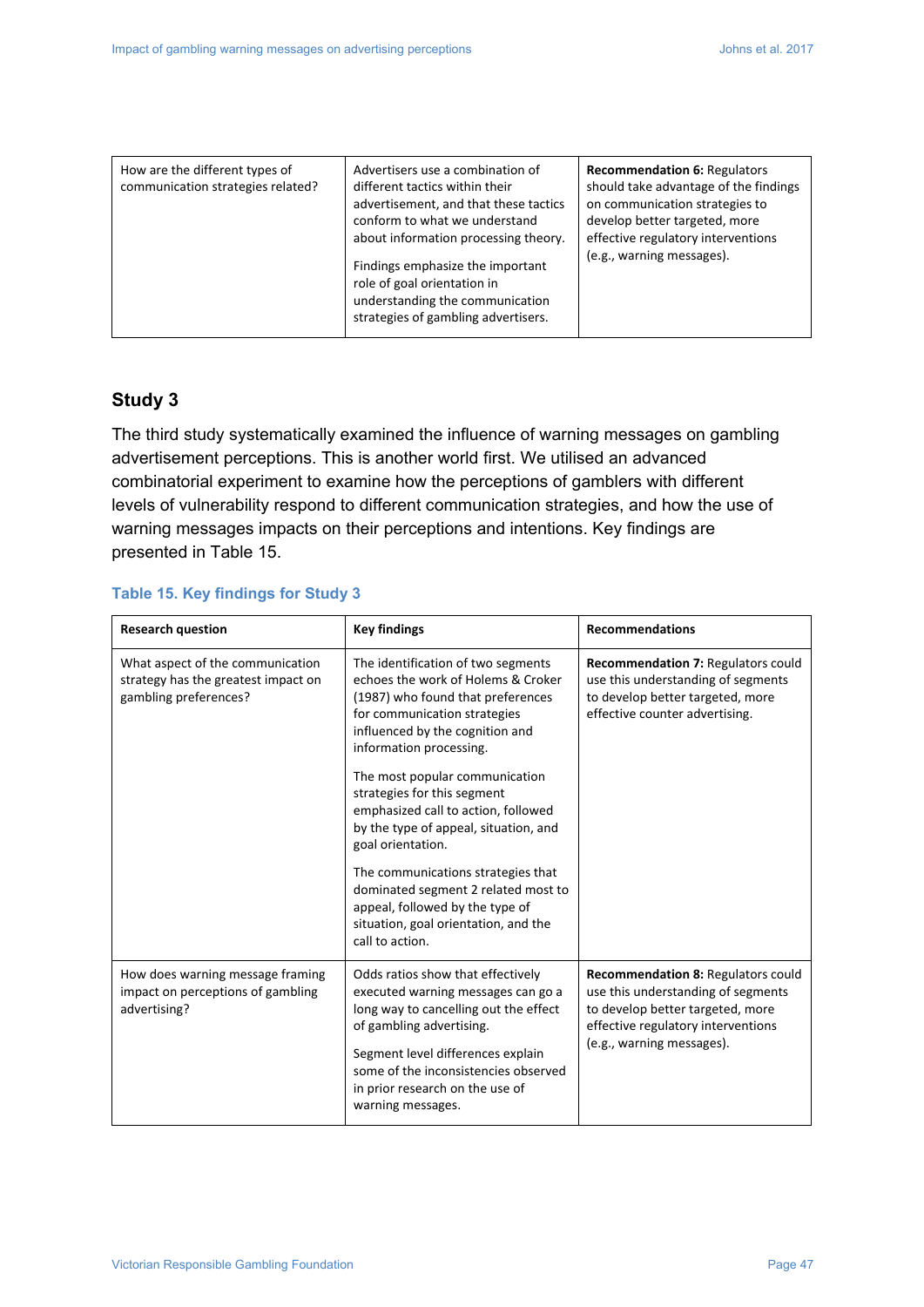| Does the interaction of warning<br>messages and advertising strategy<br>vary according to vulnerability? | Response patterns were consistent<br>with dual process theories of<br>cognition.<br>The less discerning preferences of the<br>larger segment seems to suggest a<br>lower level of involvement, and<br>hence a more peripheral, automated<br>processing.<br>The sensitivity of the smaller<br>segment, on the other hand, appears<br>to suggest a more rational, active<br>processing. | <b>Recommendation 9: Future research</b><br>could potentially target problem<br>gamblers to better understand the<br>triggers that activate their active<br>processing of warning messages. |
|----------------------------------------------------------------------------------------------------------|---------------------------------------------------------------------------------------------------------------------------------------------------------------------------------------------------------------------------------------------------------------------------------------------------------------------------------------------------------------------------------------|---------------------------------------------------------------------------------------------------------------------------------------------------------------------------------------------|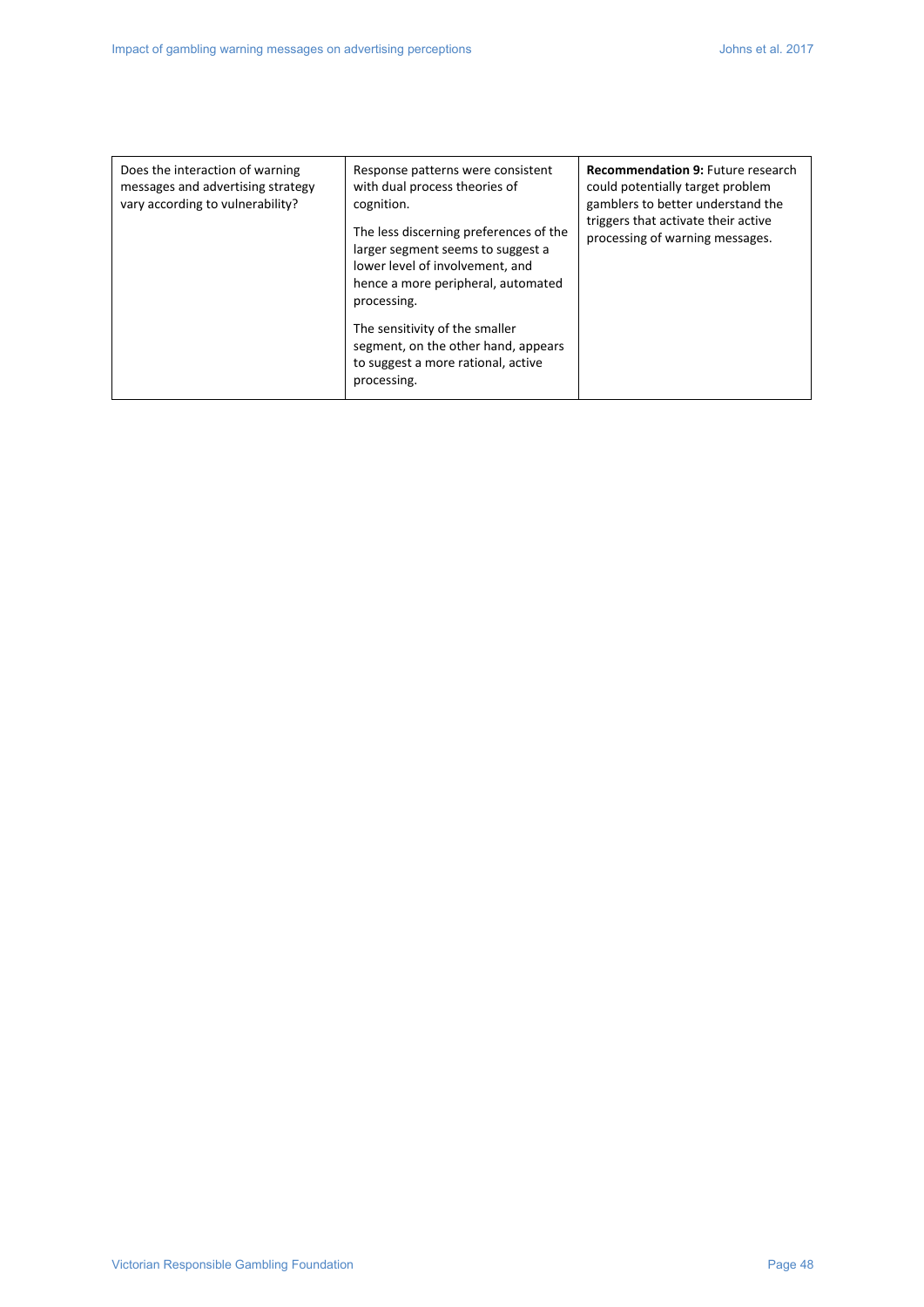## **References**

Adams, P, Raeburn, J, & de Silva, K, 2009, 'A question of balance: prioritizing public health responses to harm from gambling', *Addiction*, 104(5), pp. 688-691.

Argo, J & Main, K, 2004, 'Meta-analyses of the effectiveness of warning labels' *Journal of public policy and marketing*, 23(2), pp. 193-208.

Australian Productivity Commission (APC), 2010, *Gambling: Productivity Commission Inquiry Report*, accessed 25 August 2014, http://www.pc.gov.au/projects/inquiry/gambling--2009/report.

Bargh, J 1988, 'Automatic information processing: Implications for communication and affect', In L. Donohew, H. Sypher, & E. Higgins (Eds.), *Communication, social cognition and affect* (pp. 9–32). Hillsdale, NJ: Lawrence Erlbaum Associates, Inc.

Bartlett, F 1932, *Remembering: A study in experimental and social psychology,* Cambridge, England: Cambridge University Press.

Bateson, G 1972, *Steps to an ecology of mind: Collected essays in anthropology, psychiatry, evolution and epistemology*, San Francisco: Chandler.

Bell, D, Raiffa, H, & Tversky, A 1988, *Decision making: Descriptive, normative and prescriptive interactions*, Cambridge, England: Cambridge University Press.

Berelson, B, 1952, *Content analysis in communication research*, Glencoe, Ill.: Free Press.

Best, J, (Ed.), 1995 *Images of issues: Typifying contemporary social problems (2nd ed.)*, New York: Aldine de Gruyter.

Binde, P, 2014, *Gambling advertising: A critical research review*, Responsible Gambling Trust.

Burgess, L, & Street, D, 2006, *The optimal size of choice sets in choice experiments*, Statistics, 40(6), pp. 507-515.

Carson, K, Van Agteren, J, Ameer, F, Hnin, K, Smith, B, & Jayasinghe, H, 2016, 'Mass Media Interventions for Preventing Smoking In Young People: A Cochrane Systematic Analysis'. In A59. *Tobacco, Nicotine, and Marijuana Use*, pp. A2030-A2030.

Dann, S, 2010, 'Redefining social marketing with contemporary commercial marketing definitions', *Journal of Business Research*, 63(2), pp. 147-153.

Darke, P, & Ritchie, R, 2007, 'The defensive consumer: Advertising deception, defensive processing, and distrust' *Journal of Marketing Research*, 44(1), pp. 114-127.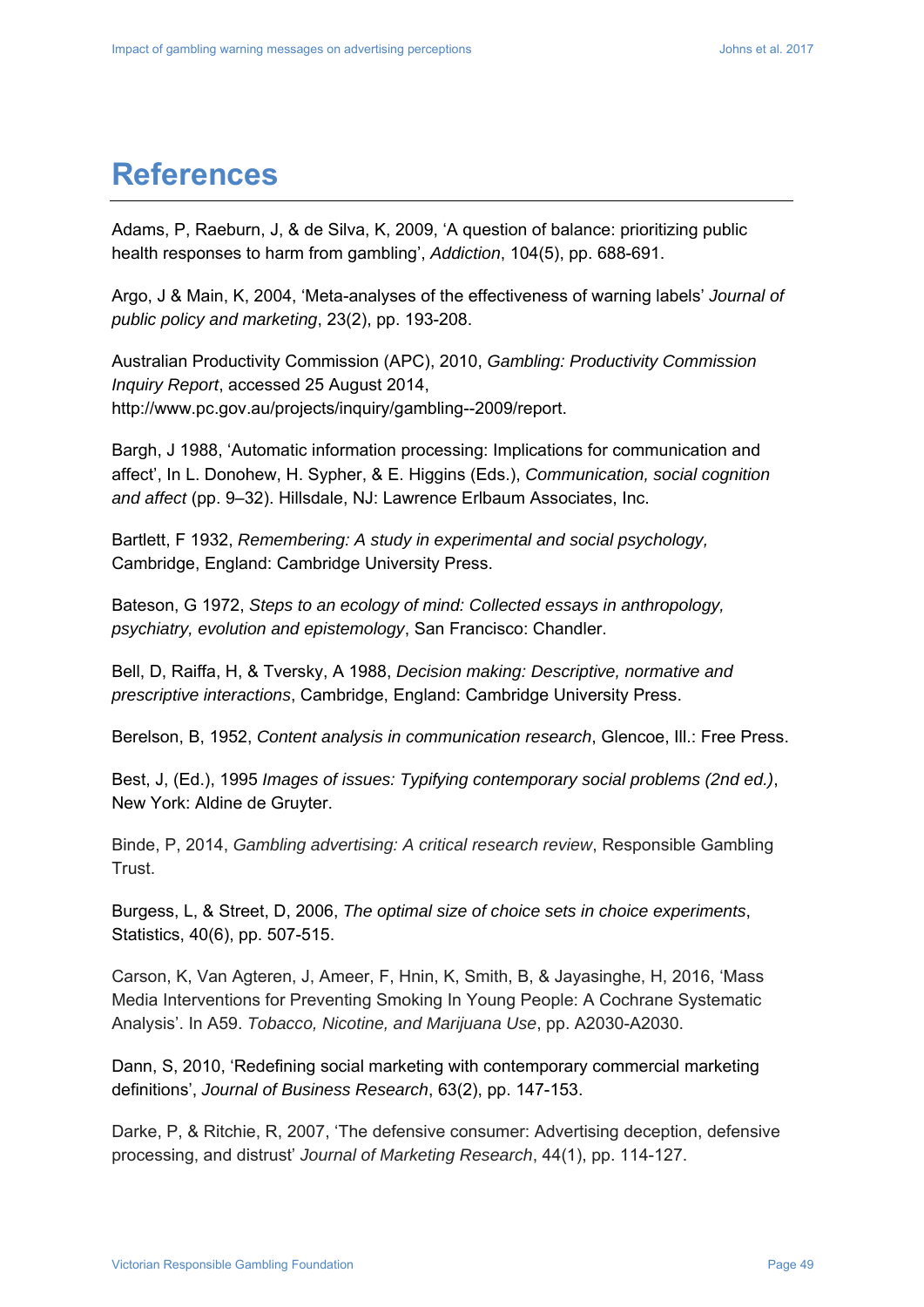Delfabbro, P, & King, D, 2012, 'Gambling in Australia: Experiences, problems, research and policy', *Addiction*, 107(9), pp. 72-81.

Entman, R, 1993 'Framing: Toward a clarification of a fractured paradigm', *Journal of Communication*, 43, pp. 51–58.

Fiske, S, & Taylor, S, 1984, *Social cognition (2nd ed.)*, New York: McGraw-Hill.

Gainsbury, S, Aro, D, Ball, D, Tobar, C, & Russell, A, 2015, 'Optimal content for warning messages to enhance consumer decision making and reduce problem gambling', *Journal of Business Research*, 68(10), pp. 2093-2101.

Gambling Regulation Act of Victoria, 2003, Authorised Version incorporating amendments as at 1 July 2013, accessed 12 August 2014,

http://www.vcglr.vic.gov.au/home/laws+and+regulations/legislation+and+regulations/gam bling+legislation.

Gamson, W, 1984, *What's news: A game simulation of TV news*, New York: Free Press.

Gamson, W, Croteau, D, Hoynes, W, & Sasson, T, 1992, 'Media images and the social construction of reality', *Annual Review of Sociology*, 18, pp. 373–93.

Gamson, W, & Modigliani, A, 1989, 'Media discourse and public opinion on nuclear power: A constructionist approach', *American Journal of Sociology*, 95(3), pp. 1–37.

Ghanem, S, 1997, 'Filling in the tapestry. The second level of agenda setting' In M, McCombs, D, Shaw, & D, Weaver (Eds.), *Communication and democracy: Exploring the intellectual frontiers in agenda-setting theory* (pp. 3–14), Mahwah, NJ: Lawrence Erlbaum Associates, Inc.

Goffman, E, 1974, *Frame analysis: An essay on the organization of experience*, Cambridge, MA: Harvard University Press.

Graneheim, U, & Lundman, B, 2004, 'Qualitative content analysis in nursing research: concepts, procedures and measures to achieve trustworthiness', *Nurse Education Today* 24(2), pp. 105–112.

Griffiths, M, 2005, 'Does Gambling Advertising Contribute to Problem Gambling?', *International Journal of Mental Health & Addiction*, 3(2), pp. 15-25.

Haider, W, & Ewing, G, 1990, 'A Model of Tourist Choices of Hypothetical Caribbean Destinations', *Leisure Sciences*, 12, pp. 33-47.

Hallahan, K, 1999, 'Seven models of framing: Implications for public relations' *Journal of public relations research*, 11(3), pp. 205-242.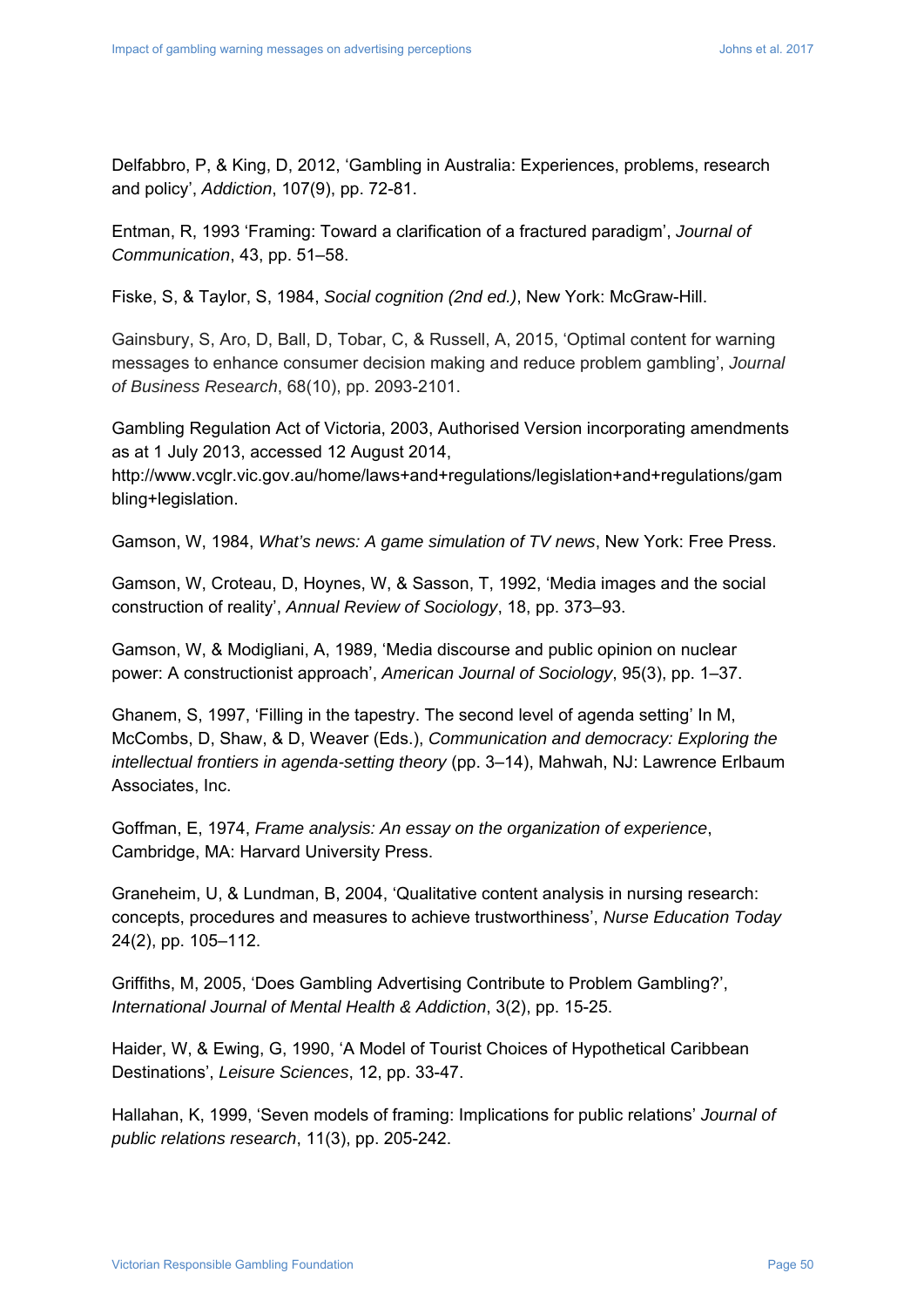Hamilton, D, & Zanna, M, 1972, 'Differential weighting of favorable and unfavorable attributes in impressions of personality' *Journal of Experimental Research in Personality*, 6, pp. 204–212.

Hing, N, Cherney, L, Blaszczynski, A, Gainsbury, S, & Lubman, D, 2014, 'Do advertising and promotions for online gambling increase gambling consumption? An exploratory study', *International Gambling Studies*, 14(3), pp. 394-409.

Holmes, J, & Crocker, K, 1987, 'Predispositions and the comparative effectiveness of rational, emotional and discrepant appeals for both high involvement and low involvement products', *Journal of the Academy of Marketing Science*, 15(1), pp. 27-35

Interactive Gambling (Player Protection) Act of Queensland, 1998, accessed 30 August 2014, https://www.legislation.qld.gov.au/LEGISLTN/CURRENT/I/InterGamPPA98.pdf.

Iyengar, S, 1991, *Is anyone responsible?* Chicago: University of Chicago Press.

Iyengar, S, & Kinder, D, 1987, *News that matters: Television and American opinion*, Chicago: University of Chicago Press.

Jahdi, K, & Acikdilli, G, 2009, 'Marketing communications and corporate social responsibility (CSR): marriage of convenience or shotgun wedding?' *Journal of Business Ethics*, 88(1), pp. 103-113.

Kahneman, D. & Tversky, A. (1979). Prospect theory: An analysis of decision under risk. Econometrica, 47, 263–291.

Kelley, H, 1972, 'Attribution in social interaction', In E. E. Jones, D. E. Kanouse, H. H. Kelley, R. E. Nisbett, S. Valins, & B. Weiner (Eds.), *Attribution: Perceiving the causes of behavior* (pp. 1–26). Morristown, NJ: General Learning Press.

Lancaster, K, 1966, *A New Approach to Consumer Theory, Journal of Political Economy*, 74, pp. 132-157.

Laugesen, M. & Meads, C. (1991). Tobacco advertising restrictions, price, income and tobacco consumption in OECD countries 1960-1986, British Journal of Addiction, 86(10), 1343-1354.

Laws, M., Whitman, J., Bowser, D. & Krech, L, 2002, 'Tobacco availability and point of sale marketing in demographically contrasting districts of Massachusetts', *Tobacco Control*, 11(Supp 2), 71-73.

Lee, H, Lemanski, J, & Jun, J, 2008, 'Role of Gambling Media Exposure in Influencing Trajectories Among College Students', *Journal of Gambling Studies*, 24(1), pp. 25-37.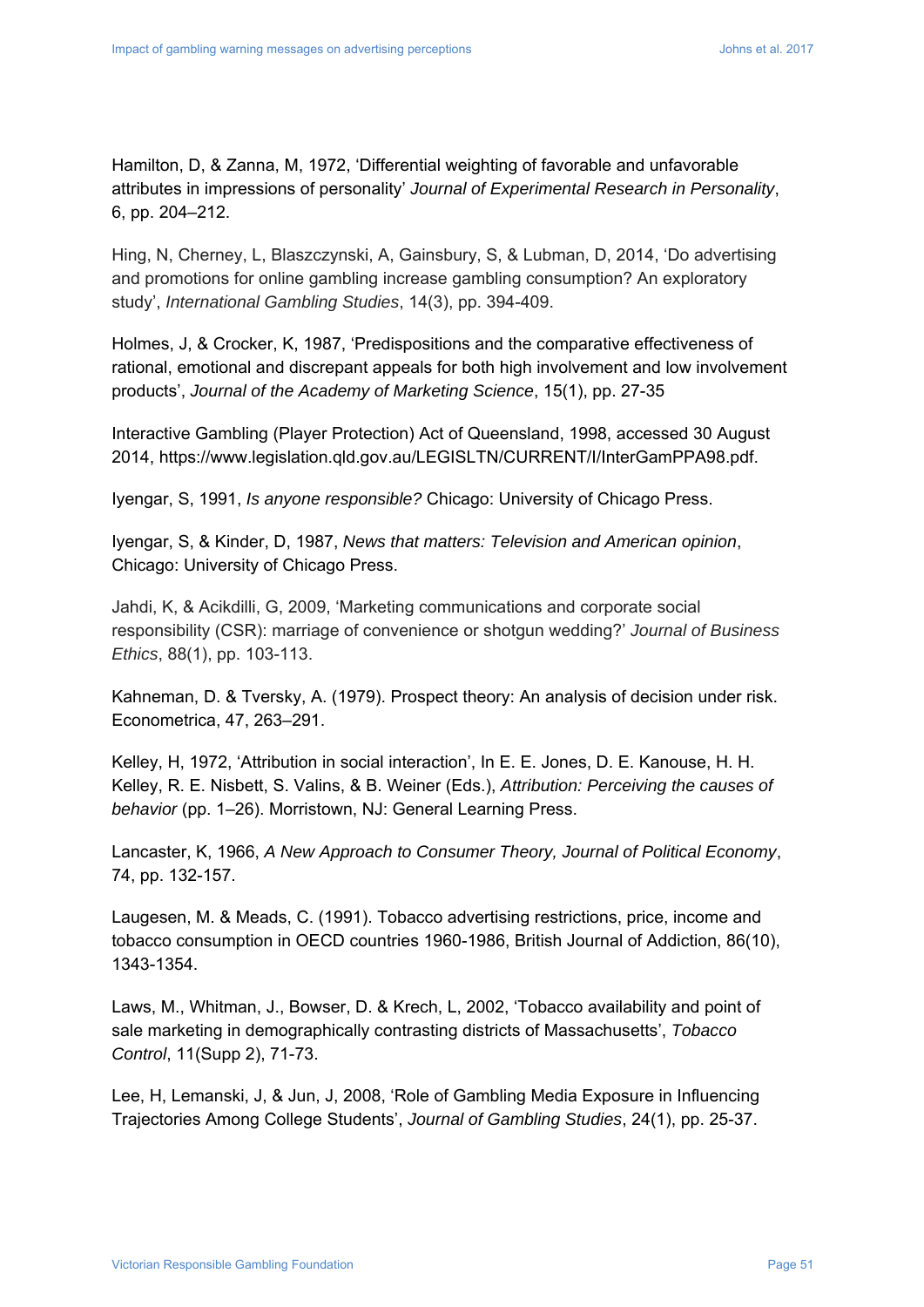Levin, I, Schneider, S, & Gaeth, G, 1998, 'All frames are not created equal: A typology and critical analysis of framing effects' *Organizational Behavior and Human Decision Processes*, 70, pp. 149–188.

Lorenz, V, 1990, 'State Lotteries and Compulsive Gambling', *Journal of Gambling Studies*, 6(4), p. 1.

Louviere, J, Hensher, D, & Swait, J, 2000, *Stated Choice Methods: Analysis and Applications*, Cambridge University Press, UK.

Maheswaran, D, & Meyers-Levy, J, 1990, 'The influence of message framing and issue involvement', *Journal of Marketing Research*, 27, pp. 361–367.

McCombs, M, & Ghanem, S, 1998, *The convergence of agenda setting and framing*, Unpublished manuscript, University of Texas, Austin.

McMullan, J, 2011, *Gambling advertising and online gambling: Submission to the Joint Select Committee on Gambling Reform*, accessed 5 September 2014, senate.aph.gov.au/submissions/comittees/viewdocument.aspx?id=40e3c180-5666-4084- 92c6-0e51b62d7d0b.

McMullan, J, & Miller, D, 2008, 'All in! The commercial advertising of offshore gambling on television'. *Journal of Gambling Issues*, 22, pp. 230–251

McMullan, J, & Mullen, J, 2001, 'What makes gambling news?' *Journal of Gambling Studies*, 17(4), pp. 321–352.

McMullan, J, & Miller , D, 2009, 'Wins, winning and winners: The commercial advertising of lottery gambling', *Journal of Gambling Studies*, 25(3), pp. 273-295.

McQuail, D, 2005, *McQuail's mass communication theory (5th ed.)*, London; Thousand Oaks, Calif: SAGE.

Milner, L, & Nuske, E, 2012, 'Laying your cards on the table: Representations of gambling in the media', *Australian Journal of Communication*, 39(2).

Mitra, A, & Lynch Jr, J, 1995, 'Toward a reconciliation of market power and information theories of advertising effects on price elasticity' *Journal of Consumer Research*, pp. 644- 659.

Monaghan, S, Derevensky, J & Sklar, A, 2008, 'Impact of gambling advertisements and marketing on children and adolescents: Policy recommendations to minimize harm' *Journal of Gambling Issues*, 22, pp. 252–274.

Moodie, C, & Hastings, G, 2009, 'Social marketing and problem gambling: a critical perspective', *Addiction*, 104(5), pp. 692-693.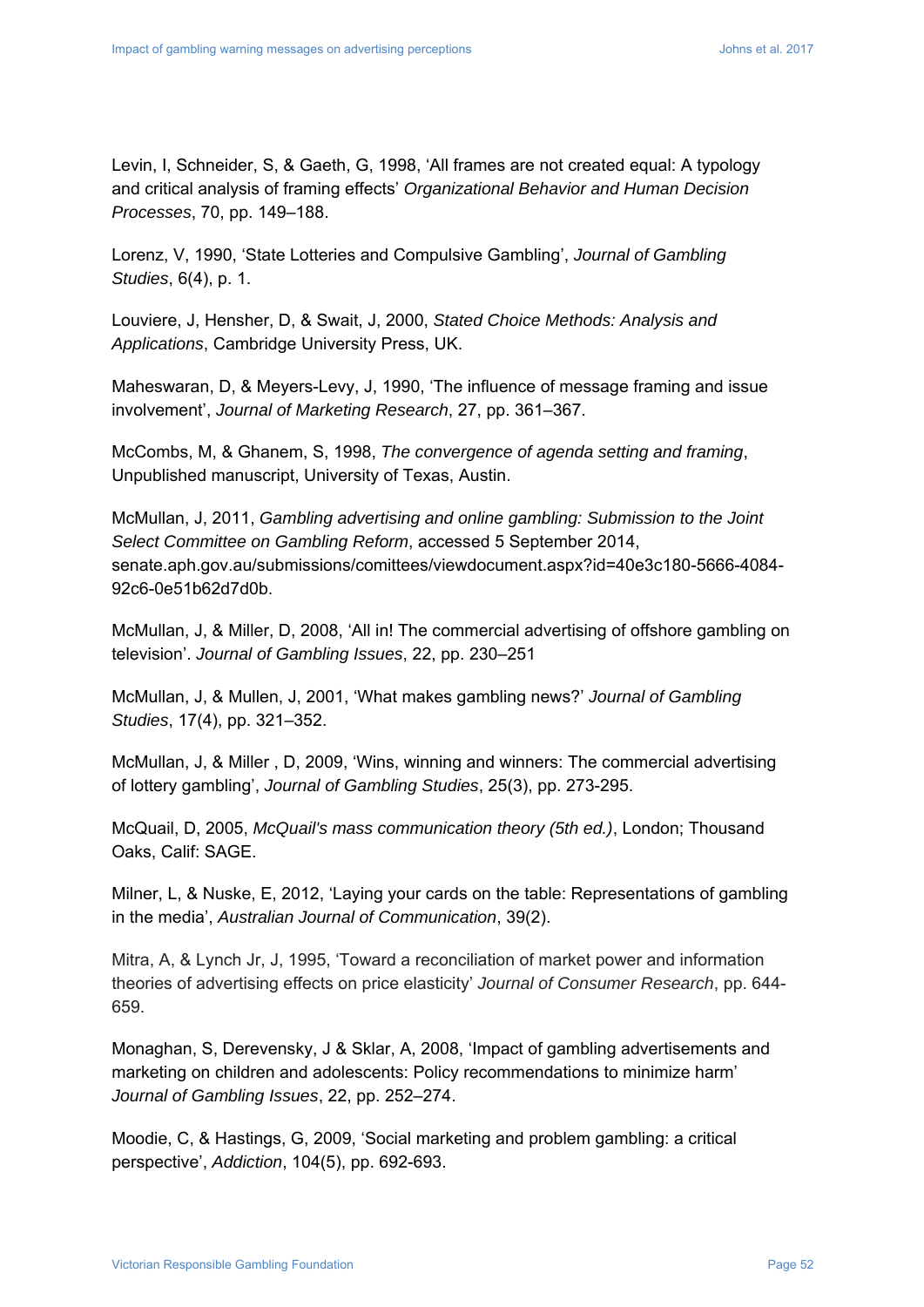Neuman, M, Bitton, A & Glantz, S, 2002, 'Tobacco industry strategies for influencing European Community tobacco advertising legislation', *The Lancet*, 359(9314), pp. 1323- 1330.

NIH, 2014, *A.D.A.M. Medical Encyclopedia*, accessed 30 August 2014, http://www.ncbi.nlm.nih.gov/pubmedhealth/PMH0002488.

Prentice, C, & Woodside, A, 2013, 'Problem Gamblers' Harsh Gaze on Casino Services', *Psychology and Marketing*, 30(12), pp. 1108-112.

Pan, Z, & Kosicki, G, 1993 *Framing analysis: an approach to discourse*, Political Communication, 10, pp. 55–75.

Petty, R, & Cacioppo, J, 1986, *Communication and persuasion: Central and peripheral routes to persuasion*. New York: Springer-Verlag.

Pratto, F, & John, O, 1991, 'Automatic vigilance: The attention-grabbing power of negative social information', *Journal of Personality and Social Psychology*, 61, pp. 380– 391.

Protess, D, Cook, F, Doppelt, J, Ettema, J, Gordon, M, Leff, D & Miller, P, 1991, *The journalism of outrage: Interpretive reporting and agenda building in America*, New York: Guilford.

Putnam, L, & Holmer, M, 1992, 'Framing, reframing and issue development', In L. L. Putnam & M. E. Roloff (Eds.), *Communication and negotiation. Sage annual reviews of communication research* (Vol. 22, pp. 128–155). Newbury Park, CA: Sage.

Ries, A, & Trout, J, 1981, *Positioning: The battle for your mind*, New York: McGraw-Hill.

Ryan, C, 1991, *Prime time activism*, Boston: South End.

Saffer, H & Chaloupka, F 2000, 'The effect of tobacco advertising bans on tobacco consumption', *Journal of Health Economics*, 19(6), pp. 1117-1137.

Schwartz, D, 2013, *Suburban Xanadu: The Casino Resort on the Las Vegas Strip and Beyond*, London and New York: Routledge.

Smith, A, Grech, M, & Horberry, T, 2002, *Application of the Leximancer text analysis system to human factors research*, accessed 1 July 2008, http://www.leximancer.com/documents/hfes2002.pdf.

Smith, S, & Petty, R 1996, 'Message framing and persuasion: A message processing analysis', *Personality and Social Psychology Bulletin*, 22, pp. 257–268.

Snow, D, & Benford, R, 1988, 'Ideology, frame resonance, and participant mobilization', *International Social Movement Research*, 1, pp. 197–217.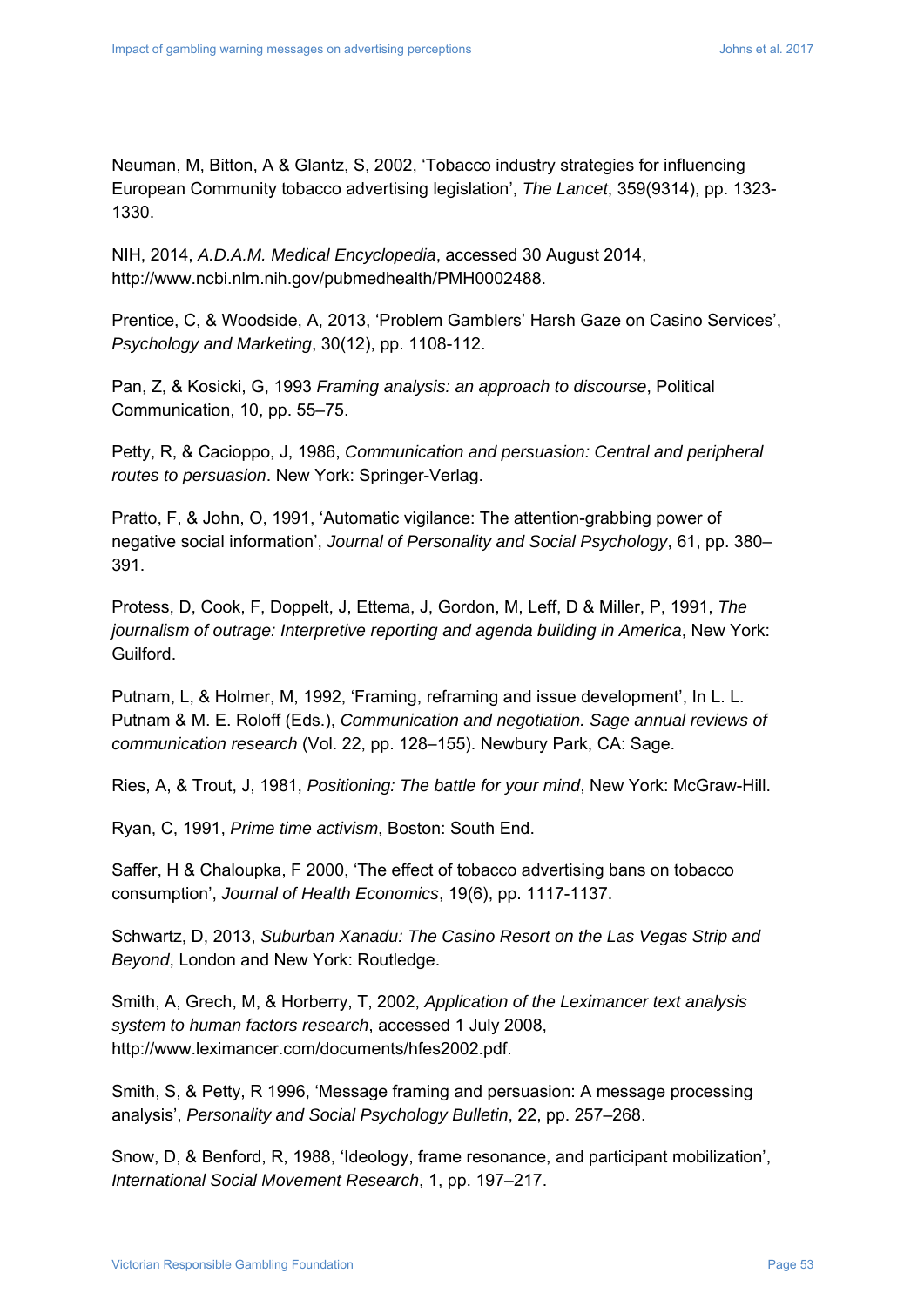Snow, D, & Benford, R, 1992, 'Master frames and cycles of protest' In A. D. Morris & C. M. Mueller (Eds.), *Frontiers in social movement theory* (pp. 133–155), New Haven, CT: Yale University Press.

Steenbergh, T, Whelan, J, Meyers, A, May, R, & Floyd, K, 2004, 'Impact of warning and brief intervention messages on knowledge of gambling risk, irrational beliefs and behaviour', *International Gambling Studies*, 4(1), pp. 3-16.

Street, D, & Burgess, L, 2007, *The Construction of Optimal Stated Choice Experiments: Theory and Methods*, John Wiley & Sons, Hoboken NJ.

Street, D, Burgess, L, & Louviere, J, 2005, 'Quick and easy choice sets: Constructing optimal and nearly optimal stated choice experiments', *International Journal of Research in Marketing*, 22, pp. 459-470.

Tannen, D, 1993, 'What's in a frame? Surface evidence for underlying expectations', In D. Tannen (Ed.), *Framing in discourse* (pp. 14–56), New York: Oxford University Press.

The Economist 2011, *Gambling: The biggest losers*, accessed 14 September 2014, http://www.economist.com/blogs/dailychart/2011/05/gambling.

The Interactive Gambling Act of the ACT, 1998, accessed 12 August 2014, http://www.legislation.act.gov.au/a/1998-24.

Thomas, S, Lewis, S, McLeod, C, & Haycock, J, 2011, 'They are working every angle. A qualitative study of Australian adults' attitudes towards, and interactions with gambling industry marketing strategies', *International Gambling Studies*, 1–17.

Vaughn, R, 1980, 'How advertising works: a planning model', *Journal of Advertising Research*, 20(Oct), pp. 27– 33.

Wallack, L, Dorfman, L, Jernigan, D, & Themba, M, 1993, *Media advocacy and public health. Power for prevention*, Newbury Park, CA: Sage.

Williams, J, Chaloupka, F, & Wechsler H, 2005, 'Are there differential effects of price and policy on college students' drinking intensity', *Contemporary Economic Policy*, 23(1), pp. 78-90.

Wright, A, & Lutz, R, 1993, 'Effects of advertising and experience on brand judgments: Arose by any other frame'. In L. McAlister & M. L. Rothschild (Eds.), *Advances in consumer research* (Vol. 20, pp. 165–169). Provo, UT: Association for Consumer Research.

Yoo, C, & MacInnis, D, 2005, 'The brand attitude formation process of emotional and informational ads' *Journal of Business Research*, 58, pp. 1397-1406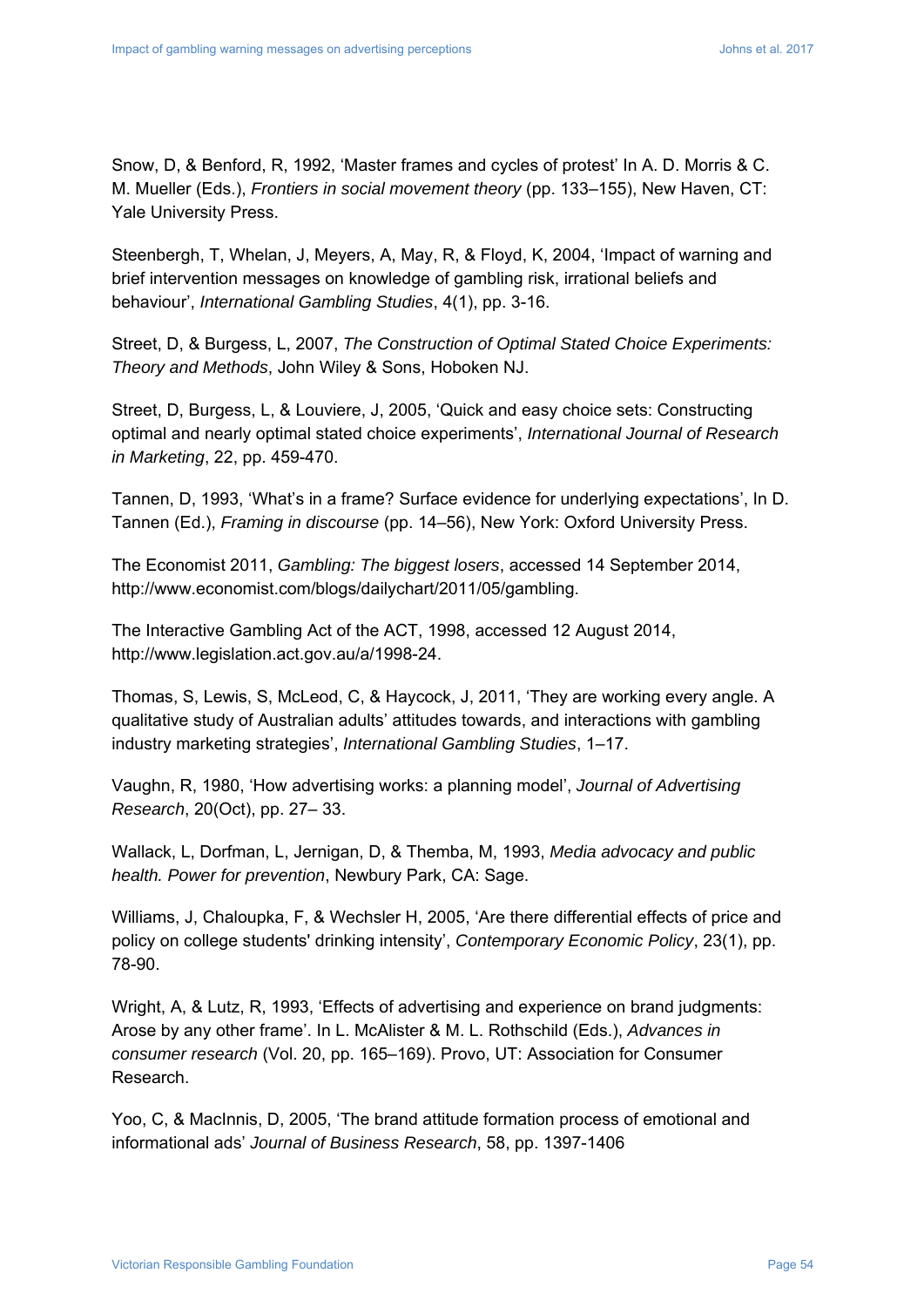## **Acknowledgements**

The team are grateful to the Victorian Responsible Gambling Foundation for the financial support provided for this project. We would also like to acknowledge Dr Pam Faulks for research assistance, and appreciate the support of Prof Byron Keating as the ECR Project Mentor.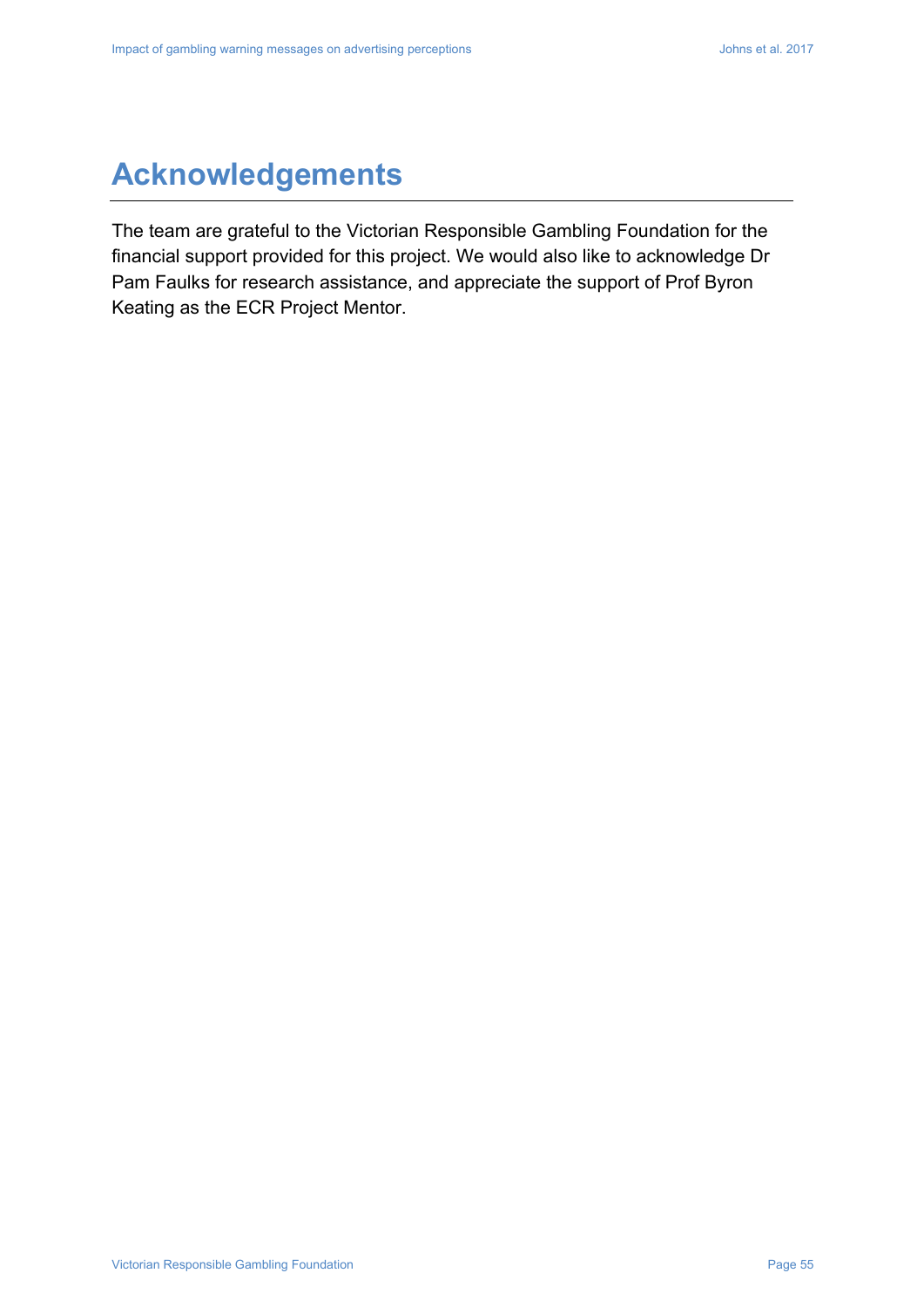## **Declarations of interest**

No pecuniary interest to declare.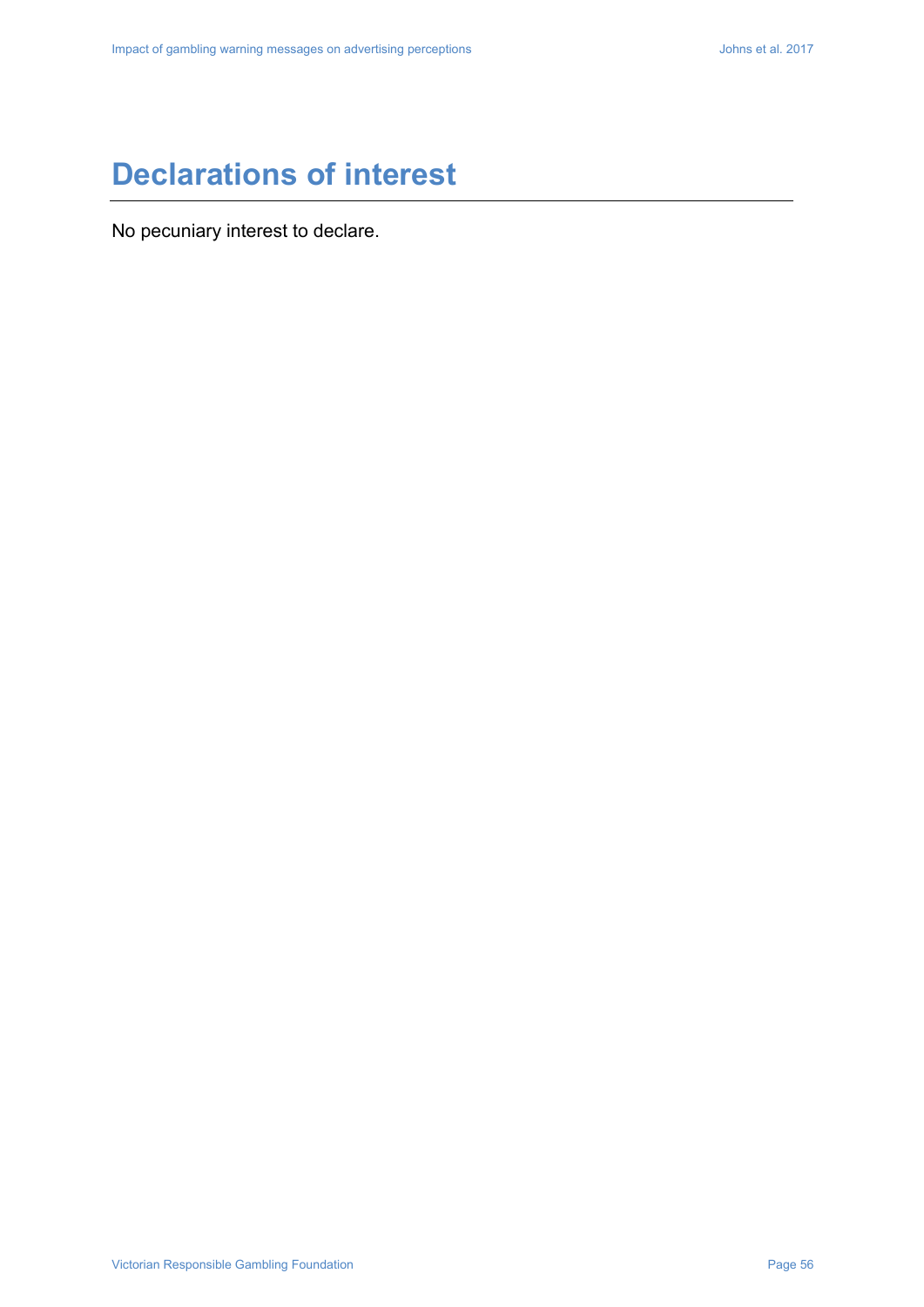## **Appendices**

- Appendix 1. Australian gambling legislation by state and territory (study 1)
- Appendix 2. Summary of societal expectations regarding gambling (study 1)
- Appendix 3. OECD comparison of gambling legislation (study 1)
- Appendix 4. Relationships among communication strategies (study 2)
- Appendix 5. Problem gambling severity index (study 3)
- Appendix 6. Experimental design and advertisement selection (study 3)
- Appendix 7. Statistical information on experimental design (study 3)
- Appendix 8. Responses to CPGSI items (study 3)
- Appendix 9. Descriptive covariates (study 3)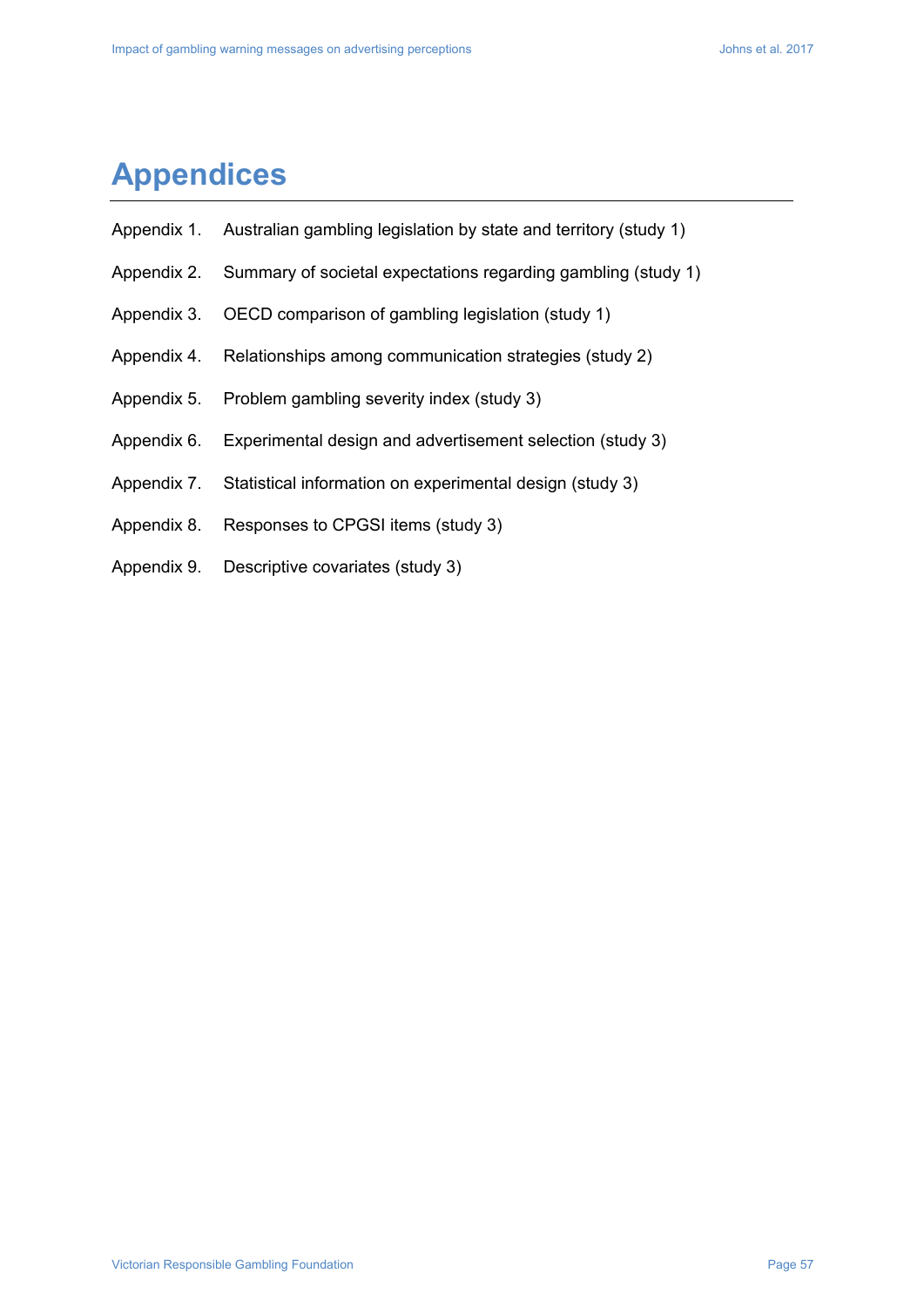## **Appendix 1. Australian gambling legislation by state and territory (Study 1)**

| <b>State</b>                    | <b>Restrictions</b>                                                                                                                                           | <b>Source</b>              |
|---------------------------------|---------------------------------------------------------------------------------------------------------------------------------------------------------------|----------------------------|
| Australian Capital<br>Territory | Advertising is governed by the Gambling & Racing Control Act 1999 and the Gambling and Racing Control (Code of<br>Practice) Regulations 2002. Promotion must: | www.legislation.act.gov.au |
|                                 | not show or target minors<br>$\bullet$                                                                                                                        |                            |
|                                 | not include false and misleading statements<br>$\bullet$                                                                                                      |                            |
|                                 | not promote gambling as a form of investment<br>$\bullet$                                                                                                     |                            |
|                                 | not depict the consumption of alcohol while gambling<br>$\bullet$                                                                                             |                            |
| New South Wales                 | Advertising is regulated through the Gaming Machines Act 2001 and Gaming Machines Regulations 2002. Promotion<br>must:                                        | www.olgr.nsw.gov.au        |
|                                 | not depict children participating in lottery activity<br>$\bullet$                                                                                            |                            |
|                                 | not suggest that winning will be a definite outcome of entering or participating in the lottery activity<br>$\bullet$                                         |                            |
|                                 | not suggest that entering or participating in the lottery activity will definitely improve a person's financial<br>$\bullet$<br>prospects.                    |                            |
| Queensland                      | Advertising is restricted by the Gaming Machine Act 1991. Promotion must:                                                                                     | www.olgr.qld.gov.au        |
|                                 | not be false, misleading or deceptive<br>$\bullet$                                                                                                            |                            |
|                                 | comply with the Advertiser Code of Ethics as adopted by the Australian Association of National Advertisers (<br>$\bullet$<br>www.aana.com.au)                 |                            |
|                                 | must not implicitly or explicitly misrepresent the probability of winning a prize<br>$\bullet$                                                                |                            |
|                                 | not give the impression that gambling is a reasonable strategy for financial betterment<br>$\bullet$                                                          |                            |
|                                 | not include misleading statements about odds, prizes, or chances of winning<br>$\bullet$                                                                      |                            |
|                                 | not offend prevailing community standards<br>$\bullet$                                                                                                        |                            |
|                                 | not focus exclusively on gambling where there are other activities to promote<br>$\bullet$                                                                    |                            |
|                                 | not be implicitly or explicitly directed at minors or vulnerable or disadvantaged groups<br>$\bullet$                                                         |                            |
|                                 | cannot involve any external signs advising of winnings paid<br>$\bullet$                                                                                      |                            |
|                                 | cannot involve any irresponsible trading practices by the gambling provider<br>$\bullet$                                                                      |                            |
|                                 | cannot promote the consumption of alcohol while<br>$\bullet$                                                                                                  |                            |
|                                 | engaged in the activity of gambling<br>$\bullet$                                                                                                              |                            |
|                                 | where appropriate, incorporate responsible gambling messages in advertising and promotion.                                                                    |                            |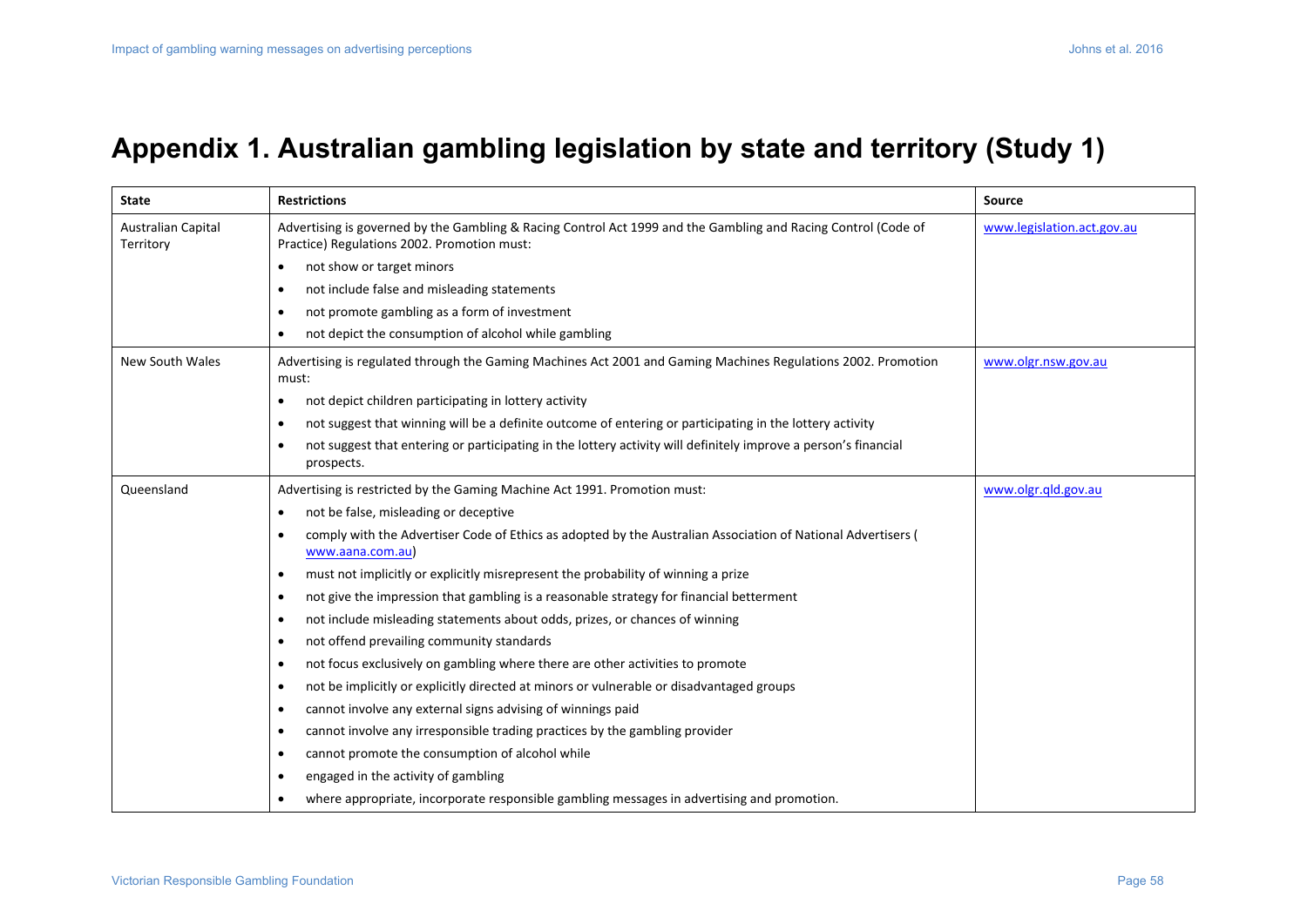| South Australia    | Advertising is regulated via the Gaming Machines Act 1992 and the Advertising Code of Practice 2001. Promotion<br>must:                                                                             | www.iga.sa.gov.au     |
|--------------------|-----------------------------------------------------------------------------------------------------------------------------------------------------------------------------------------------------|-----------------------|
|                    | be socially responsible and not mislead or deceive the customer<br>$\bullet$                                                                                                                        |                       |
|                    | include an expanded warning message or, where not possible, a condensed warning message<br>$\bullet$                                                                                                |                       |
|                    | not be directed at minors nor portray minors participating in gambling<br>$\bullet$                                                                                                                 |                       |
|                    | not be explicitly or exclusively directed at vulnerable/disadvantaged groups<br>$\bullet$                                                                                                           |                       |
|                    | not promote gambling as a means of funding routine household purchases or costs of living<br>$\bullet$                                                                                              |                       |
|                    | not promote gambling as a means of enhancing social standing or employment, social or sexual prospects<br>$\bullet$                                                                                 |                       |
|                    | not make claims related to winning or the prizes that can be won that are not based on fact, are not able to be<br>$\bullet$<br>proven or are exaggerated                                           |                       |
|                    | not imply that a player's skill can influence the gambling outcome<br>$\bullet$                                                                                                                     |                       |
|                    | not associate gambling with excessive alcohol consumption<br>$\bullet$                                                                                                                              |                       |
|                    | not occur outside of the hours of 6am and 8.30am Monday - Friday on the radio, and between 4pm and 7pm<br>$\bullet$<br>Monday to Friday on televisions.                                             |                       |
| Victoria           | The Gambling Regulation Act 2005 and the Gambling Legislation Amendment (Problem Gambling and Other<br>Measures) Act 2007 provide the scope for legislative control of advertising. Promotion must: | www.vcgr.vic.gov.au   |
|                    | foster responsible gambling in order to minimize harm caused by problem gambling<br>$\bullet$                                                                                                       |                       |
|                    | accommodate those who gamble without harming themselves or others<br>$\bullet$                                                                                                                      |                       |
|                    | ensure that minors are neither encouraged to gamble nor allowed to do so<br>$\bullet$                                                                                                               |                       |
|                    | ensure that gaming on gaming machines is conducted honestly and ensure that the management of gaming<br>$\bullet$<br>machines and gaming equipment is free from criminal influence and exploitation |                       |
|                    | ensure that all forms of gambling are conducted honestly and that their management is free from criminal<br>$\bullet$<br>influence and exploitation                                                 |                       |
|                    | ensure that community and charitable gaming benefits the community or charitable organization concerned and<br>prevent practices that could undermine public confidence in charitable gaming.       |                       |
| Northern Territory | There is no regulation on advertising, apart from paragraph (58) of The Northern Territory Gaming Control Act, which<br>refers to the advertising of illegal gambling.                              | www.nt.gov.au/ntt     |
| Tasmania           | The Gaming Control Act 1993 makes no reference to advertising.                                                                                                                                      | www.gaming.tas.gov.au |
| Western Australia  | The Gaming Commission Act 1987 makes no reference to advertising.                                                                                                                                   | www.orgl.wa.gov.au    |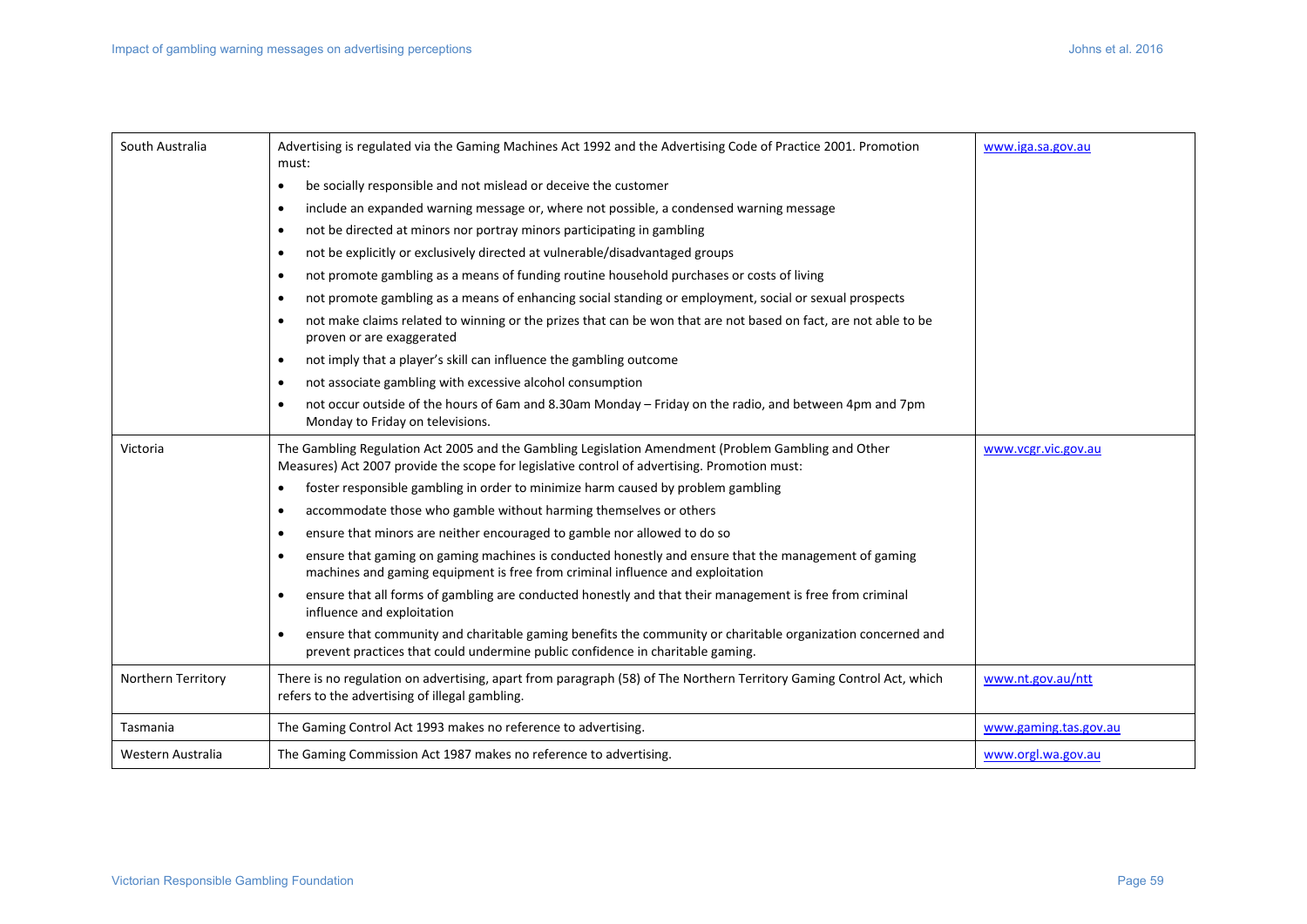## **Appendix 2. Summary of societal expectations regarding gambling (Study 1)**

| <b>Summary of restrictions</b>                                                                                                                | <b>Keywords</b>                                   | <b>Findings</b>                                                                                     | Sample quote                                                                                                                                                                                                                                                                                                                                                                                                                                         |
|-----------------------------------------------------------------------------------------------------------------------------------------------|---------------------------------------------------|-----------------------------------------------------------------------------------------------------|------------------------------------------------------------------------------------------------------------------------------------------------------------------------------------------------------------------------------------------------------------------------------------------------------------------------------------------------------------------------------------------------------------------------------------------------------|
| Not show or target minors or depict<br>children participating in gambling<br>activity                                                         | Children, youths, minors                          | Modest support. Mentioned five<br>times, strong co-occurrence with<br>advertising (22%).            | My final point, if I may make it, is that in relation to gambling<br>and children, where I think it's imperative that the<br>precautionary principle must be applied very actively. Over the<br>recent past, it's clear that there has been a marketing<br>explosion, particularly in relation to sports-betting operations<br>(Quote 626, Canberra Hearing).                                                                                        |
| Not be implicitly or explicitly directed<br>at vulnerable or disadvantaged<br>groups                                                          | Vulnerable,<br>disadvantaged, problem<br>gamblers | Strong support. Mentioned 49<br>times, strong co-occurrence with<br>promotion (20%).                | These strategies need to specifically reflect protection,<br>prevention, health promotion and treatment in the fields of<br>both gambling and problem gambling. So again not waiting for<br>people to fall into the river before we drag them out but<br>looking at that upstream approach which is certainly<br>recommendations within the report and we would like to see<br>those more clearly spelt out, I guess (Quote 124, Sydney<br>Hearing). |
| Not include false and misleading<br>statements (e.g., enhance social<br>standing, sexual prospects)                                           | Misleading, false                                 | No support. Mentioned once, but<br>not in the context of gambling or<br>promotion.                  | No relevant quotation.                                                                                                                                                                                                                                                                                                                                                                                                                               |
| Not promote gambling as a form of<br>investment, or give the impression<br>that gambling is a reasonable strategy<br>for financial betterment | Investment, financial<br>return, odds             | No support. Mentioned 10 times,<br>but not in the context of gambling<br>or promotion.              | No relevant quotation.                                                                                                                                                                                                                                                                                                                                                                                                                               |
| Not depict the consumption of<br>alcohol while gambling                                                                                       | Alcohol, drinking                                 | Modest support. Mentioned six<br>times, co-occurrence with health<br>$(10%)$ and promotion $(6%)$ . | it's always astonished me that problem gambling has sat<br>outside the principles that we've adopted within health for a<br>considerable length of time and that on these other harm<br>potentially, in terms of products like cars, in terms of<br>consumption, in terms of drug or alcohol.                                                                                                                                                        |
| <b>Summary of restrictions</b>                                                                                                                | <b>Keywords</b>                                   | <b>Findings</b>                                                                                     | Sample quote                                                                                                                                                                                                                                                                                                                                                                                                                                         |
| Not suggest that winning will be a<br>definite outcome, or implicitly or<br>explicitly misrepresent the probability<br>of winning a prize     | Winning, probability                              | No support.                                                                                         | No relevant quotation.                                                                                                                                                                                                                                                                                                                                                                                                                               |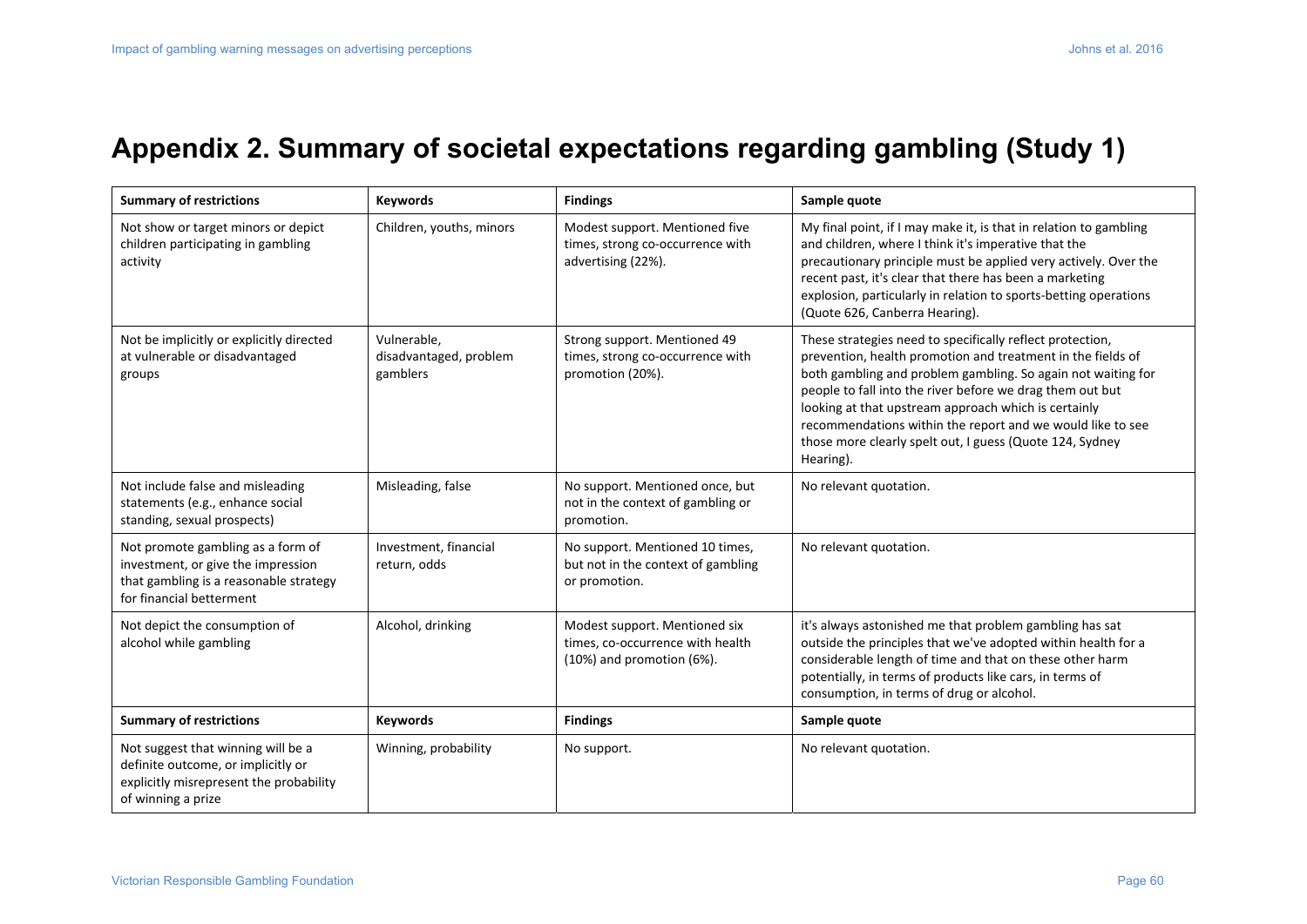| Be socially responsible and not offend<br>prevailing community standards,<br>comply with code       | Social responsibility,<br>community standards | Weak support. Mentioned once<br>within the context of health (5%).                        | Governments in Australia have a mandated responsibility under<br>the various state and territory legislations to protect and<br>enhance the wellbeing of their communities and on that basis<br>we have looked to the health, social and economic wellbeing<br>and prosperity of our community against the issue of<br>introduction of pokie machines (Quote 58, Melbourne Hearing). |
|-----------------------------------------------------------------------------------------------------|-----------------------------------------------|-------------------------------------------------------------------------------------------|--------------------------------------------------------------------------------------------------------------------------------------------------------------------------------------------------------------------------------------------------------------------------------------------------------------------------------------------------------------------------------------|
| Where appropriate, incorporate<br>responsible gambling messages in the<br>advertising and promotion | Warnings, messages                            | No support. Mentioned once, but<br>not in the context of gambling or<br>promotion.        | No relevant quotation.                                                                                                                                                                                                                                                                                                                                                               |
| Not occur at peak viewing or listening<br>times                                                     | Broadcast restriction,<br>prime time          | No support. Mentioned three<br>times, but not in the context of<br>gambling or promotion. | No relevant quotation.                                                                                                                                                                                                                                                                                                                                                               |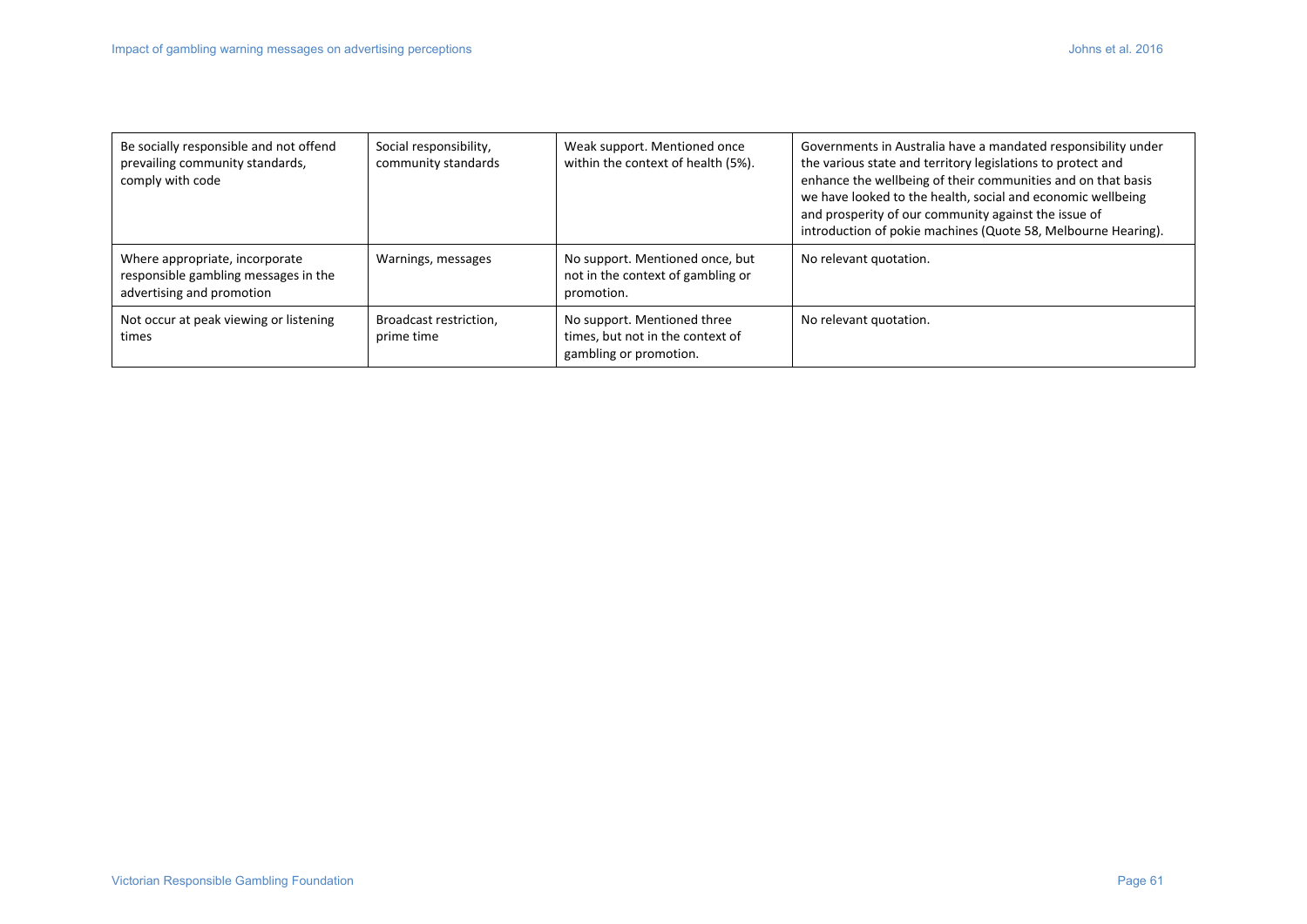## **Appendix 3. OECD comparison of gambling legislation (Study 1)**

| <b>Summary of restrictions</b>                                                                                                                | <b>AU</b>                 | <b>US</b> | <b>UK</b> | CA       | <b>NZ</b> | <b>DK</b> | FI.      | <b>HU</b> | <b>SI</b> | <b>SK</b> | <b>DE</b>                 | <b>GR</b> | <b>ES</b> | LU        | <b>FR</b> | IT        | <b>MX</b> |
|-----------------------------------------------------------------------------------------------------------------------------------------------|---------------------------|-----------|-----------|----------|-----------|-----------|----------|-----------|-----------|-----------|---------------------------|-----------|-----------|-----------|-----------|-----------|-----------|
| Not show or target minors, or depict<br>children participating in gambling<br>activity                                                        | X                         | X         | $\cdots$  | X        | X         | X         | X        | X         | X         | X         | $\cdots$                  | $\cdots$  | $\ddotsc$ | $\cdots$  | $\cdots$  | $\cdots$  |           |
| Not be implicitly or explicitly<br>directed at vulnerable or<br>disadvantaged groups                                                          | $\boldsymbol{\mathsf{X}}$ |           | $\cdots$  | $\cdots$ | $\cdots$  | $\cdots$  | $\cdots$ | $\cdots$  | $\cdots$  | $\cdots$  | X                         | $\cdots$  | $\cdots$  | $\cdots$  | $\cdots$  | $\cdots$  |           |
| Not include false and misleading<br>statements (e.g., enhance social<br>standing, sexual prospects)                                           | X                         | $\cdots$  | $\cdots$  | $\cdots$ | $\cdots$  | $\cdots$  | X        | $\cdots$  | $\cdots$  | $\cdots$  | $\cdots$                  | $\cdots$  | $\cdots$  | $\cdots$  | $\cdots$  | $\cdots$  |           |
| Not promote gambling as a form of<br>investment, or give the impression<br>that gambling is a reasonable<br>strategy for financial betterment | $\boldsymbol{\mathsf{X}}$ | X         | $\cdots$  | X        | X         | $\cdots$  | $\cdots$ | $\cdots$  | X         | $\cdots$  | $\boldsymbol{\mathsf{X}}$ | X         | X         | X         | $\cdots$  | $\cdots$  |           |
| Not depict the consumption of<br>alcohol while gambling                                                                                       | X                         | $\cdots$  | $\cdots$  | $\cdots$ | $\cdots$  | $\cdots$  |          |           | $\cdots$  | $\cdots$  | $\cdots$                  | $\cdots$  | $\cdots$  | $\cdots$  | $\cdots$  | $\ddotsc$ |           |
| Not suggest that winning will be a<br>definite outcome, or implicitly or<br>explicitly misrepresent the<br>probability of winning a prize     | X                         | $\cdots$  | $\cdots$  | $\cdots$ | $\cdots$  | $\cdots$  | $\cdots$ | $\cdots$  | $\cdots$  |           | $\cdots$                  | $\cdots$  | $\ddotsc$ | $\cdots$  | $\cdots$  | $\cdots$  |           |
| Be socially responsible and not<br>offend prevailing community<br>standards, comply with code                                                 | X                         | $\cdots$  | $\cdots$  | $\cdots$ | $\cdots$  | $\cdots$  | $\cdots$ | $\cdots$  | $\cdots$  | $\cdots$  | $\cdots$                  | $\cdots$  | $\cdots$  | $\ddotsc$ | $\cdots$  | $\cdots$  |           |
| Where appropriate, incorporate<br>responsible gambling messages in<br>the advertising and promotion                                           | X                         | $\cdots$  | $\cdots$  | $\cdots$ | $\cdots$  | $\cdots$  | $\cdots$ | $\cdots$  | $\cdots$  | $\cdots$  | $\cdots$                  | $\cdots$  | X         | $\cdots$  | X         | X         | X         |
| Not occur at peak viewing or<br>listening times                                                                                               | X                         | $\cdots$  | X         | $\cdots$ | $\cdots$  | $\cdots$  | $\cdots$ | $\cdots$  | $\cdots$  | $\cdots$  | $\cdots$                  | $\cdots$  | $\ddotsc$ | $\cdots$  | $\cdots$  | $\cdots$  |           |
| Not featured, or total ban in place<br>(B)                                                                                                    | $\cdots$                  | $\cdots$  | $\cdots$  | $\cdots$ | $\cdots$  | $\cdots$  |          |           | $\cdots$  | $\cdots$  | $\cdots$                  | $\cdots$  | $\cdots$  | $\cdots$  | $\cdots$  | $\cdots$  |           |

Note: Country codes based on ISO 3166-1 alpha-2 standard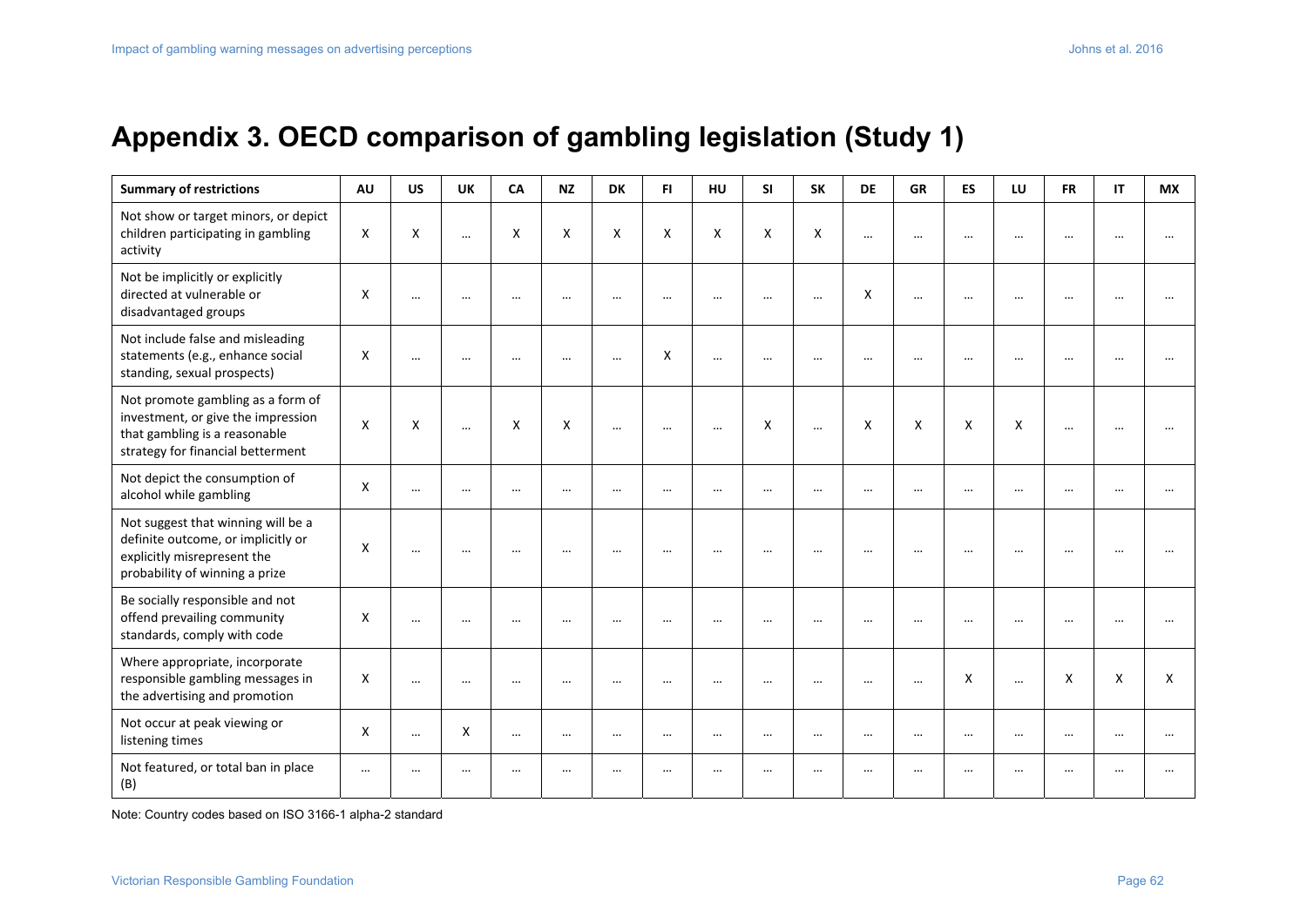| <b>Summary of restrictions</b>                                                                                                                | <b>NL</b> | <b>AT</b> | <b>BE</b> | <b>PL</b> | <b>SE</b> | <b>CH</b> | PT       | <b>CZ</b> | <b>CL</b> | <b>EE</b> | IE.       | IS        | IL.       | <b>JP</b> | <b>NO</b> | <b>KR</b> | <b>TR</b> |
|-----------------------------------------------------------------------------------------------------------------------------------------------|-----------|-----------|-----------|-----------|-----------|-----------|----------|-----------|-----------|-----------|-----------|-----------|-----------|-----------|-----------|-----------|-----------|
| Not show or target minors, or depict<br>children participating in gambling<br>activity                                                        | $\cdots$  | $\cdots$  | $\cdots$  | $\cdots$  | $\cdots$  | $\cdots$  | $\cdots$ | $\cdots$  |           | $\cdots$  | $\cdots$  | $\cdots$  | $\cdots$  | $\cdots$  | $\cdots$  |           |           |
| Not be implicitly or explicitly<br>directed at vulnerable or<br>disadvantaged groups                                                          | $\cdots$  | $\cdots$  | $\cdots$  | $\cdots$  | $\cdots$  | $\cdots$  | $\cdots$ | $\cdots$  | $\cdots$  | $\cdots$  | $\cdots$  | $\cdots$  | $\cdots$  | $\cdots$  | $\cdots$  | $\cdots$  |           |
| Not include false and misleading<br>statements (e.g., enhance social<br>standing, sexual prospects)                                           | $\cdots$  | $\cdots$  | $\cdots$  | $\cdots$  |           |           |          |           |           | $\ddotsc$ | $\ddotsc$ | $\ddotsc$ |           | $\ddotsc$ | $\cdots$  |           |           |
| Not promote gambling as a form of<br>investment, or give the impression<br>that gambling is a reasonable<br>strategy for financial betterment | $\cdots$  | $\cdots$  | $\cdots$  | $\cdots$  | $\cdots$  | $\cdots$  | $\cdots$ | $\cdots$  |           | $\cdots$  | $\cdots$  | $\cdots$  | $\cdots$  | $\ddotsc$ | $\cdots$  |           |           |
| Not depict the consumption of<br>alcohol while gambling                                                                                       | $\cdots$  | $\cdots$  | $\cdots$  | $\cdots$  | $\cdots$  |           | $\cdots$ | $\cdots$  | $\ddotsc$ | $\cdots$  | $\cdots$  | $\cdots$  | $\cdots$  | $\cdots$  | $\cdots$  |           |           |
| Not suggest that winning will be a<br>definite outcome, or implicitly or<br>explicitly misrepresent the<br>probability of winning a prize     | $\cdots$  | $\cdots$  | $\cdots$  | $\cdots$  | $\cdots$  | $\cdots$  | $\cdots$ |           |           | $\cdots$  | $\cdots$  |           | $\ddotsc$ | $\cdots$  |           |           |           |
| Be socially responsible and not<br>offend prevailing community<br>standards, comply with code                                                 | X         | $\cdots$  | $\cdots$  | $\cdots$  | $\cdots$  | $\cdots$  | $\cdots$ | $\cdots$  | $\cdots$  | $\cdots$  | $\ddotsc$ | $\cdots$  | $\cdots$  | $\cdots$  | $\cdots$  | $\ddotsc$ |           |
| Where appropriate, incorporate<br>responsible gambling messages in<br>the advertising and promotion                                           | $\cdots$  | $\ddotsc$ | $\cdots$  | $\cdots$  | $\cdots$  |           | $\cdots$ | $\cdots$  |           | $\cdots$  | $\cdots$  | $\cdots$  | $\cdots$  | $\cdots$  | $\cdots$  |           |           |
| Not occur at peak viewing or<br>listening times                                                                                               | $\cdots$  | X         | $\cdots$  | $\cdots$  | $\cdots$  | $\cdots$  | $\cdots$ | $\cdots$  |           | $\cdots$  | $\cdots$  | $\cdots$  | $\cdots$  | $\cdots$  | $\cdots$  |           |           |
| Not featured, or total ban in place<br>(B)                                                                                                    | $\cdots$  | $\cdots$  | X         | X         | X         | X         | X        | X         | X         | B         | B         | B         | B         | B         | B         | B         | B         |

Note: Country codes based on ISO 3166-1 alpha-2 standard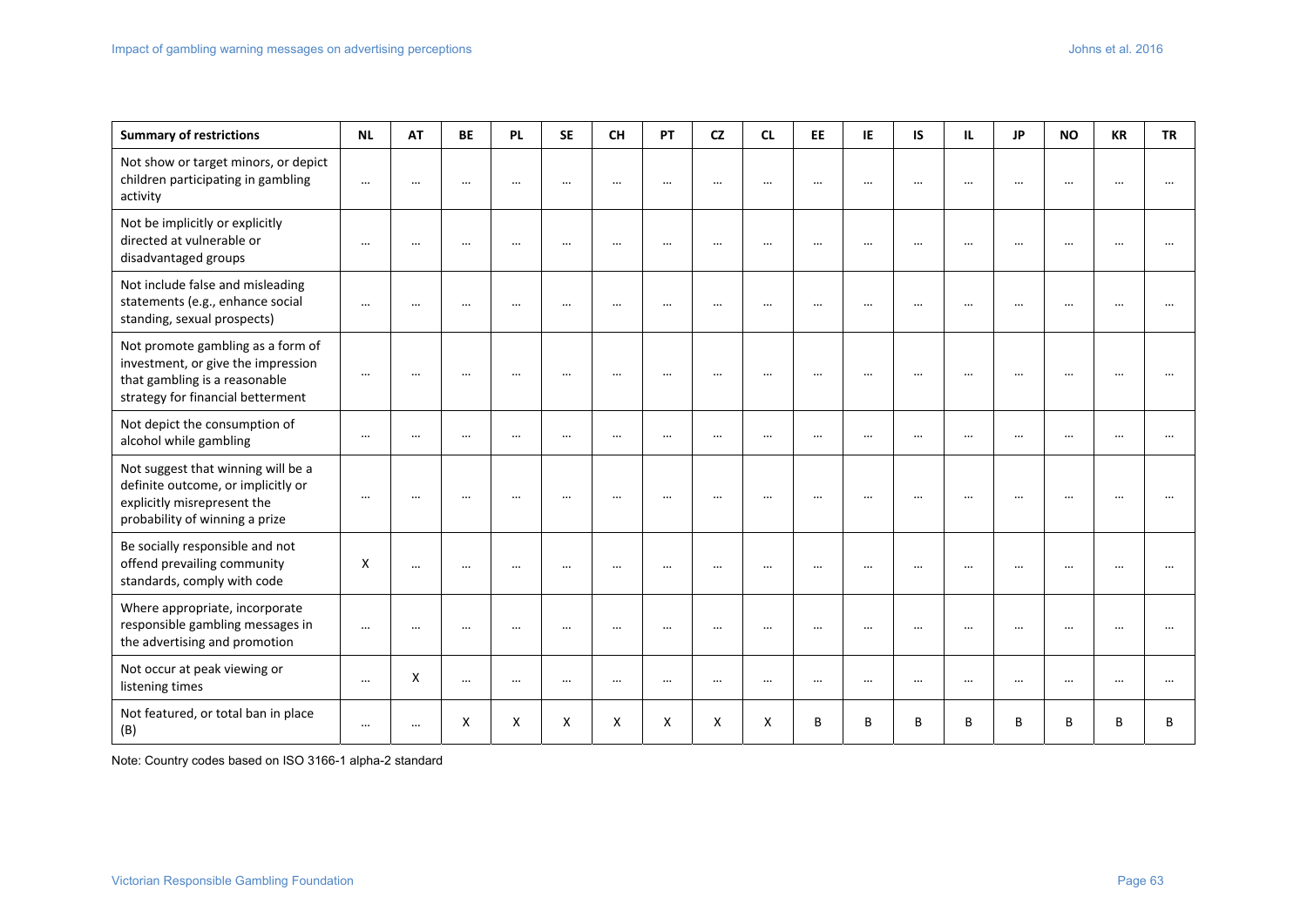## **Appendix 4. Relationships among communication strategies (Study 2)**

|                                     | <b>Appeal</b> |          |          | <b>Intended audience</b> |          |           | <b>Situation</b> |          | <b>Action</b> |          |           | <b>Goal orientation</b> |           |          |
|-------------------------------------|---------------|----------|----------|--------------------------|----------|-----------|------------------|----------|---------------|----------|-----------|-------------------------|-----------|----------|
|                                     | <b>EM</b>     | IN       | IE       | <b>EPG</b>               | EG       | <b>TA</b> | <b>GE</b>        | IM       | ΝI            | IC       | <b>NO</b> | WI                      | <b>CO</b> | ES       |
| <b>Appeal</b>                       |               |          |          |                          |          |           |                  |          |               |          |           |                         |           |          |
| Emotional (EM)                      | $\cdots$      |          | $\cdots$ | 15.00%                   | 1.07%    | 15.00%    | 1.07%            | 1.43%    | 14.64%        | 0.00%    | 4.29%     | 11.07%                  | 0.00%     | 0.71%    |
| Informational (IN)                  | $\cdots$      | $\cdots$ | $\cdots$ | 57.86%                   | 9.64%    | 62.50%    | 5.00%            | 13.93%   | 53.57%        | 39.29%   | 16.79%    | 10.71%                  | 0.71%     | 0.00%    |
| Informational &<br>Emotional (IE)   | $\cdots$      | $\cdots$ | $\cdots$ | 15.00%                   | 1.43%    | 14.64%    | 1.79%            | 4.64%    | 11.79%        | 5.00%    | 5.71%     | 5.00%                   | 0.71%     | 0.00%    |
| Intended audience                   |               |          |          |                          |          |           |                  |          |               |          |           |                         |           |          |
| Established &<br>Potential (EPG)    | 15.00%        | 57.86%   | 15.00%   | $\cdots$                 | $\cdots$ | 81.79%    | 6.07%            | 19.29%   | 68.57%        | 36.07%   | 23.57%    | 26.07%                  | 1.43%     | 0.71%    |
| <b>Established gamblers</b><br>(EG) | 1.07%         | 9.64%    | 1.43%    | $\cdots$                 | $\cdots$ | 10.36%    | 1.79%            | 0.71%    | 11.43%        | 8.21%    | 3.21%     | 0.71%                   | 0.00%     | 0.00%    |
| <b>Situation</b>                    |               |          |          |                          |          |           |                  |          |               |          |           |                         |           |          |
| Tailored (TA)                       | 15.00%        | 62.50%   | 14.64%   | 81.79%                   | 10.36%   | $\cdots$  | $\cdots$         | 18.93%   | 73.21%        | 44.29%   | 19.29%    | 26.79%                  | 1.07%     | 0.71%    |
| General (GE)                        | 1.07%         | 5.00%    | 1.79%    | 6.07%                    | 1.79%    | $\cdots$  | $\cdots$         | 1.07%    | 6.79%         | 0.00%    | 7.50%     | 0.00%                   | 0.36%     | 0.00%    |
| <b>Action</b>                       |               |          |          |                          |          |           |                  |          |               |          |           |                         |           |          |
| Immediate (IM)                      | 1.43%         | 13.93%   | 4.64%    | 19.29%                   | 0.71%    | 1.07%     | 18.93%           |          | $\cdots$      | 5.00%    | 5.00%     | 9.29%                   | 0.71%     | 0.00%    |
| Not immediate (NI)                  | 14.64%        | 53.57%   | 11.79%   | 68.57%                   | 11.43%   | 6.79%     | 73.21%           | $\cdots$ |               | 39.29%   | 21.79%    | 17.50%                  | 0.71%     | 0.71%    |
| <b>Goal orientation</b>             |               |          |          |                          |          |           |                  |          |               |          |           |                         |           |          |
| Incentive (IC)                      | 0.00%         | 39.29%   | 5.00%    | 36.07%                   | 8.21%    | 44.29%    | 0.00%            | 5.00%    | 39.29%        | $\cdots$ | $\cdots$  | $\cdots$                | $\cdots$  | $\cdots$ |
| Normalisation (NO)                  | 4.29%         | 16.79%   | 5.71%    | 23.57%                   | 3.21%    | 19.29%    | 7.50%            | 5.00%    | 21.79%        | $\cdots$ | $\cdots$  | $\cdots$                | $\cdots$  | $\cdots$ |
| Winning (WI)                        | 11.07%        | 10.71%   | 5.00%    | 26.07%                   | 0.71%    | 26.79%    | 0.00%            | 9.29%    | 17.50%        | $\cdots$ | $\cdots$  | $\cdots$                | $\cdots$  | $\cdots$ |
| Community (CO)                      | 0.00%         | 0.71%    | 0.71%    | 1.43%                    | 0.00%    | 1.07%     | 0.36%            | 0.71%    | 0.71%         | $\cdots$ | $\cdots$  | $\cdots$                | $\cdots$  | $\cdots$ |
| Escape (ES)                         | 0.71%         | 0.00%    | 0.00%    | 0.71%                    | 0.00%    | 0.71%     | 0.00%            | 0.00%    | 0.71%         |          |           |                         | $\cdots$  |          |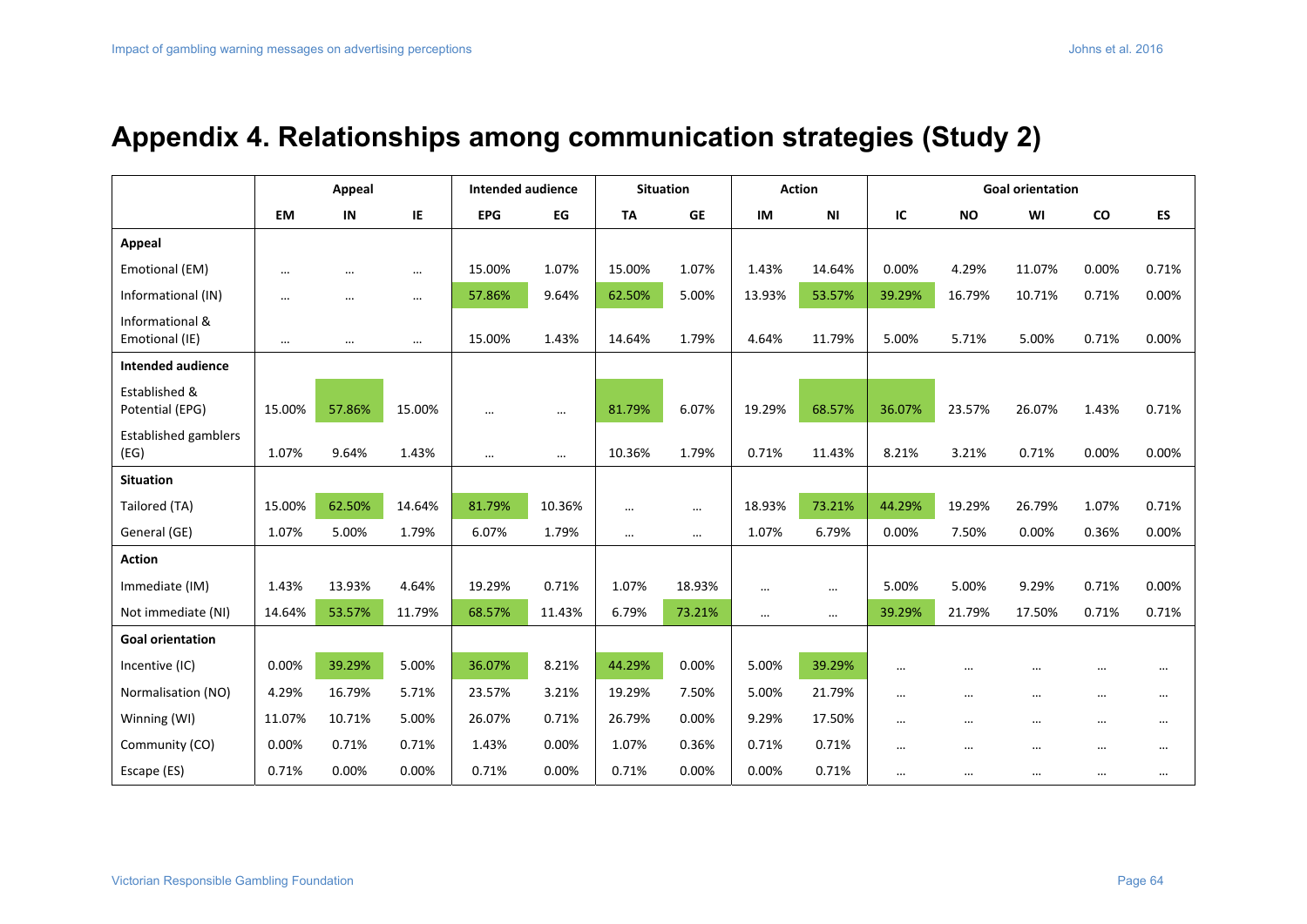## **Appendix 5. Problem gambling severity index (Study 3)**

This self-assessment is based on the Canadian Problem Gambling Index. It will give you a good idea of whether you need to take corrective action.

Thinking about the last 12 months…

- Have you bet more than you could really afford to lose?
- Still thinking about the last 12 months, have you needed to gamble with larger amounts of money to get the same feeling of excitement?
- When you gambled, did you go back another day to try to win back the money you lost?
- Have you borrowed money or sold anything to get money to gamble?
- Have you felt that you might have a problem with gambling?
- Has gambling caused you any health problems, including stress or anxiety?
- Have people criticized your betting or told you that you had a gambling problem, regardless of whether or not you thought it was true?
- Has your gambling caused any financial problems for you or your household?
- Have you felt guilty about the way you gamble or what happens when you gamble?

#### **Item scoring**

Consistent with the Victorian Gambling Study, all items were scored using the following scale.

0 Never. 1 Rarely. 1 Sometimes. 2 Often. 3 All of the time.

A total problem gambling severity index was then obtained for each respondent by summing their responses to all scale items using the above scale. The higher your score, the greater the risk of problem gambling.

- Score of  $0 = \text{Non-problem gambling}$ .
- Score of 1 or  $2$  = Low level of problems with few or no identified negative consequences.
- Score of 3 to  $7 =$  Moderate level of problems leading to some negative consequences.
- Score of 8 or more = Problem gambling with negative consequences and a possible loss of control.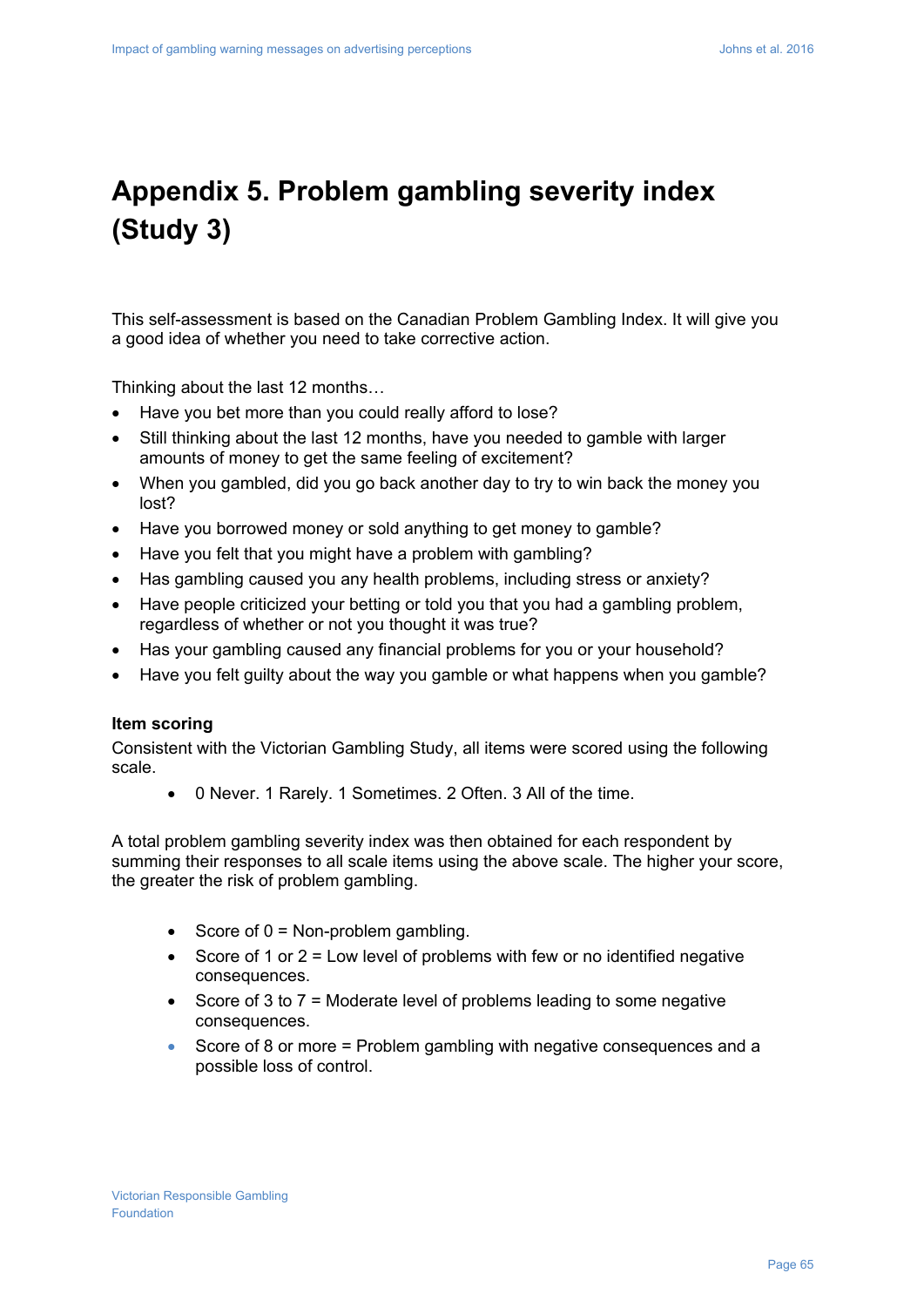## **Appendix 6. Experimental design & advertisement selection (Study 3)**

| <b>Alternative</b> | <b>Appeal</b> | <b>Situation</b> | <b>Action</b> | Goal    | <b>Framing</b> | <b>Choice Set</b> | Reference     | <b>Advertiser</b>  |
|--------------------|---------------|------------------|---------------|---------|----------------|-------------------|---------------|--------------------|
|                    |               |                  |               |         | (Warning       |                   |               |                    |
|                    |               |                  |               |         | message)       |                   |               |                    |
| 1                  | Level 1       | Level 1          | Level 1       | Level 1 | Level 1        | 1                 | TAV2014035031 | Sportingbet        |
| $\overline{2}$     | Level 2       | Level 1          | Level 1       | Level 2 | Level 2        | $\overline{2}$    | TAV2011318046 | Sportingbet        |
| 3                  | Level 1       | Level 2          | Level 1       | Level 2 | Level 1        | 3                 | TAV2013384018 | Tom Waterhouse     |
| 4                  | Level 1       | Level 1          | Level 2       | Level 1 | Level 2        | 4                 | TAQ2014928829 | Unibet             |
| 5                  | Level 2       | Level 2          | Level 1       | Level 1 | Level 2        | 5                 | TAV2014094063 | Sportsbet          |
| 6                  | Level 2       | Level 1          | Level 2       | Level 2 | Level 1        | 6                 | TAV2014103944 | Tom Waterhouse     |
| $\overline{7}$     | Level 1       | Level 2          | Level 2       | Level 2 | Level 2        | $\overline{7}$    | TAN2014382235 | <b>Betfair</b>     |
| 8                  | Level 2       | Level 2          | Level 2       | Level 1 | Level 1        | 8                 | TAV2013363666 | Keno               |
| 9                  | Level 2       | Level 2          | Level 2       | Level 2 | Level 2        | $\mathbf{1}$      | TAQ2010332219 | <b>TAB</b>         |
| 10                 | Level 1       | Level 2          | Level 2       | Level 1 | Level 1        | $\overline{2}$    | TAV2013363703 | <b>Tatts Lotto</b> |
| 11                 | Level 2       | Level 1          | Level 2       | Level 1 | Level 2        | 3                 | TAQ2011082508 | <b>Betfair</b>     |
| 12                 | Level 2       | Level 2          | Level 1       | Level 2 | Level 1        | 4                 | TAN2014353317 | Sportsbet          |
| 13                 | Level 1       | Level 1          | Level 2       | Level 2 | Level 1        | 5                 | TAV2013445147 | <b>TAB</b>         |
| 14                 | Level 1       | Level 2          | Level 1       | Level 1 | Level 2        | 6                 | TAV2010484810 | <b>Betfair</b>     |
| 15                 | Level 2       | Level 1          | Level 1       | Level 1 | Level 1        | $\overline{7}$    | TAQ2014333302 | Sportsbet          |
| 16                 | Level 1       | Level 1          | Level 1       | Level 2 | Level 2        | 8                 | TAV2012286201 | Crown              |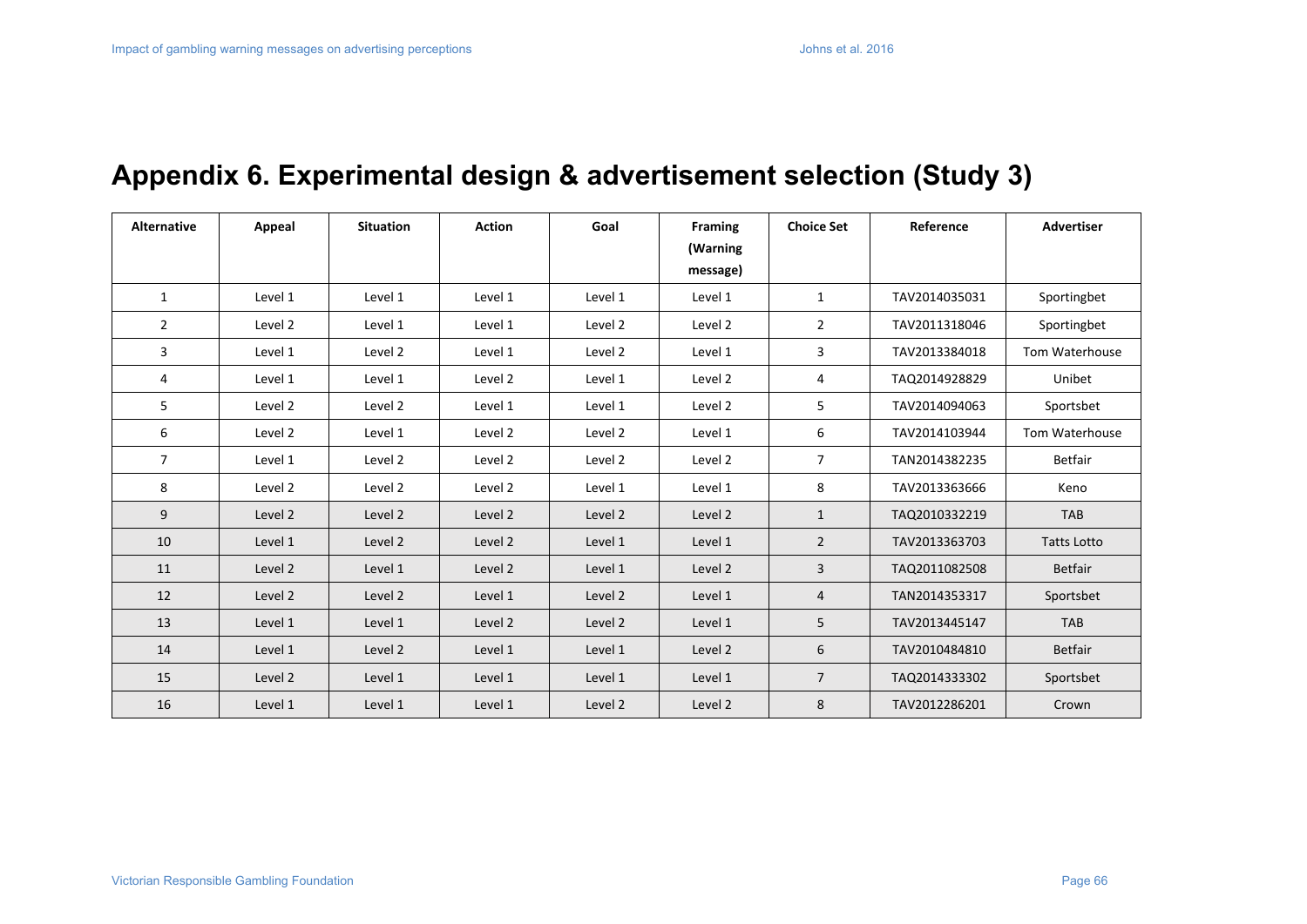## **Appendix 7. Statistical Information on experimental design (Study 3)**

#### **Processing Stage**

Number of choice sets: 8 Det C is: 2.98023223877e‐08 Efficiency compared with optimal design for choice set size m = 2: 100.0% Efficiency compared with optimal design for optimal choice set size m = 2: 100.0% Main effects are uncorrelated

| <b>Treatment Combinations</b>                                                         | <b>Sets of Generators Entered</b>                                           | <b>Choice Sets Created</b> |
|---------------------------------------------------------------------------------------|-----------------------------------------------------------------------------|----------------------------|
| 00000                                                                                 | 11111                                                                       | 0000011111                 |
| 10011                                                                                 |                                                                             | 1001101100                 |
| 01010                                                                                 |                                                                             | 0101010101                 |
| 00101                                                                                 |                                                                             | 0010111010                 |
| 11001                                                                                 |                                                                             | 1100100110                 |
| 10110                                                                                 |                                                                             | 1011001001                 |
| 01111                                                                                 |                                                                             | 0111110000                 |
| 11100                                                                                 |                                                                             | 1110000011                 |
|                                                                                       |                                                                             |                            |
| <b>C</b> Matrix                                                                       | <b>C</b> Inverse                                                            | <b>Correlation Matrix</b>  |
| $1/32$ 0 0<br>$0\quad 0$                                                              | 32 0 0 0 0                                                                  | 10000                      |
| 01/320<br>$\overline{0}$<br>0                                                         | 032 0 0 0                                                                   | 01000                      |
| $0 \t 0 \t 1/32 \t 0$<br>$\overline{0}$                                               | 003200                                                                      | 00100                      |
| $0$ 0 1/32 0<br>0                                                                     | 000320                                                                      | 00010                      |
| $0 \t 0 \t 1/32$<br>$\mathbf 0$<br>0                                                  | 0 0 0 0 32                                                                  | 00001                      |
|                                                                                       |                                                                             |                            |
| Lambda Matrix                                                                         |                                                                             |                            |
| 1/32<br>$\boldsymbol{0}$<br>$\mathbf 0$<br>0<br>0<br>0<br>0<br>0                      | $0 - 1/32$<br>0<br>0<br>0<br>0<br>$\overline{\mathbf{0}}$<br>0              |                            |
| $0 \t1/32$<br>0<br>$\mathbf 0$<br>$\mathbf 0$<br>0<br>0<br>0                          | $0 - 1/32$<br>0<br>0<br>$\mathbf 0$<br>0<br>0<br>0                          |                            |
| $0 \t1/32$<br>0<br>$\mathbf 0$<br>0<br>0<br>$\mathbf 0$<br>0                          | $0 - 1/32$<br>0<br>0<br>0<br>$\mathbf 0$<br>0<br>0                          |                            |
| $0 \t1/32$<br>0<br>$\mathbf 0$<br>0<br>$\mathbf 0$<br>0<br>$\mathbf 0$                | $0 - 1/32$<br>0<br>0<br>$\mathbf 0$<br>0<br>0<br>0                          |                            |
| 01/32<br>$\mathbf 0$<br>$\mathbf 0$<br>$\mathbf 0$<br>0<br>0<br>0                     | $0 - 1/32$<br>0<br>0<br>0<br>0<br>0<br>0                                    |                            |
| 01/32<br>$\mathbf 0$<br>0<br>$\mathbf 0$<br>0<br>0<br>0                               | $0 - 1/32$<br>0<br>0<br>$\bf{0}$<br>$\boldsymbol{0}$<br>0<br>0              |                            |
| $0 \t1/32$<br>0<br>0<br>0<br>0<br>0<br>0                                              | $0 - 1/32$<br>$\mathbf 0$<br>0<br>0<br>0<br>0<br>0                          |                            |
| $0$ 1/32 -1/32<br>$\Omega$<br>0<br>0<br>0<br>0<br>0                                   | 0<br>0<br>0<br>$\Omega$<br>0<br>0<br>0                                      |                            |
| $0 - 1/32$ $1/32$<br>$\Omega$<br>$\mathbf 0$<br>0<br>0<br>0<br>0                      | 0<br>$\mathbf 0$<br>$\boldsymbol{0}$<br>$\mathbf{0}$<br>0<br>0<br>0         |                            |
| $0 - 1/32$<br>$\mathbf 0$<br>$\mathbf 0$<br>0<br>0<br>$\Omega$<br>0                   | $0 \t1/32$<br>$\Omega$<br>$\mathbf 0$<br>$\pmb{0}$<br>$\mathbf 0$<br>0<br>0 |                            |
| 0<br>$0 - 1/32$<br>0<br>0<br>0<br>0<br>0                                              | 01/32<br>$\mathbf 0$<br>$\boldsymbol{0}$<br>0<br>0<br>$\Omega$<br>0         |                            |
| $0 - 1/32$<br>$\mathbf 0$<br>0<br>$\Omega$<br>0<br>0<br>0                             | $0 \t1/32$<br>0<br>0<br>0<br>0<br>0<br>0                                    |                            |
| $0 - 1/32$<br>$\Omega$<br>$\mathbf 0$<br>$\Omega$<br>$\Omega$<br>$\Omega$<br>$\Omega$ | $\Omega$<br>$\Omega$<br>$0 \t1/32$<br>$\Omega$<br>0<br>$\Omega$<br>$\Omega$ |                            |

Analysis of experimental design efficiency undertaken using Burgess, L. (2007) Discrete Choice Experiments [computer software], University of Technology, Sydney, available from http://maths.science.uts.edu.au/maths/wiki/SPExpts.

 0 0 ‐1/32 0 0 0 0 0 0 0 0 0 0 1/32 0 0 0 ‐1/32 0 0 0 0 0 0 0 0 0 0 0 0 1/32 0  $-1/32$  0 0 0 0 0 0 0 0 0 0 0 0 0 0 0 1/32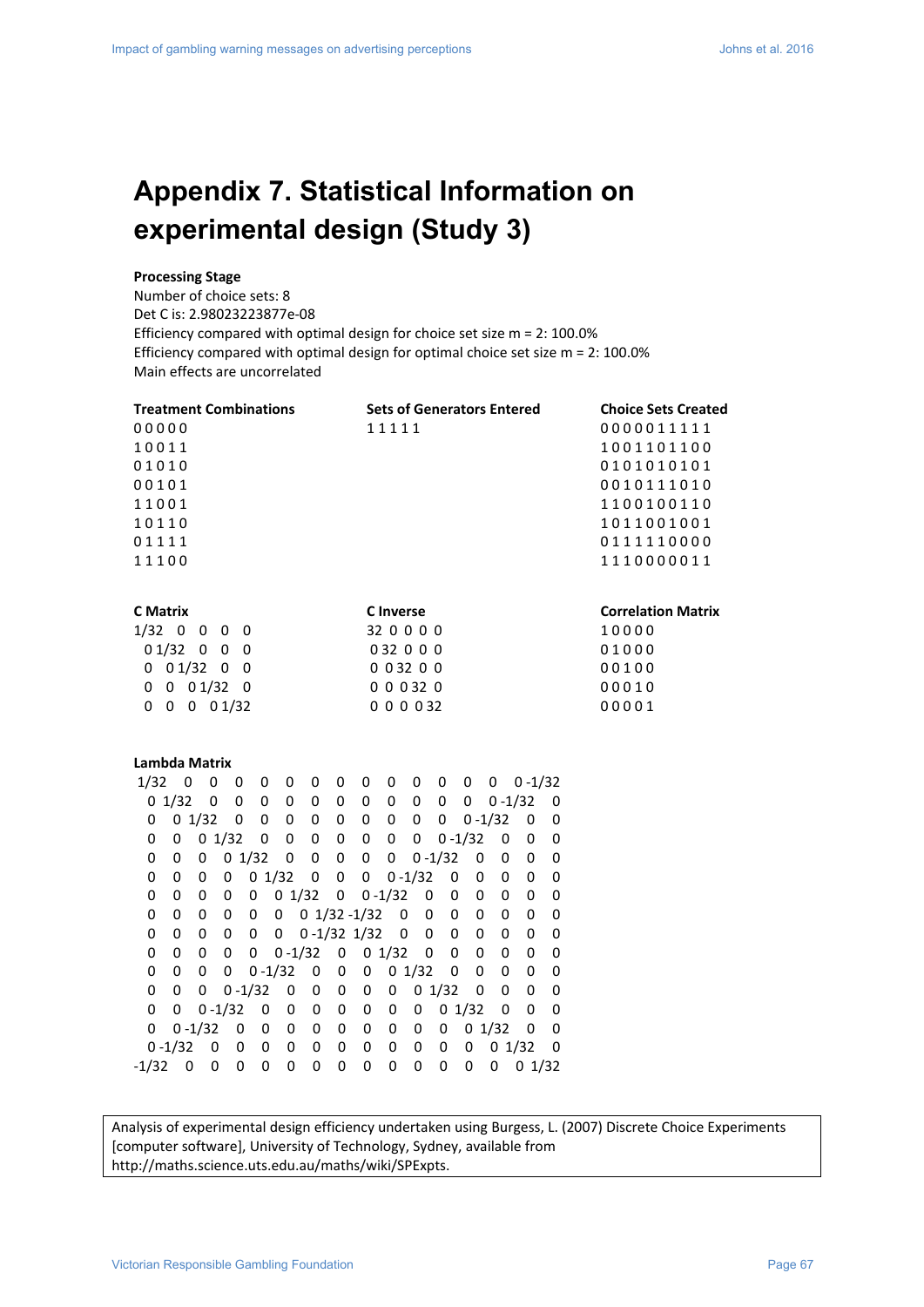## **Appendix 8. Responses to CPGSI items (Study 3)**

|                                                                                                                                                        | Mean | Std. Dev. |
|--------------------------------------------------------------------------------------------------------------------------------------------------------|------|-----------|
| Thinking about the past 12 months, how often have<br>you bet more than you could really afford to lose?                                                | 2.08 | 1.095     |
| Thinking of the past 12 months, how often have you<br>felt that you might have a problem with gambling?                                                | 1.77 | 1.079     |
| How often have you needed to gamble with larger<br>amounts of money to get the same feeling of<br>excitement?                                          | 1.85 | 1.081     |
| How often have you gone back another day to try to<br>win back money you lost?                                                                         | 2.07 | 1.167     |
| How often have you borrowed money or sold<br>something to get money to gamble?                                                                         | 1.53 | 0.902     |
| How often have people criticized your betting or told<br>you that you had a gambling problem, regardless of<br>whether or not you thought it was true? | 1.64 | 1.011     |
| How often have you felt guilty about the way you<br>gamble, or what happens when you gamble?                                                           | 2.07 | 1.085     |
| How often has your gambling caused you any health<br>problems, including stress or anxiety?                                                            | 1.76 | 1.029     |
| How often has your gambling caused any financial<br>problems for you or your household?                                                                | 1.76 | 1.074     |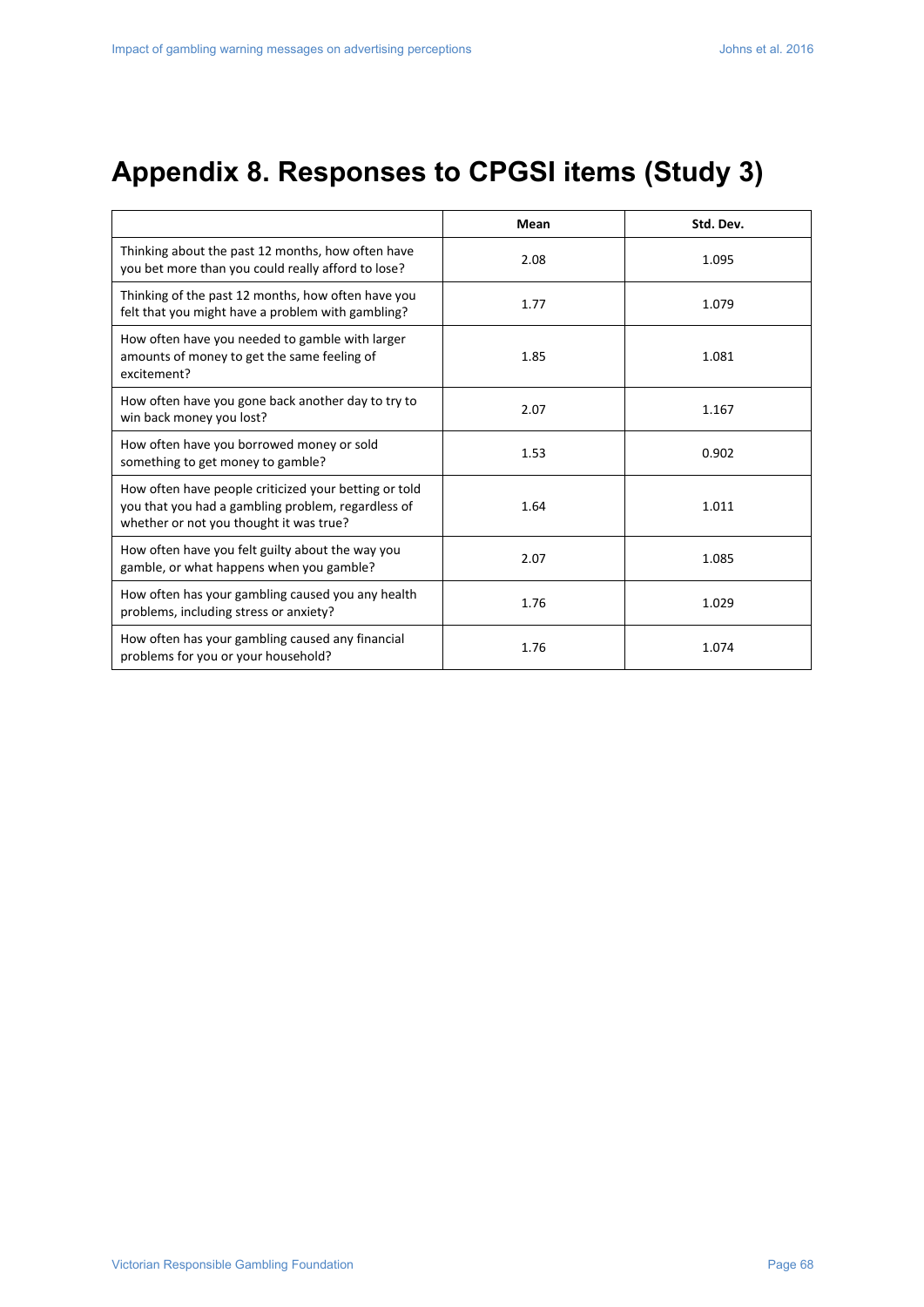## **Appendix 9. Descriptive covariates (Study 3)**

|                                                                      | <b>Within Segment</b> |                                                                 | <b>Between Segment</b> |           |  |  |  |  |  |  |  |
|----------------------------------------------------------------------|-----------------------|-----------------------------------------------------------------|------------------------|-----------|--|--|--|--|--|--|--|
| <b>Covariates</b>                                                    | Segment 1             | Segment 2                                                       | Segment 1              | Segment 2 |  |  |  |  |  |  |  |
|                                                                      |                       | LOCATION: Please indicate your state of residence in Australia? |                        |           |  |  |  |  |  |  |  |
| <b>NSW</b>                                                           | 0.2126                | 0.2318                                                          | 0.8783                 | 0.1217    |  |  |  |  |  |  |  |
| <b>VIC</b>                                                           | 0.4717                | 0.4648                                                          | 0.8888                 | 0.1112    |  |  |  |  |  |  |  |
| <b>QLD</b>                                                           | 0.3157                | 0.3034                                                          | 0.8912                 | 0.1088    |  |  |  |  |  |  |  |
| <b>GENDER: What is your gender?</b>                                  |                       |                                                                 |                        |           |  |  |  |  |  |  |  |
| No answer                                                            | 0.0065                | 0.0039                                                          | 0.9290                 | 0.0710    |  |  |  |  |  |  |  |
| Male                                                                 | 0.5379                | 0.6068                                                          | 0.8746                 | 0.1254    |  |  |  |  |  |  |  |
| Female                                                               | 0.4556                | 0.3893                                                          | 0.9021                 | 0.0979    |  |  |  |  |  |  |  |
| INDIGENOUS: Do you identify as Aboriginal or Torres Strait Islander? |                       |                                                                 |                        |           |  |  |  |  |  |  |  |
| No answer                                                            | 0.0065                | 0.0039                                                          | 0.9290                 | 0.0710    |  |  |  |  |  |  |  |
| Yes                                                                  | 0.0434                | 0.0262                                                          | 0.9289                 | 0.0711    |  |  |  |  |  |  |  |
| No                                                                   | 0.95                  | 0.9699                                                          | 0.8852                 | 0.1148    |  |  |  |  |  |  |  |
| ETHNICITY: Do you speak a language other than English at home?       |                       |                                                                 |                        |           |  |  |  |  |  |  |  |
| No answer                                                            | 0.0065                | 0.0039                                                          | 0.9290                 | 0.0710    |  |  |  |  |  |  |  |
| Yes                                                                  | 0.2236                | 0.1541                                                          | 0.9195                 | 0.0805    |  |  |  |  |  |  |  |
| No                                                                   | 0.7699                | 0.842                                                           | 0.8780                 | 0.1220    |  |  |  |  |  |  |  |
| AGE: What was your age in years at last birthday?                    |                       |                                                                 |                        |           |  |  |  |  |  |  |  |
| No answer                                                            | 0.0077                | 0.0039                                                          | 0.9391                 | 0.0609    |  |  |  |  |  |  |  |
| Less than 18                                                         | 0.0047                | 0.0000                                                          | 1.0000                 | 0.0000    |  |  |  |  |  |  |  |
| 18-24                                                                | 0.1445                | 0.1421                                                          | 0.8889                 | 0.1111    |  |  |  |  |  |  |  |
| 25-34                                                                | 0.2542                | 0.3274                                                          | 0.8594                 | 0.1406    |  |  |  |  |  |  |  |
| 35-49                                                                | 0.2452                | 0.1862                                                          | 0.9120                 | 0.0880    |  |  |  |  |  |  |  |
| 50-64                                                                | 0.2362                | 0.1837                                                          | 0.9101                 | 0.0899    |  |  |  |  |  |  |  |
| $65+$                                                                | 0.1076                | 0.1567                                                          | 0.8438                 | 0.1562    |  |  |  |  |  |  |  |
| HOUSEHOLD: What is the structure of your household?                  |                       |                                                                 |                        |           |  |  |  |  |  |  |  |
| No answer                                                            | 0.0065                | 0.0039                                                          | 0.9290                 | 0.0710    |  |  |  |  |  |  |  |
| Couple with child/ren                                                | 0.3084                | 0.2961                                                          | 0.8913                 | 0.1087    |  |  |  |  |  |  |  |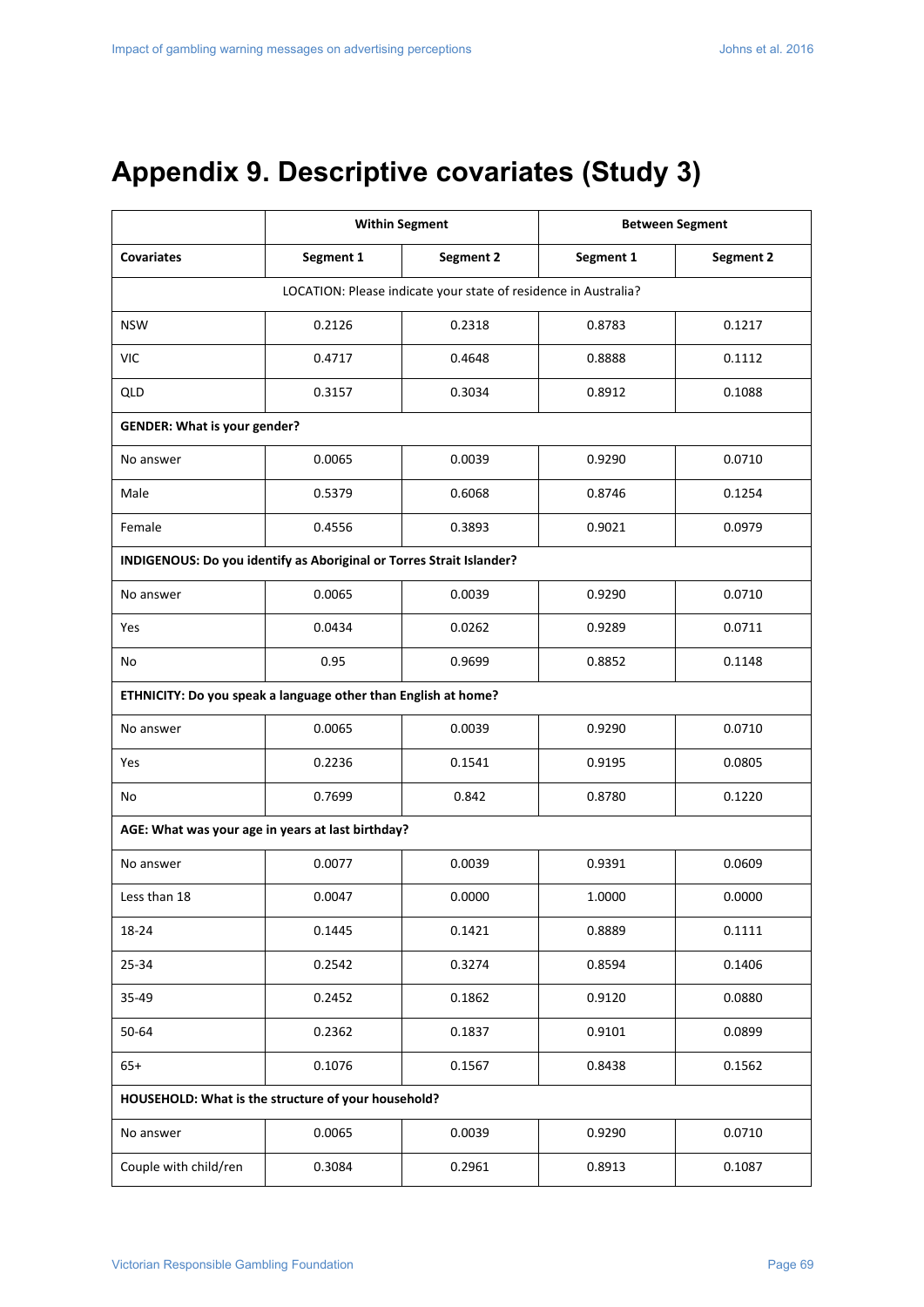| One parent family                                             | 0.0764 | 0.0424 | 0.9341 | 0.0659 |
|---------------------------------------------------------------|--------|--------|--------|--------|
| Couple without<br>Child/ren                                   | 0.2587 | 0.3013 | 0.8711 | 0.1289 |
| Other family type                                             | 0.0778 | 0.0780 | 0.8870 | 0.1130 |
| Gropu household                                               | 0.1683 | 0.1195 | 0.9173 | 0.0827 |
| Lone person                                                   | 0.0298 | 0.0319 | 0.8804 | 0.1196 |
| Other household type                                          | 0.0739 | 0.1268 | 0.8211 | 0.1789 |
| EDUCATION: What is your highest level of education completed? |        |        |        |        |
| No answer                                                     | 0.0065 | 0.0039 | 0.9290 | 0.0710 |
| No school                                                     | 0.0047 | 0.0000 | 1.0000 | 0.0000 |
| Year 8 or less                                                | 0.0222 | 0.0089 | 0.9514 | 0.0486 |
| Year 10                                                       | 0.1878 | 0.2335 | 0.8636 | 0.1364 |
| Year 12                                                       | 0.3154 | 0.2777 | 0.8994 | 0.1006 |
| Pre degree                                                    | 0.2341 | 0.2373 | 0.8859 | 0.1141 |
| <b>Bachelors</b>                                              | 0.1284 | 0.1486 | 0.8718 | 0.1282 |
| PG degree                                                     | 0.0867 | 0.0817 | 0.8930 | 0.1070 |
| Other                                                         | 0.0141 | 0.0083 | 0.9309 | 0.0691 |
| EMPLOYMENT: What is your current employment status?           |        |        |        |        |
| No answer                                                     | 0.0077 | 0.0039 | 0.9391 | 0.0609 |
| FT employ                                                     | 0.4072 | 0.4579 | 0.8750 | 0.1250 |
| PT employ                                                     | 0.2299 | 0.1873 | 0.9062 | 0.0938 |
| Unempoyed                                                     | 0.1083 | 0.0865 | 0.9078 | 0.0922 |
| Not in workforce                                              | 0.1616 | 0.1639 | 0.8858 | 0.1142 |
| Other                                                         | 0.0854 | 0.1005 | 0.8700 | 0.1300 |
| <b>OCCUPATION: What is your main occupation?</b>              |        |        |        |        |
| No answer                                                     | 0.0077 | 0.0039 | 0.9391 | 0.0609 |
| Manager                                                       | 0.1311 | 0.1462 | 0.8759 | 0.1241 |
| Professional                                                  | 0.1695 | 0.1564 | 0.8951 | 0.1049 |
| Technician, trade                                             | 0.0653 | 0.0569 | 0.9003 | 0.0997 |
| Community, personal<br>services                               | 0.0293 | 0.0179 | 0.9280 | 0.0720 |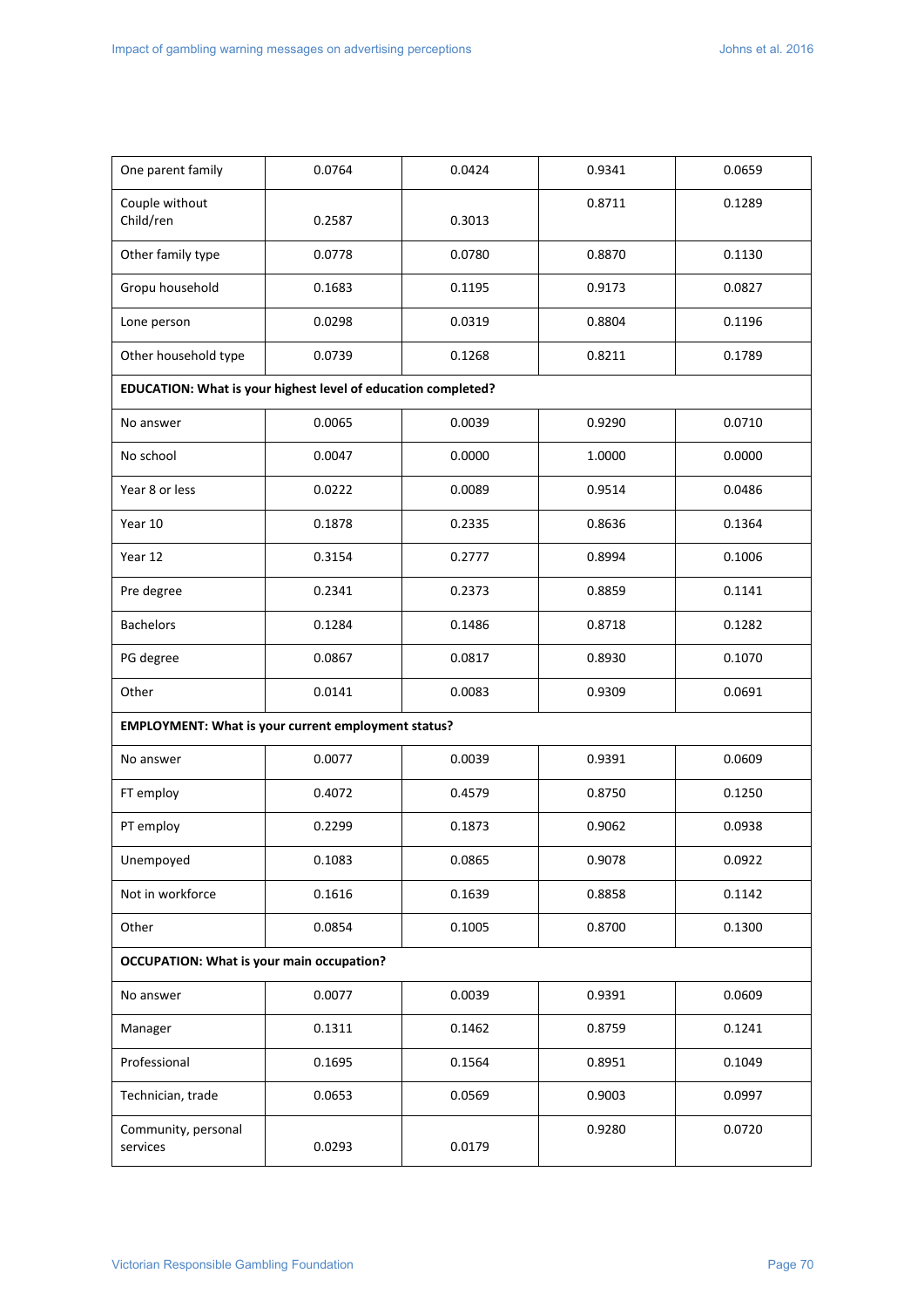Victorian Responsible Gambling Foundation **Page 71 Page 71 Page 71 Page 71**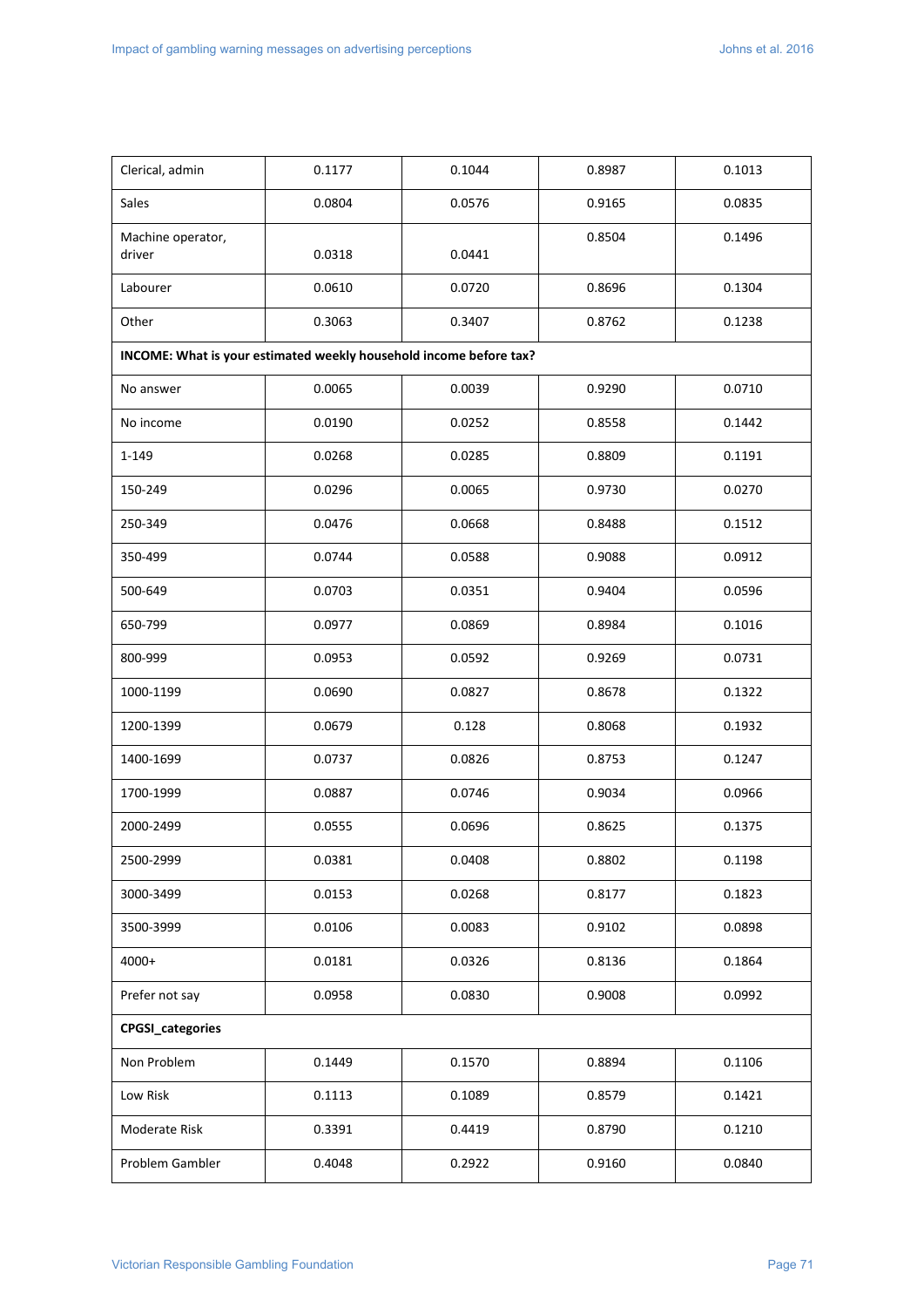# Inside GAMBLING



# Online magazine

**See** *Inside gambling* **for the latest information, evidence and expert opinion on gambling issues in Australia and overseas.**



**Helping people in their own language**



**Teenage gambling: a business that's only getting riskier**



Five minutes with... **Community educator, David Clark**

# Hear from:

- **• public health experts**
- **• gambling sector professionals**
- **• people with firsthand experience of gambling problems**

**Subscribe to** *Inside gambling***FREE!** 

## insidegambling.com.au

## Let us know what you'd like to read

If you have ideas for themes or stories for Inside gambling, we would love to hear from you. Go to: insidegambling.com.au/contact-us



/ictorian **Responsible** Gambling Foundation